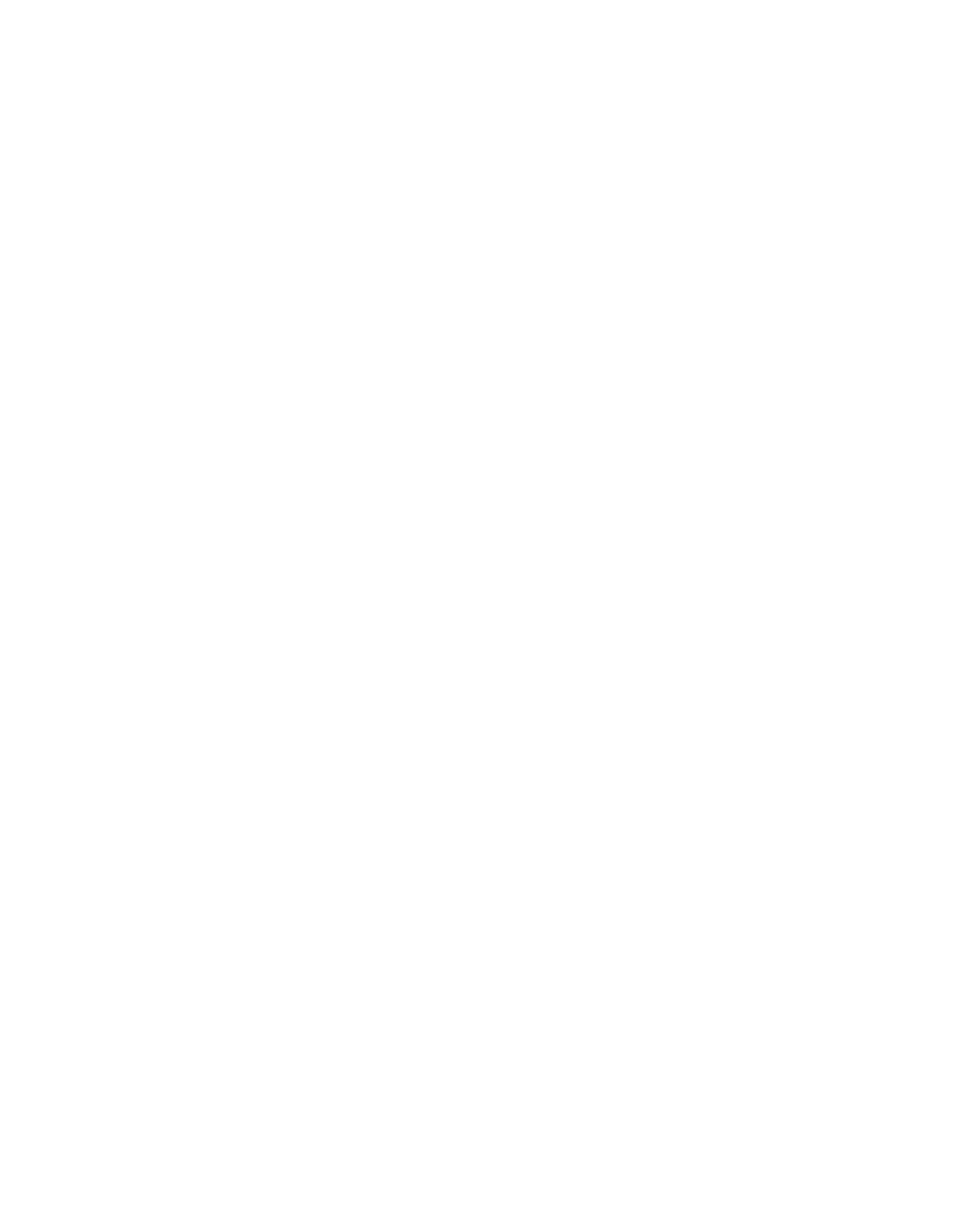## **IMF Working Paper**

## European Department

## **What Explains Germany's Rebounding Export Market Share?**

## Prepared by Stephan Danninger and Fred Joutz<sup>1</sup>

Authorized for distribution by Bob Traa

February 2007

## **Abstract**

**This Working Paper should not be reported as representing the views of the IMF.** The views expressed in this Working Paper are those of the author(s) and do not necessarily represent those of the IMF or IMF policy. Working Papers describe research in progress by the author(s) and are published to elicit comments and to further debate.

Germany's export market share increased since 2000, while most industrial countries experienced declines. This study explores four explanations and evaluates their empirical contributions: (i) improved cost competitiveness, (ii) ties to fast growing trading partners, (iii) increased demand for capital goods, and (iv) regionalized production of goods (e.g. offshoring). An export model is estimated covering the period 1993–2005. The dominant factors explaining the increase in market share are trade relationships with fast growing countries and regionalized production in the export sector. Improved cost competitiveness had a comparatively smaller impact. There is no conclusive evidence of increased demand for capital goods.

JEL Classification Numbers: C22, F41

Keywords: International trade, export

Authors' E-Mail Addresses: sdanninger@imf.org;  $bmark@gwu.edu$ 

 1 Fred Joutz is Professor at George Washington University in Washington DC.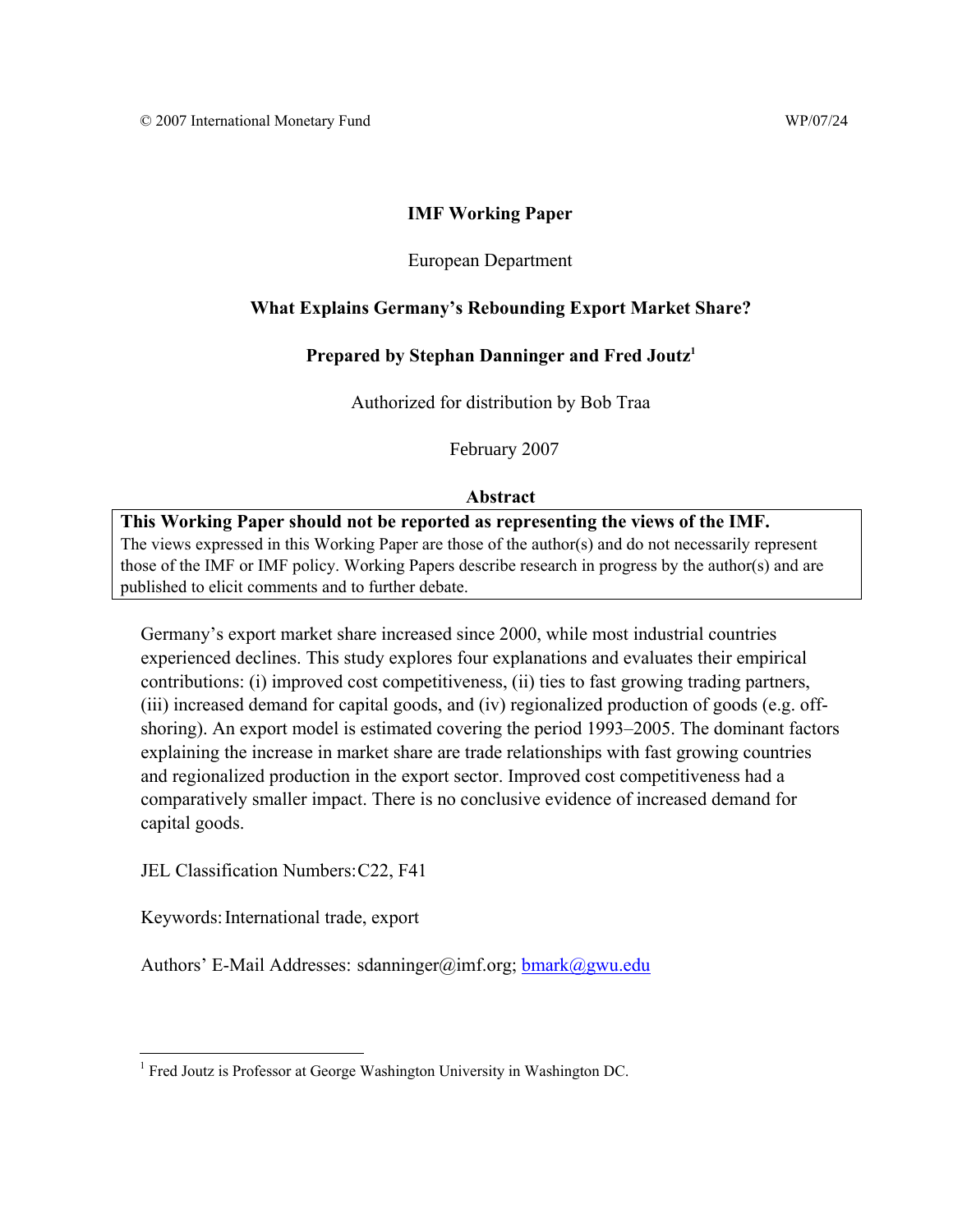| Appendices |  |
|------------|--|
|            |  |
|            |  |
|            |  |

# Contents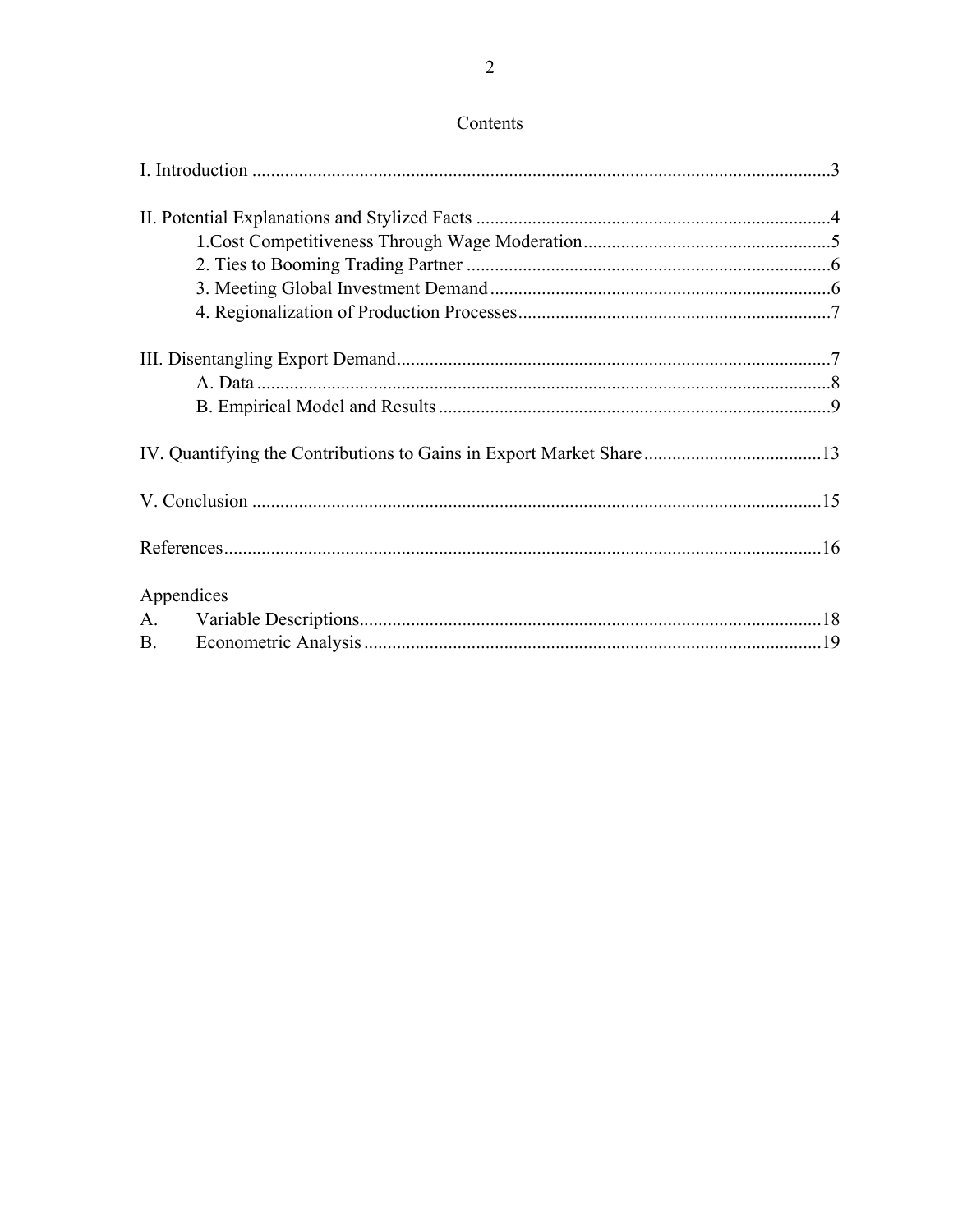## **I. INTRODUCTION2**

Germany's export sector has become its main source of economic growth. Since 1999 about 80 percent of real GDP growth was generated from net exports (Figure 1). Real exports have grown by more than 7 percent per annum since 2000 on the back of growing trade volumes with both traditional European partners and emerging economies (Table 1).<sup>3</sup> Since 2000 Germany also began to regain export market share, especially among industrial countries and the euro area (Figure 2). $<sup>4</sup>$ </sup>

Empirical studies of German export behavior have detected changes in the determinants of German exports. Since the 1990s the impact of relative prices on exports is smaller than before unification, possibly related to a shift in pricing behavior or product mix (Stahn 2006). There is also evidence that structural factors related to European integration boosted export growth (Stephan 2002).

The duration of Germany's high export growth rates has generated much speculation about its sources (Economic Council 2004). This paper discusses four hypotheses and attempts to quantify their relative importance. The four hypotheses are: (i) improved cost competitiveness through moderate collective wage agreements since the mid 1990s; (ii) ties to fast growing trading partners as a result of a desirable product mix or long-standing traderelationships; (iii) increased export demand for capital goods as a response to a global rise in investment activity, and (iv) regionalized production patterns through off-shoring of production to lower cost countries, partly a result of European economic integration (Sinn 2006).

The proposed explanations encompass traditional determinants of German exports, namely relative prices and export demand of trading partners. The analysis goes beyond this standard approach and also tests the relevance of other variables, in particular whether exports were affected by the global investment cycle or by off-shoring of production processes to other countries. The paper also quantifies the relative contribution of the relevant empirical determinants since 2000.

By assessing the relative importance of the four approaches, prospects for continued export growth and economic activity can be gauged. A large impact of regained cost competitiveness signals a structural improvement and a continuation of export growth. In contrast, if the recent export surge is driven primarily by cyclical factors, such as a global investment boom, the benefits may prove temporary.

 $\overline{a}$ 

 $2^2$  The authors are grateful to Ercument Tulun and Toh Kuan for assistance in accessing the IMF WEO database. The paper has benefited from discussions with Bob Traa, Hans W Sinn, Martin Werding, and comments by seminar participants of the IMF's EUR seminar series and the IFO seminar in Munich.

<sup>&</sup>lt;sup>3</sup> Import growth has been strong despite weak domestic demand and low consumption growth.

<sup>&</sup>lt;sup>4</sup> By 2005, Germany became the official world goods export champion if measured in nominal \$US values. German Statistical Office (2006).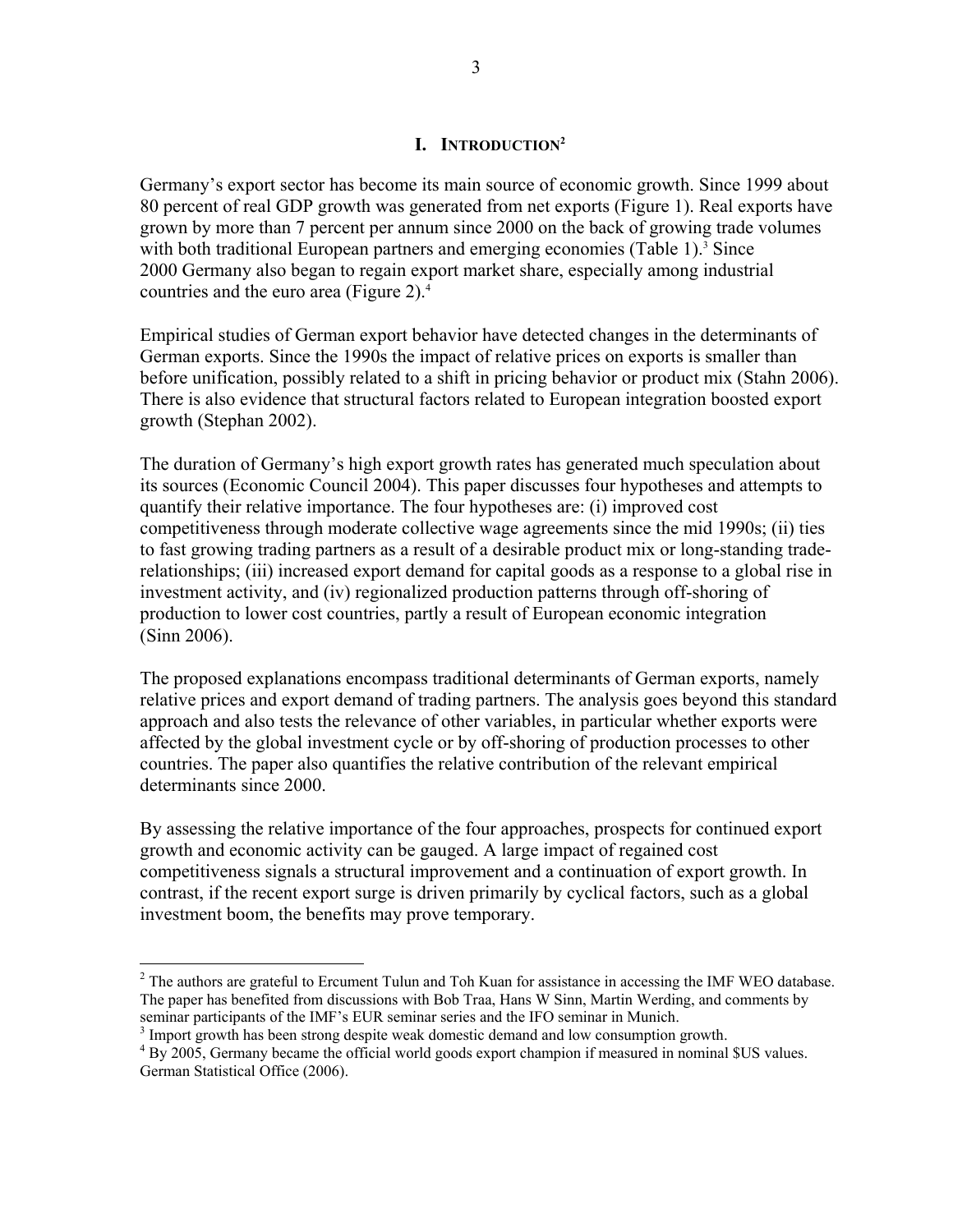The empirical results confirm previous findings in the literature. The analysis is based on the estimation of a multivariate system, which reduces to a stable, conditional single equation error-correction model for export demand. Estimates of the long-term export elasticities for relative prices and activity in partner countries are consistent with findings from other studies (Stahn 2006).

The analysis shows that recent export growth can be traced back to the ability of German exporters to meet global demand and to exploit new production and cost cutting opportunities from offshoring activities. The estimated export models show a unitary export elasticity with respect to overall import demand of trading partners. In other words, Germany has been able to take advantage of the rapid growth of global markets as found for instance by Everaert and others (2005). The analysis also provides empirical support for the claim that German exports increased as a result of a regional division of labor in the production of goods (Sinn 2006, Hummels and others 2001). These two factors explain about 60 percent of the faster increase of German exports since 2000 vis a vis industrial countries. Changes in relative prices, measured by the real effective exchange rate, on the other hand contributed comparatively little despite prolonged wage moderation. This is not surprising given the strong nominal effective appreciation of the euro since 2000. There is no conclusive evidence of faster export growth due to higher investment expenditures of trading partners and the demand for capital goods.

The paper comprises three sections. Part II discusses the four hypothesis for Germany's export growth and presents some stylized facts. In Part III a time-series model of German goods exports is developed using quarterly data since 1993. Long-term determinants of export growth are identified and their relative contribution to the growth in export market share is computed. The final section concludes.

## **II. POTENTIAL EXPLANATIONS AND STYLIZED FACTS**

Since the early 1990s the German economy has been exposed to several economic shocks, which all have likely affected its export performance. These shocks were: *German unification* and an associated increase of labor costs; *a global labor supply shock* through the market entry of emerging countries with low labor costs (e.g., India, China), *a global income shift* towards oil exporting countries, and *European economic integration* which opened new export markets and allowed new production processes to emerge.

Most explanations for Germany's rapidly rising exports are in one way or another representing adjustment processes triggered by these changes in the external environment. The two most well known examples are "wage moderation" (IMF 2001) and the "Bazaar" effect (Sinn 2005). Wage moderation refers to efforts to regain cost competitiveness by reducing comparative labor costs through low wage growth. The "Bazaar" effect describes the response of enterprises to new international production opportunities, which may have turned Germany into a trading hub, hence the reference to a Bazaar. Other explanations are linked to the entrance of new players in global trade and their high demand for capital goods, or a more pronounced cyclical upswing in Germany's trading partners.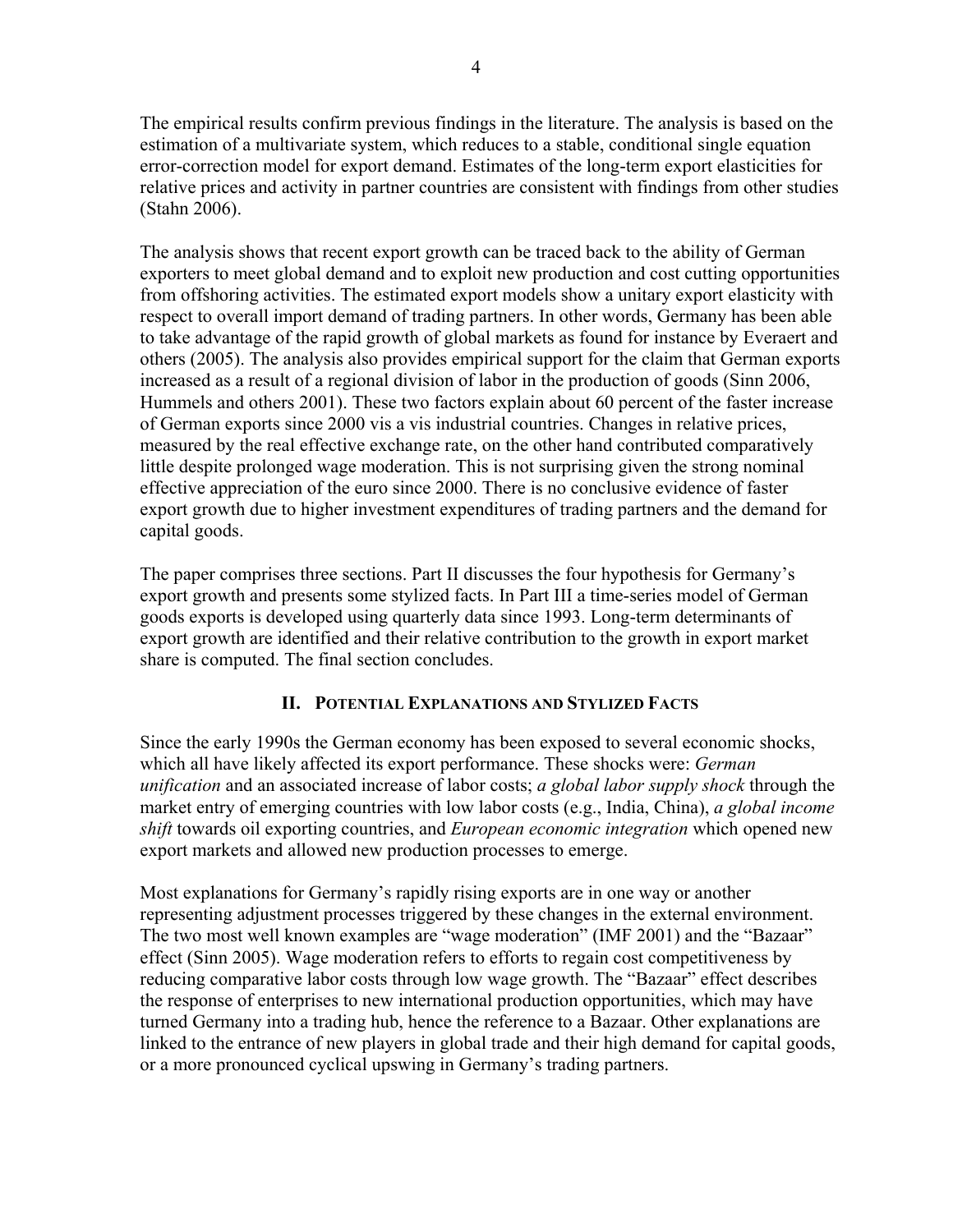This section discusses four hypotheses explaining Germany's increase in export market share together with stylized facts which heuristically underpin the arguments. Definitions of the main variables are given in Appendix A. The proposed explanations are pursued more formally in the next section. Other possible answers also may have played a role, but were not pursued.<sup>5</sup>

## **1. Cost competitiveness through wage moderation**

German unification resulted in a steep increase in wage costs mainly from pressures to close the wage gap between new and old Länder and from tax increases to cover the cost of extending the welfare state. The resulting loss of cost competitiveness and economic restructuring led to high unemployment. By the mid 1990s a period of restrained wage setting followed, referred to as wage moderation, to reverse these developments (Blanchard and Phillipon 2004). During this period, wages and salary growth lagged behind productivity—the cost-neutral margin—in almost every year (Ulman, Gerlach, and Giuliano 2005).

From an international perspective the relevant measure capturing cost competitiveness is the real effective exchange rate at unit labor costs (*REERulc)* in industry.6 Wage costs per unit of output began to decrease sharply in 1995 and remained at a low level since 2000 despite a significant nominal effective appreciation of the euro (Figure 3). The main factor responsible for this adjustment was muted wage growth in industry (Carlin 2001, ECB 2005). Average hourly nominal wage growth declined continuously and hovers since 2003 around 1-2 percent (Figure 4). Labor productivity growth in manufacturing was positive but lagged behind the OECD average. Hence many observers concluded that cost competitiveness has been a main source for export growth and even argued that a return to more normal wage growth was possible and would help strengthen domestic demand. The role of (*REERulc*) in explaining exports is formally explored in the empirical section.

<u>.</u>

 $^5$  E.g. trade activities within the euro area could have also been spurred by tax fraud (VAT carousel trade).  $<sup>6</sup>$  Improved price competitiveness could have also been helped by cuts in profit margins, which is however</sup> unlikely given the large increase in profit shares in the corporate sector since the early 2000s.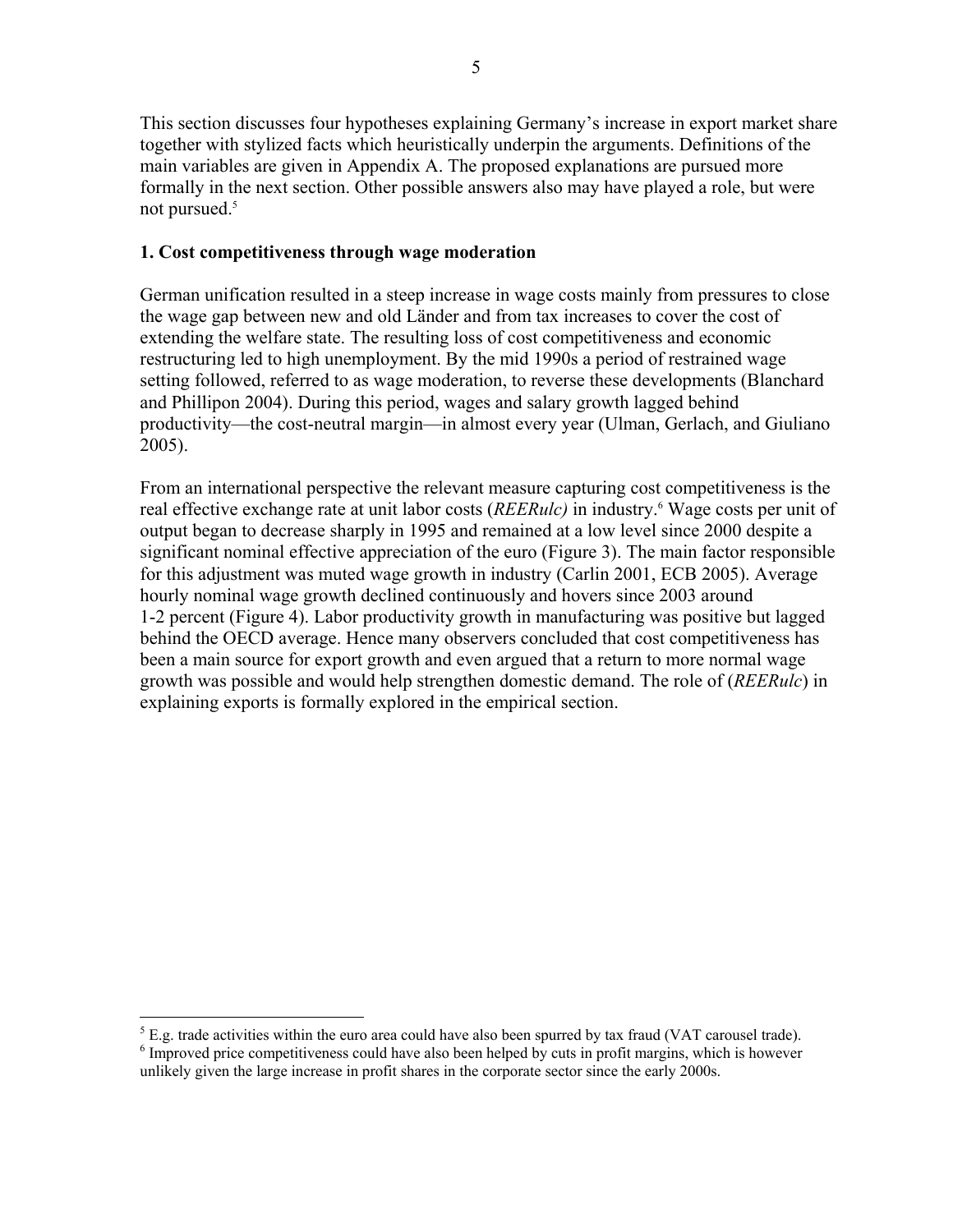## **2. Ties to booming trading partner**

A second hypothesis relies on Germany's ability to penetrate growing export markets. German exporters have well established trade links to emerging market countries. Prior to 2000 Germany's share of exports to Asian countries was larger than that of France and Italy.

Table 1 shows that in 2005 exports to Asia reached 11 percent of total exports on the back of a strong acceleration of exports to China and India. Similarly, traditional ties to oil exporting countries may have allowed Germany to benefit more than its competitors from a recycling of Petro dollars. As Table 1 shows, exports to oil exporters have grown rapidly, although their share in total exports is still small.

A more comprehensive view of export demand by German partner countries can be obtained from an index of trade share weighted import growth of German partner countries (*GDEM*).7 Figure 4 compares *GDEM* with global trade growth (i.e. growth of global real imports) and the trade-share weighted import growth of all industrial countries. This comparison suggests that after 2000 Germany experienced relatively higher export demand than industrial countries in aggregate. Global export demand expanded even faster, reflecting the rapid increase of trade with emerging market countries, especially China. It is therefore plausible that part of the increase of Germany's export market share among industrial countries could have been due to its ties to fast growing economies. The role of *GDEM* in explaining exports is explored in the empirical section below.

## **3. Meeting global investment demand**

 $\overline{a}$ 

Another potential explanation for Germany's rapid export growth is a structural shift in goods demanded. The global upturn since 2000 was characterized by increasing investment activity. Germany traditionally exports capital goods and could therefore have benefited more than other countries from an increase in the demand for these export goods.<sup>8</sup>

A cursory look at the data suggests that exports in particular of capital goods may have increased. Global growth since 2000 was characterized by a strong rebound in investment activity especially in emerging markets (Figure 5). This global trend can be compared to investment growth in Germany's trading partners, assuming that growth of investment

 $7$  This variable was computed from data of the IMF's World Economic Outlook database.

<sup>&</sup>lt;sup>8</sup> Another reason why exports of investment goods may have picked up are growing incentives to further specialize in capital intensive activities. This argument has been put forward by Sinn (2006) and is based on a standard trade model with labor market rigidities (Davies 1998). In this model the existence of a binding wage floor (e.g. through high welfare benefits) can drive a wedge between domestic and international relative factor prices. As a result, the economy adjusts through further specialization in the capital intensive sector which creates unemployment in equilibrium. This process leads to more international trade, but also an inefficient allocation of factors. Sinn argues that this development could have taken place in Germany. European economic integration and a global labor supply shock have both decreased the price for unskilled labor and driven a wedge between German relative factor prices and international prices. Germany's increased exports of capital intensive goods could therefore be interpreted as a response to a global labor supply shock. Thus, a slowdown in global trade could have a relatively strong negative growth impact on the German economy.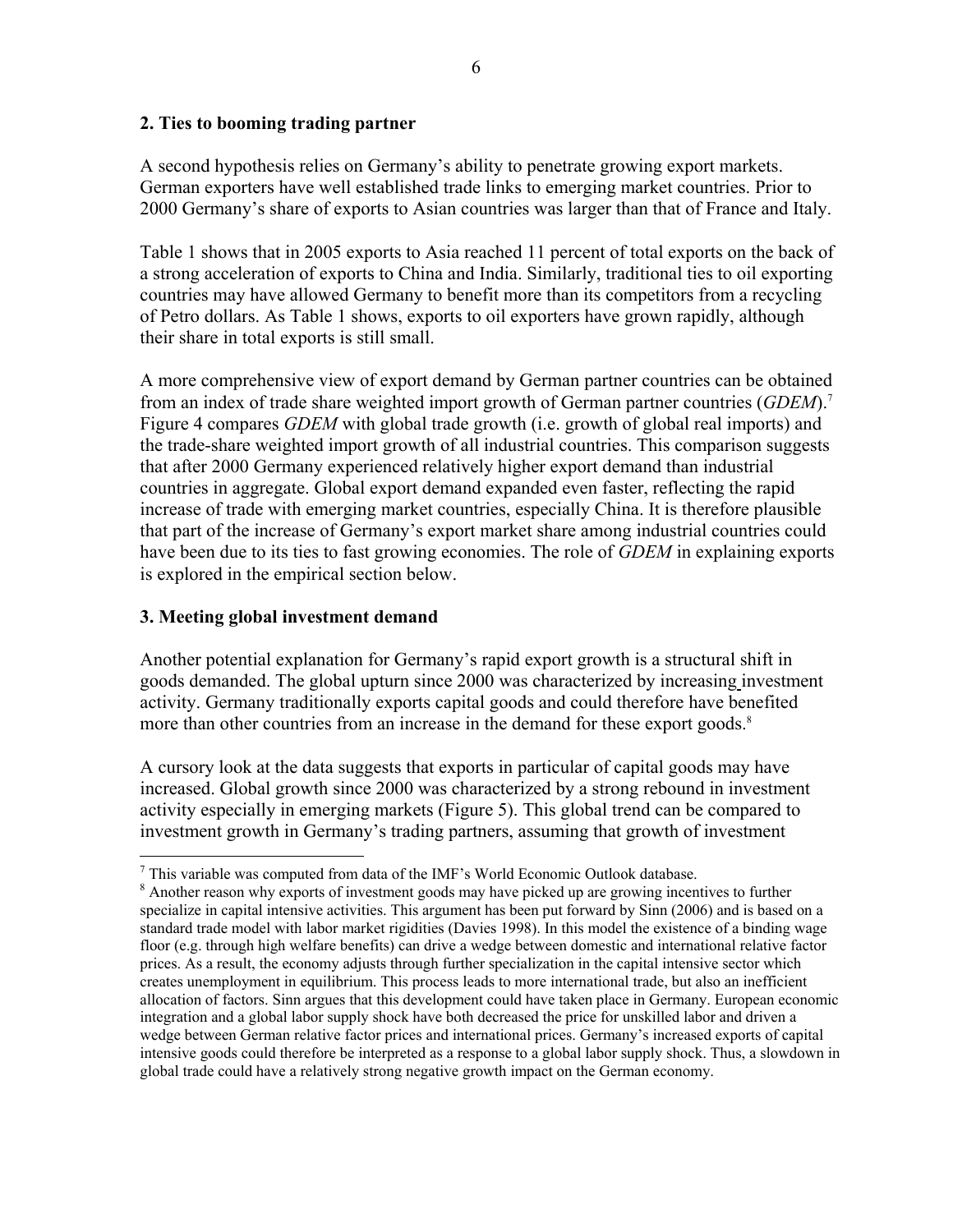activity is linked to a rise of capital goods imports. Investment growth of Germany's trading partners weighed by export trade shares (*Ginv*) has been higher than in industrial countries as a whole, but not by much. A more disaggregated view of exports into capital goods exports and other types offers however no clear evidence: the share of capital goods among overall exports in Germany appears to have been stagnant thus suggesting that there was no faster acceleration in the exports of capital goods compared to other goods (Figure 6). The role of GINV is explored in more detail in the next section.

## **4. Regionalization of production processes**

A final explanation is based on increasing cross-border division of labor to take advantage of lower production costs of labor intensive processes outside Germany. For Germany, this process has been documented by Sinn (2005) and the Economic Council (2004). Since the mid 1990s, the share of imported inputs in the export sector increased from 28 percent to over 42 percent in 2005 (Figure 7) while at the same time domestic value added in the export sector (*DomVA*) decreased. As an increasing share of industrial production began to be placed abroad, trade volumes increased between German exporters and its subsidiaries or suppliers abroad. To the extent that Germany has taken advantage of this opportunity at a faster pace than other industrial countries, it could have improved productivity and increased its export market share.

Several studies have documented the incentives for outsourcing and off-shoring and their effect on trade. Figure 8 reproduces estimates by Marin (2005) on relative ULC in countries outside of Germany. An empirical link between the relocation of production and the trade of goods was established by a recent Bundesbank (2006) study. Increased outbound FDI to new EU member countries from Germany appears complementary to an increases in both imports from and exports to these countries. The next section assesses whether there is a link between trends in Germany's *DomVA* and exports.

To conclude, the four presented hypotheses are not necessarily competing explanations. Most likely, all of them have contributed to some degree to Germany's surge in exports. It is therefore an empirical question to identify their relative contributions. It is also important to note that they have different implications for a continuation of export growth and longer-term economic outlook. Greater cost competitiveness, either through wage moderation or through regionalization of production processes, should have a longer lasting positive effect on export prospects. Also, strong preferences for German products (*Gdem*) could signal strength in penetrating growth markets for instance through a desirable product mix. In contrast, if exports were growing primarily because of a first mover advantage or global investment activity, then these developments may come sooner or later to an end, as either the global cycle matures or competitors enter growth markets.

## **III. DISENTANGLING EXPORT DEMAND**

The goal of this section is to assess empirically the relative contribution of the four presented hypotheses in explaining Germany's export growth. To this end, we develop several time series models of German goods exports utilizing information on relative cost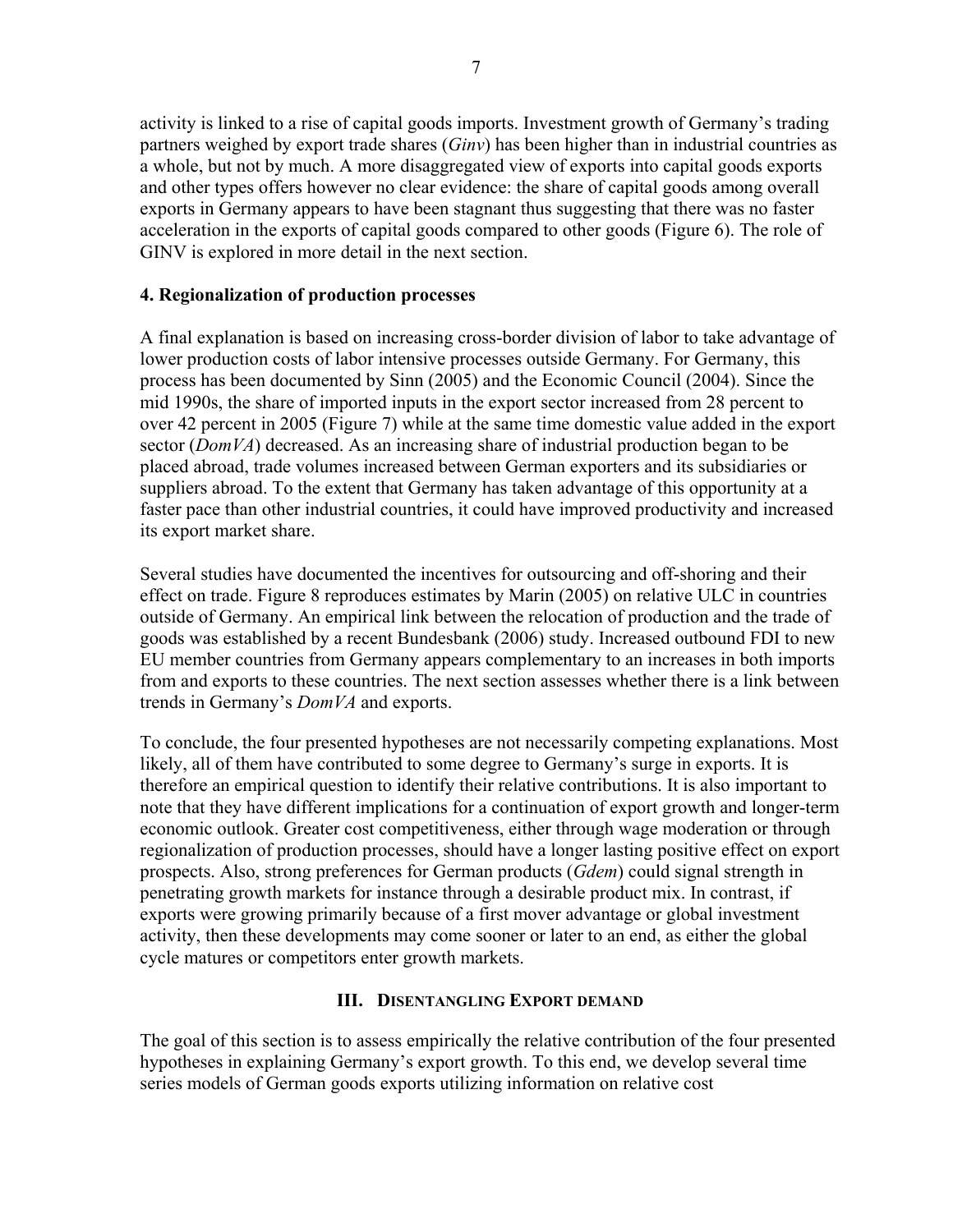competitiveness, export demand, capital goods demand, and the structure of production in the export sector.

Using quarterly national accounts data beginning in 1992, a number of well specified econometric models are identified using standard inference and estimation methods. We then interpret parameter estimates and assess whether they are consistent with theory. Robustness tests are carried out to determine the stability of the empirical models. We are interested in whether the interaction between domestic and international shocks with exports changed the dynamics and determinants of exports. In a final step, we compute the economic impact of the various variables in explaining growth of Germany's export market share compared to industrial countries between 2000–05.

## **A. Data**

The empirical analysis explores cointegrating relationships between five of the variables discussed above: volume of goods export (*Xgr*), the real effective exchange rate based on unit labor costs (*REERulc*) 9 , and global import demand (*Gdem*), global investment activity of Germany's trading partners (*Ginv*), and the share of domestic valued added in industry (*DomVA*).

Germany's bulk of exports come from the manufacturing sector. The relevant measure for cost competitiveness is hence the real effective exchange rate based on unit labor costs in industry rather than unit labor costs economy wide. The comparison of unit labor costs is quite common and has been applied in a number of recent studies (Bundesbank 1988, Hooper 1998).

Empirical measures of demand by partner countries for German exports are reviewed by Stahn 2006. We use a trade weighted index of import volume growth by Germany's trading partners (*Gdem*) as opposed to sales or manufacturing output. The advantage of this variable is that the estimated elasticity allows inferences about developments of Germany's market share. Also the results can be more readily compared with other studies.<sup>10</sup>

The global investment activity variable *Ginv* proxies for the demand for capital goods. The index used to measure this demand is computed as the trade-share weighted investment activity of trading partners and hence, indirectly measures import demand for investment goods. A possible drawback is that this measure overlaps with the import demand measure *Gdem*.

 $\overline{a}$ 

<sup>&</sup>lt;sup>9</sup> An increase in *REERulc* denotes a real appreciation and means a loss of competitiveness. Between 1992 and 1996 cost competitiveness decreased by roughly 30 percent followed by a 25 percent real depreciation thereafter. The real effective exchange rate stabilized in 2001 despite a significant appreciation of the Euro vis a vis the US dollar indicating further decreases in relative unit labor costs.

 $10$  A value of 1 indicates a constant market share or that exports from Germany to its trading partners increase in line with world trade volume. A value smaller than one indicates a loss in global export market share.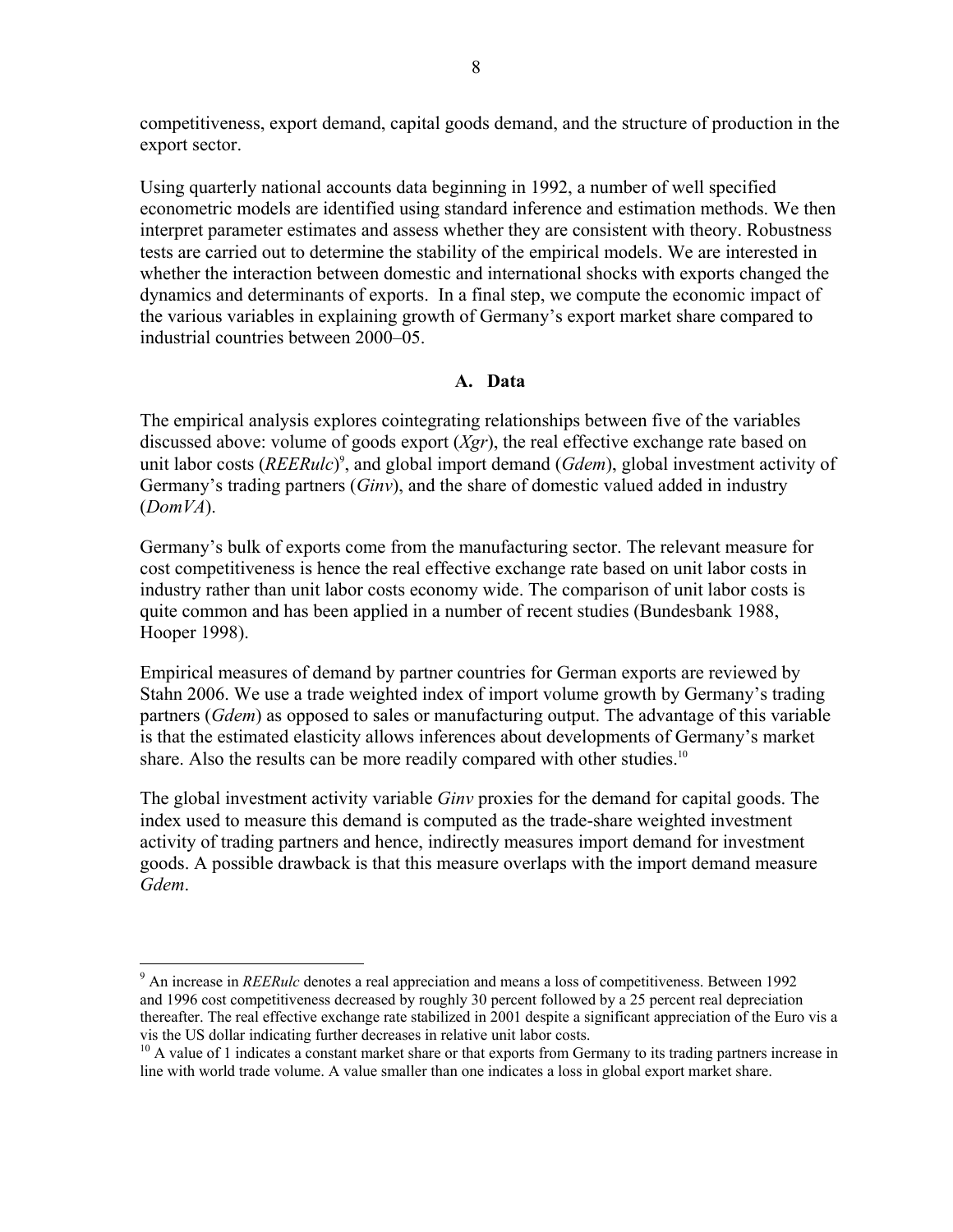The share of domestic value added in industry attempts to capture the ongoing process of offshoring production processes. The observed decline in value added in the exporting sector is a reflection of an increase in the share of imported intermediate goods (Sinn 2006). In the empirical analysis we use value added in industry as a proxy for increased regionalization of production processes.

Details on the variables used in the study are presented in Appendix A. All models are based on quarterly observations between 1993Q1 and 2005Q4. Data for unified Germany prior to 1993 were either missing or have been dropped due to unification related fluctuations. Table 2 provides summary statistics. Figure 9 shows plots of all variables used in the analysis.

## **B. Empirical Model and Results**

We consider four alternative models to examine the hypotheses. We considered a fifth model which is a combination of the alternative models, but could not develop an adequately specified statistical model for it. The variables included in each model are presented in the table below.

|                                                                                                          | <b>REER</b> ulc | Gdem | Giny | Dom VA |
|----------------------------------------------------------------------------------------------------------|-----------------|------|------|--------|
| <i>Model A:</i> Standard Export Demand                                                                   | X               | X    |      |        |
| <b><i>Model B:</i></b> Export Demand Model Driven by<br>Domestic Investment and Foreign Capital<br>Goods | X               |      | X    |        |
| <b><i>Model C</i></b> : Combination of A and B.                                                          | X               | X    | X    |        |
| <b><i>Model D:</i></b> Export Demand Model Driven by<br><b>Regionalization of Production Processes</b>   | X               | X    |      | X      |
| <i>Model E:</i> Model D plus Domestic<br><b>Investment and Foreign Capital Goods</b>                     | X               | X    | X    | X      |

## **Specification of the VAR Model**

The test for a long-run or equilibrium relationship for German exports demand starts with the estimation of vector autoregression model, VAR or system. The VAR can be generally specified as:

$$
\begin{bmatrix} Exports_t \\ REERu_t \\ Demand_t \\ Other_t \end{bmatrix} = \Pi(L) \begin{bmatrix} Exports_{t-1} \\ REERu_{t-1} \\ Demand_{t-1} \\ Other_{t-1} \end{bmatrix} + B \begin{bmatrix} constant \\ constant \\ Cseasonals_t \end{bmatrix} + \begin{bmatrix} \varepsilon_{1,t} \\ \varepsilon_{2,t} \\ \varepsilon_{3,t} \\ \varepsilon_{4,t} \end{bmatrix}
$$
(1.1)

2  $\pi$   $\pi$ <sup>3</sup>  $\delta(L) = \Pi_1 L + \Pi_2 L^2 + \Pi_3 L^3 + ... + \Pi_p L^p$  $\Pi(L) = \Pi_1 L + \Pi_2 L^2 + \Pi_3 L^3 + ... + \Pi_p L^2$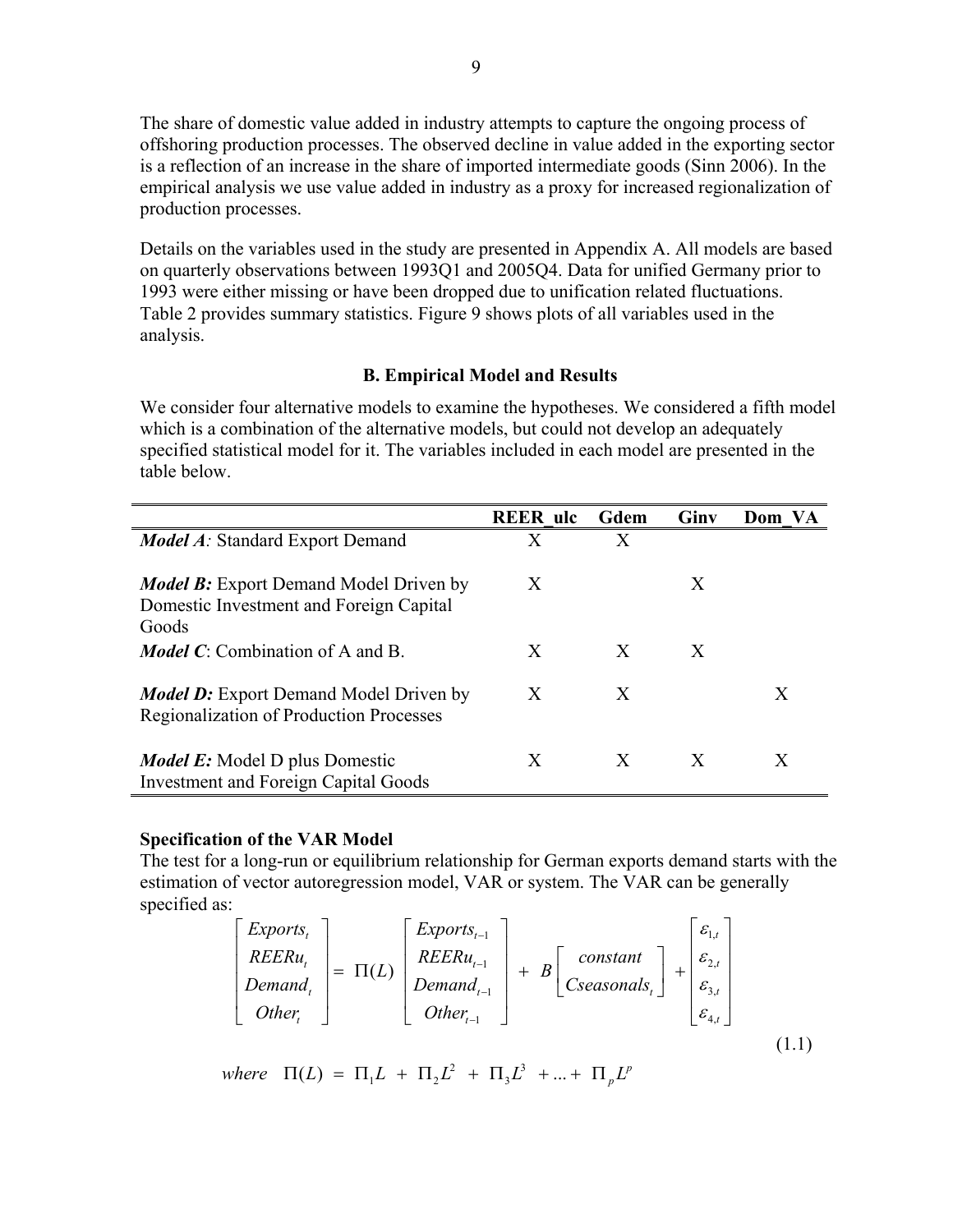All variables have been transformed into natural logarithms. Constant and centered seasonal terms are included in each equation, because we use seasonally unadjusted data for German exports. The error terms are assumed to be white noise and can be contemporaneously correlated. The expression  $\Pi(L)$  is a lag polynomial operator indicating that p lags of each price is used in the VAR. The individual  $\Pi_i$  terms represent a 5x5 matrix of coefficients at the ith lag.

A general to specific approach was employed in the estimating the model. First, a simple unrestricted VAR was estimated and evaluated for statistical fit and stability. Second, the lag structure of the VAR is determined. The evaluation for statistical fit and stability is repeated. Then we test for equilibrium or cointegrating relation(s) among the variables. Next, based on the existence of cointegration, we test hypotheses on the relation(s) and interpret the models. Results from ADF test are presented Table 2.B and discussed in appendix B.

#### **VAR Model Specification, Estimation, and Testing for Cointegration**

There are four tables (Tables 3A-D to 6A-D) presented for each test corresponding to the above models A, B, C, and D. The number of lags to use in model at the beginning is unknown. The selection methodology starts with an initial maximum of p lags which are assumed to be more than necessary. Residual diagnostic tests like normality, serial correlation, and heteroscedasticity are conducted and the VAR system is tested for stability. The goal is to obtain results that appear close to the assumption of white noise residuals. A large number of lags are likely to produce an over-parameterized model. However, any econometric analysis needs to start with a statistical model of the data generating process. Parsimony is achieved by testing for the fewest number of lags that can reasonably explain the dynamics in the data system.

## **Lag Length Selection and Model Stability Tests**

The selection criteria for the appropriate lag length of the unrestricted VAR models employ  $\chi^2$  test(s) and F-tests. Tables 3.A-D contain results for the former and Tables 4.A-D include results for the latter. The lag length in all model ranged between 3-5 quarters. F-tests performed on all models suggested generally a greater lag length. In the end, a system with a 5-lags unrestricted VAR was chosen, because individual equations had serial correlation problems. To confirm stability of the basic model recursive stability analysis was carried out. All four models passed 1-step Chow and N-down Chow tests at 5 percent. For a detailed discussion on lag length and model stability see appendix B and Tables 3 A-D, 4 A-D, and 5 A-D. The results recursive model stability tests are reported in appendix B as well and Figures 10 and 11.

#### **The Cointegration Analysis of the Vector Autoregression Model**

In this section the Johansen procedure is applied to test for the presence of cointegration. The VAR model in levels can be linearly transformed into one in first differences.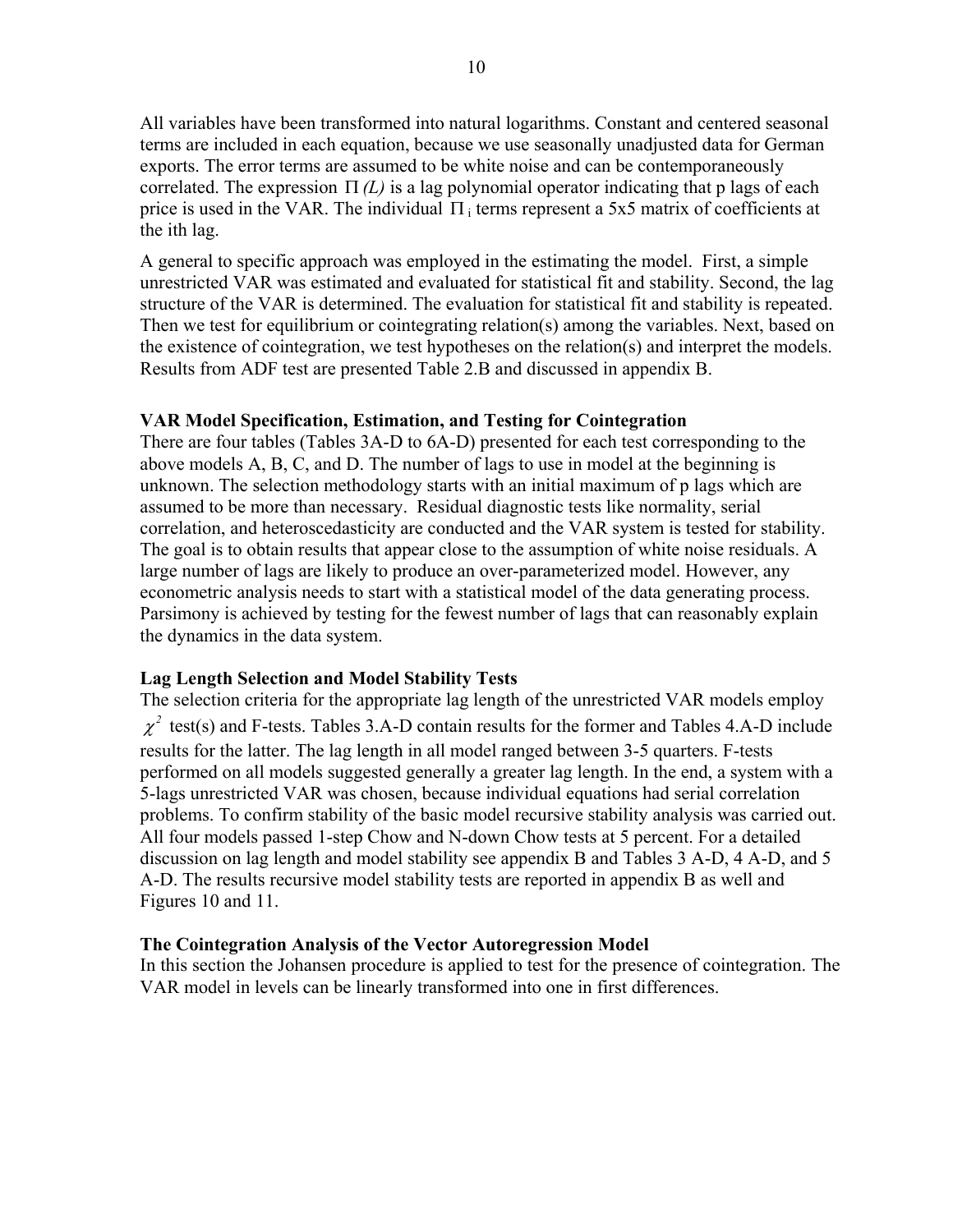$$
\begin{bmatrix}\n\Delta Exports_t \\
\Delta REERu_t \\
\Delta Demand_t \\
\Delta Other_t\n\end{bmatrix} = \Pi \begin{bmatrix}\nExports_{t-1} \\
REERu_{t-1} \\
Demand_{t-1} \\
Other_{t-1}\n\end{bmatrix} + \Gamma(L) \begin{bmatrix}\n\Delta Exports_{t-1} \\
\Delta REERu_{t-1} \\
\Delta Demand_{t-1} \\
\Delta Other_{t-1}\n\end{bmatrix} + B \begin{bmatrix}\nconstant \\
csesons, \end{bmatrix} + \begin{bmatrix}\n\varepsilon_{1,t} \\
\varepsilon_{2,t} \\
\varepsilon_{3,t} \\
\varepsilon_{4,t}\n\end{bmatrix}
$$

where 
$$
\Pi(L) = \Pi_1 L + \Pi_2 L^2 + \Pi_3 L^3 + ... + \Pi_p L^p
$$
  
\n $\varepsilon \Box (0, \Omega), \Gamma_1 = -\Pi_2, \Pi = \Pi_1 + \Pi_2 - I$  (1.2)

The crux of the Johansen test is to examine the mathematical properties of the **Π** matrix in 1.2, which contains important information about the dynamic stability of the system. Intuitively, the **Π** matrix in equation 1.1 contains the expression relating the levels of the endogenous variables in the system.

Engle and Granger (1987) demonstrate the one-to-one correspondence between cointegration and error correction models. Cointegrated variables imply an error correction (ECMs) representation for the econometric model and, conversely, models with valid ECMs impose cointegration. Evaluating the number of linearly independent equations in  $\Pi$  is done by testing for the number of non-zero characteristic roots, or eigenvalues, of the **Π** matrix, which equals the number of linearly independent rows.<sup>11</sup> The matrix can be rewritten as the product of two full column vectors,  $\Pi = \alpha \beta'$ .

The matrix  $\beta$  ' is referred to as the cointegrating vector and  $\alpha$  as the weighting elements for the rth cointegrating relation in each equation of the VAR. The vector  $\beta' Y_{t-1}$  is normalized on the variable of interest in the cointegrating relation and interpreted as the deviation from the "long-run" equilibrium condition. In this context, the column  $\alpha$  represents the speed of adjustment coefficients from the "long-run" or equilibrium deviation in each equation. If the coefficient is zero in a particular equation, that variable is considered to weakly exogenous and the VAR can be conditioned on that variable. Weak exogeneity implies that the beta terms or long-run equilibrium relations do not provide explanatory power in a particular equation. If that is true, then valid inference can be conducted by dropping that equation from the system and estimating a conditional model.

Using the model specifications A-D the unrestricted VAR was estimated using ordinary least squares. The results of the Johansen cointegration test are presented in Table 6.A-D. We found that there appears to be a single cointegrating relation in Models A, C, and D, but not for Model B. We rejected the null of no cointegration or rank zero for three models, but could not do so in one. We test and attempt to interpret the relations as "equilibrium models" of German goods exports. The first standardized eigenvector or  $\beta$  vector is normalized on

1

 $11$  The number of linearly independent rows in a matrix is called the rank.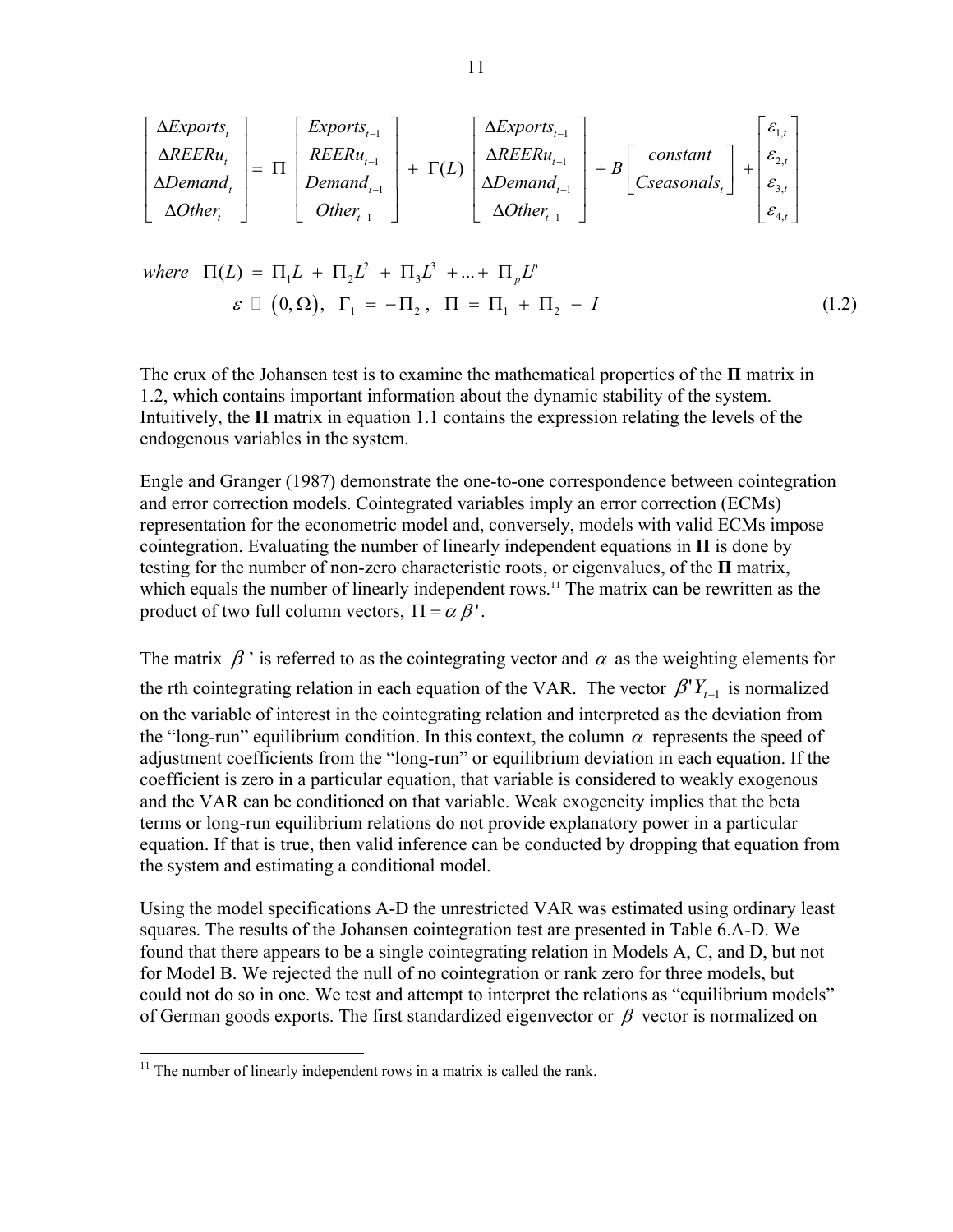German exports. In model A and D weak exogeneity could not be rejected. Details are discussed in appendix B.

## **Long run relationships of models A, C, and D**

The final standard export demand relation for model A is given by

 $Express_{t} = -0.42$  Real Effective Exchange Rate<sub>t</sub> + 1 Global Export Demand<sub>i</sub> *Speed of Adjustment* =  $\alpha$  =  $-0.63$ 

The exchange rate elasticity is about 0.4 percent. Thus a 2.5 percent real appreciation in the Euro will reduce Germany's goods exports by one percent. The restriction of unit global demand elasticity could not be rejected. We found that global demand and the exchange rate could be treated as weakly exogenous. The speed of adjustment coefficient suggests that 85 percent of "disequilibrium" is corrected in four quarters. The empirical results confirm the basic expectations. Improved cost competitiveness and global growth have the correct signs and the model adjusts fairly rapidly to deviations from the "export fundamentals."

As a next step, we examine whether including investment activity in partner countries (trade weighted) improves the model fit. The intuition is that Germany, as an exporter of capital goods, benefits from investment activity abroad. We find that for this specification the export model C is given by:

 $Exports_t = -0.27$  Real Effective Exchange Rate<sub>t</sub> + 2.36 (Global Export Demand<sub>t</sub>/ Global Investment<sub>t</sub>) *Speed of Adjustment* =  $\alpha$  = -0.33

Again exchange rate elasticity has a negative sign and is a bit more inelastic (0.27) suggesting a four percent real effective appreciation at unit labor costs in the Euro would result in a one per cent decline in German exports. The speed of adjustment coefficient suggests that 90 percent of "disequilibrium" is corrected in four quarters.

The cointegrating vector suggested that the coefficients for export demand growth and investment activity were of equal and opposite sign. We initially thought they would both be positive. The equal but opposite sign or differential hypothesis could not be rejected. There are three reasons for this puzzle. First, the result becomes clearer when we disaggregate this ratio by different regions. Increases in export demand from other European countries are negatively correlated with investment activity, and that investment growth in the US is not correlated with export demand from the US. Since these two regions have a large weight in the aggregate index, they may account for the opposite signs. Second, further analysis highlights another potential problem with the investment measure. Implicitly the investment index assumes the fraction of capital goods imported per investment unit is constant across countries. This assumption is too restrictive and unlikely to hold. In particular, the import demand for capital goods from fast growing emerging markets may have been underestimated. The net effect of the countervailing influences cannot be assessed with the current data. As a result we decided to omit the investment variable in the following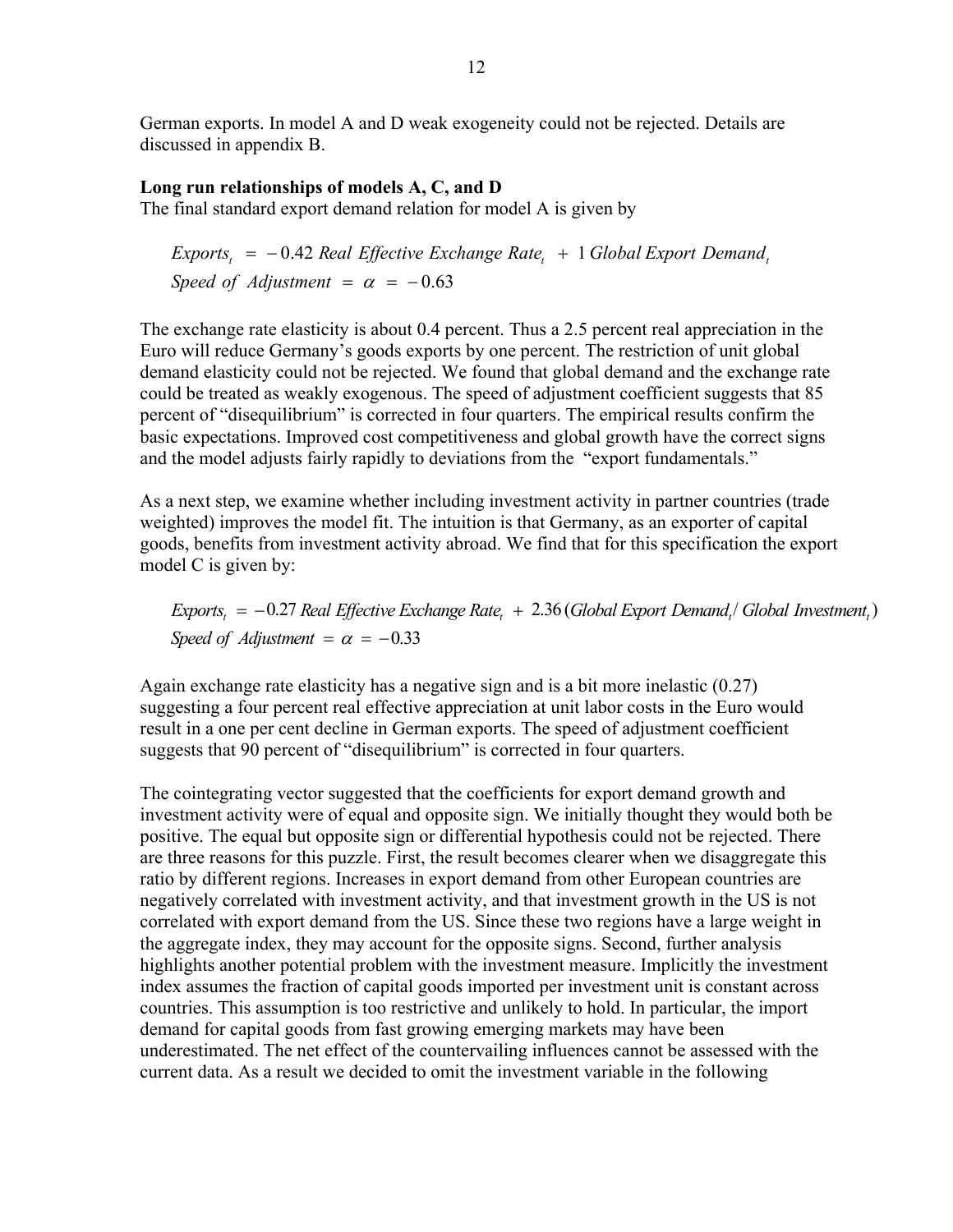specification. The puzzle remains, but could be addressed through regional analysis of exports (e.g. Stahn 2006).

The final export model that we explored augments the standard export model by the regionalization of the production processes hypothesis (model D). The regionalization hypothesis was approximated by the share of domestic value added in industry (Dom\_VA) which declined throughout the sample period. The cointegrating relationship is given by

*Exports<sub>t</sub>* = −0.19 Real Effective Exchange Rate<sub>t</sub> + 0.77 Global Export Demand<sub>t</sub> −4.0 Value Added<sub>t</sub> *Speed of Adjustment* =  $\alpha$  = -0.37

 The exchange rate elasticity is 0.19 and indistinguishable from the standard export demand model. The test that the global demand elasticity was unity could not be rejected. Domestic value added has a negative sign meaning that the decline in domestic value added improved export growth. A decline of domestic value added in industry by 1 percentage point in one year increases exports by 4 percent. This result is consistent with and tends to support Sinn's efficiency or Bazaar economy argument. However, we cannot determine the degree of the misallocation and its potential impacts on the economy. In a global marketplace competitive pressures will distribute the content of production to the most cost-efficient producers. The decline of value added is probably driven by larger imported inputs which have a positive effect on German exports and imports. The speed of adjustment in this model or return from a "disequilibrium" takes about 4 quarters.

## **IV. QUANTIFYING THE CONTRIBUTIONS TO GAINS IN EXPORT MARKET SHARE**

The long-term relationship unearthed in model D are in a next step used to back out the relative contributions of the different variables to the increase of Germany's export market share relative to industrial countries. Industrial countries are the natural comparator for Germany and have therefore been chosen as a benchmark. As a starting year we chose 2000 when Germany began to increase its export market share.

To assess which factors are responsible for the increase in export market share, we first decompose predicted export growth into two components: one is the level of export growth that is needed to keep the export market share constant vis-à-vis industrial countries; and the remainder that is responsible for changes in the export market share. The quantitative contributions of the various variables explaining this latter component then reflect their relative weight in the increase of Germany's export market share.

Before we carry out this decomposition, we must first assess the model fit. If the estimated export models explain only a small fraction of overall export growth between 2000-05, then the decomposition is of limited value. The first line in Table 7 summarizes the model fit and the respective contributions of the individual variables. For the period 2000–05 model D predicts an average annual export growth rate of 5.0 percent. The actual growth rate was slightly higher (6.0) percent indicating that 83 percent of actual export growth can be explained by the fundamental variables.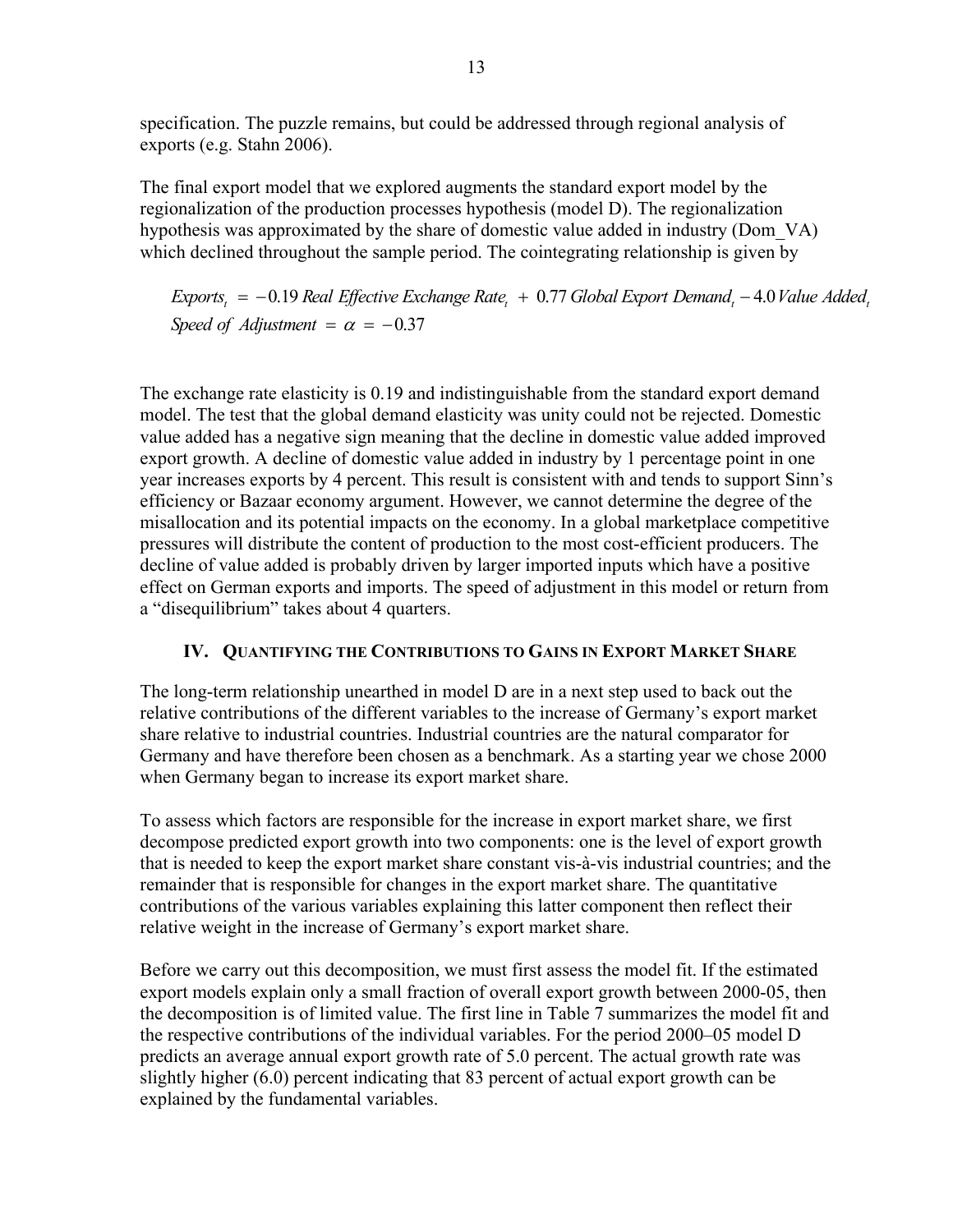The respective model contributions of the variables *Gdem, Reer\_u,* and *DomVA* are reported in the columns to the right of the model results. The bulk of export growth, 3.9 percent, is explained by growth in global export demand. An additional 1.1 percent of export growth is explained by the other two variables *Reer*  $u$  (0.11) and *DomVA* (0.97). The bazaar effect appears to explain about 15%-20% of total export growth.

We now make a crucial assumption that allows us to assess the relative contribution of the various variables in explaining the increase in export market share compared to industrial countries. We assume that for any industrial country global export demand can be broken into a component common to all industrial countries and a country specific component. The common component captures the demand for exports which keeps market shares unchanged. The country specific part explains changes in market share: a negative specific component would indicate a loss in market share relative to this group, a positive component gains in market share. By implication, the export growth explained by the other two variables (*Reer ulc, Gdem*), and the residual (unexplained growth) would also contribute to changes in the export market share.

The middle two columns in Table 7 show the decomposition of Germany's export demand growth into the common and the country specific demand component.<sup>12</sup> In both models the bulk of export growth is explained by the common components. From a total of 6.0 percent export growth roughly 3.2 percent (50 percent of model forecast ) would have been necessary to maintain a constant export market share. The remainder can be attributed to the other variables (1.6 percent from *country specific demand, Reer\_ulc, GdemVA*), and the rest comes from the residual (1.0 percent).

The relative contributions from the four components responsible for the change in export market share is reported in the third panel of Table 7. The German specific component and the decline in domestic value added account for the bulk of the increase with 25 and 35 percent respectively. Relative cost improvements only account for around 4 percent of the increase in export market share. The unexplained residual component accounts for another 36 percent.

The large contribution of the country specific demand is consistent with other findings (Everaert 2005) and confirm that German exporters are benefiting from growth in trading partners. The sizeable contribution of from a declining share of Dom\_VA lends some empirical support for the Bazaar hypotheses proposed by Sinn (2006). It is also consistent with estimated trade effects of German outward FDI to the new EU member countries (Bundesbank 2006) and explains the limited spillovers of export to domestic employment and demand (Economic Council 2004).

 $\overline{a}$ 

<sup>&</sup>lt;sup>12</sup> Data for export demand for industrial countries comes from the IMF WEO database and reflected trade weighted import demand for these countries. Since Germany is part of this group and its export demand could not be removed from the group average, the estimated of the common component has been biased upwards. As a result the country specific export demand component is biased downwards which underplays its role in explaining the increase in export market share.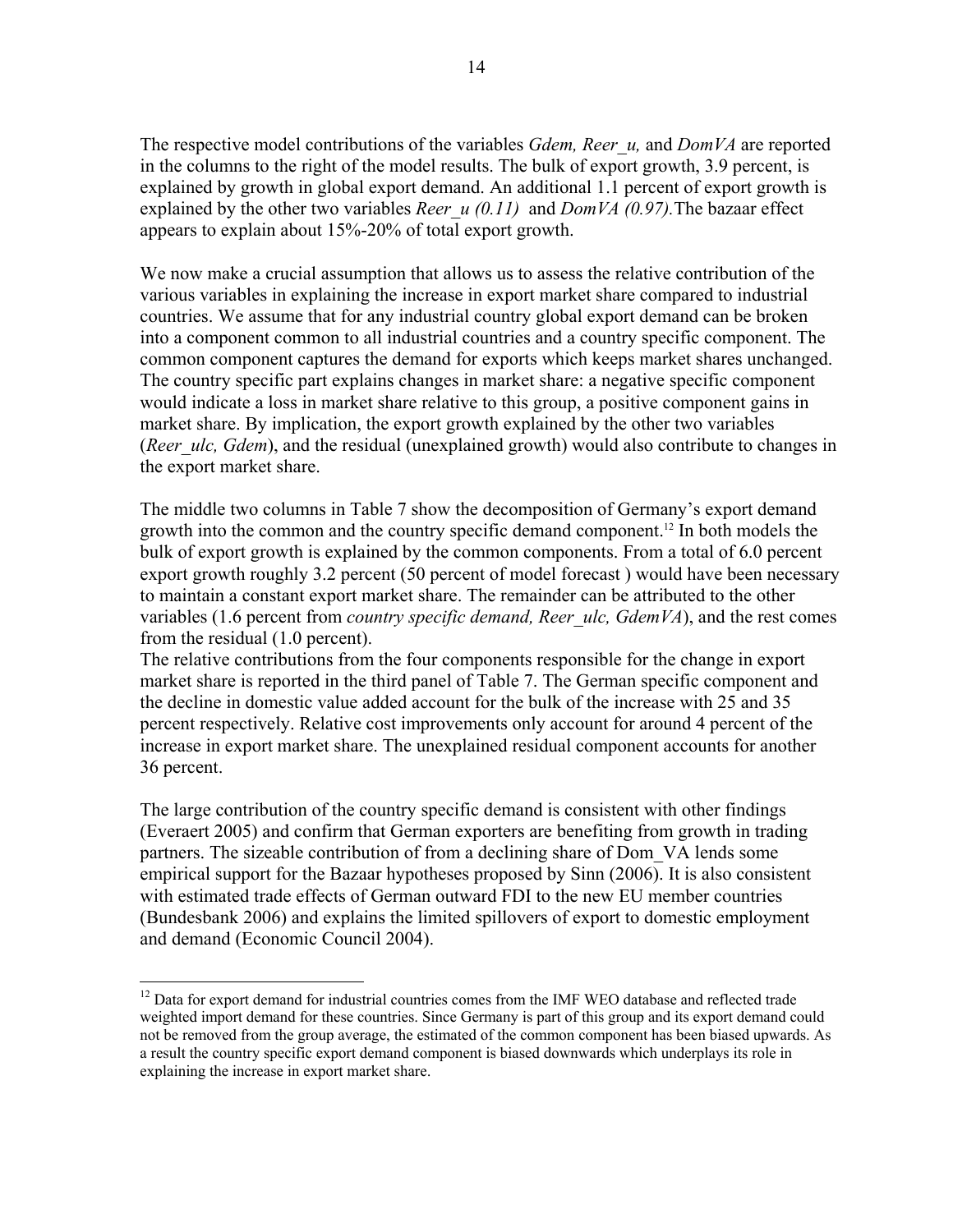The small role of REER ulc is surprising at a first glance given prolonged wage moderation. However, the influence of wage moderation on international cost competitiveness appears to be muted by the large effective nominal appreciation of the euro between 2000–05. If this offsetting exchange rate adjustment is taken into account, the small positive contribution of *Reer u* to gains in export market share is actually quite remarkable.

## **V. CONCLUSION**

Since 2000 Germany's export market share has gradually recovered. The paper reviews four different hypotheses explaining export growth and evaluates their relative contribution to the gain in export market share. They are: (i) regained cost competitiveness through wage moderation since the mid 1990s; (ii) ties to fast growing trading partners; (iii) increased export demand for capital goods in response to a global increase in investment activity, and (iv) new regionalized production chains in the export sector, for instance, through off-shoring of labor intensive steps.

The long-term parameters estimated by the models are consistent with previous empirical findings in the literature. The econometric analysis identifies stable long-run relationships between export growth and variables which measure the proposed hypotheses. The estimates are then used to quantify the relative contribution of these factors to the observed market share increase. The dominant factors explaining the increase in export market share vis-à-vis industrial countries since 2000 are trade relationships with fast growing countries and a suggested trend to regionalized production in the export sector. Together they account for 60 percent of the faster export growth compared to other industrial countries.

Improved cost competitiveness played a comparatively smaller role in explaining the brisk export growth. The prolonged effort in containing costs through wage moderation was significant, but diluted by the appreciation of the euro. Cost competitiveness improved hence primarily vis-à-vis euro area countries and explains also the significant rise of Germany's export market share within the eurozone. There was no conclusive evidence of faster export growth due to higher investment expenditures of trading partners and the demand for capital goods. The delayed response of investment activity during the most recent upswing may have not allowed to capture this effect with current data.

An important contribution of the paper is its attempt to test whether Germany's export growth was linked to the emergence of new production chains (Marin 2005). Following a well known literature (e.g. Sinn 2005, 2006) the paper argued that the fall of value added in Germany's export sector reflects a growing share of traded intermediate inputs in the production process. From this perspective, the empirical link between value added and export growth can be viewed as evidence for a more decentralized production process. This interpretation also helps explain why the recent surge in exports did not translate into a significant employment growth in German industry (Becker and others 2005). While this finding is intuitively appealing, the empirical evidence is only indirect and further research is needed to confirm this result.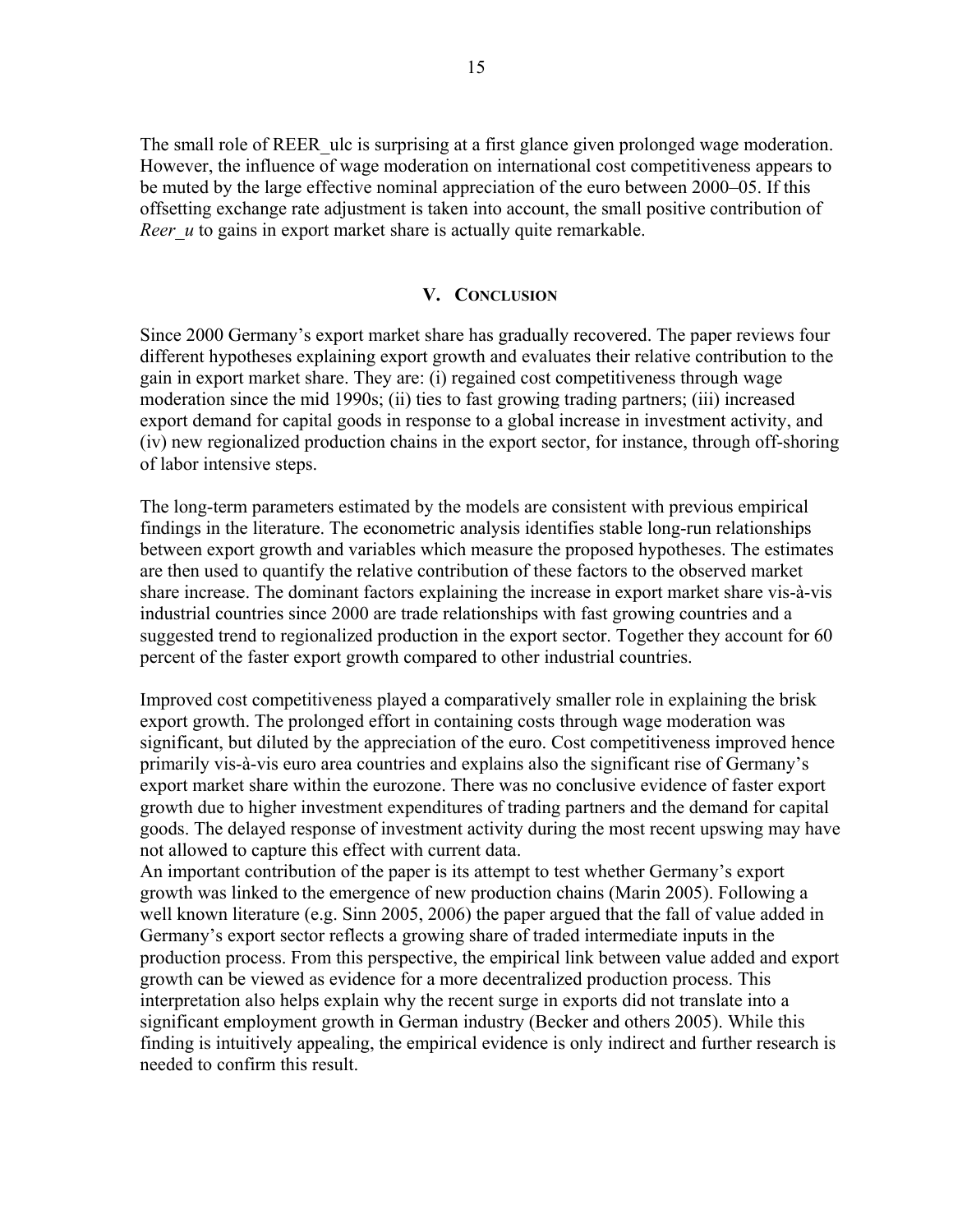#### **References**

- Becker S. and K. Ekholm, R.Jaeckle and M.-A. Muender (2005), Location Choice and Employment Decisions: A Comparison of German and Swedish Multinationals, Cesifo WP 1374, January, Munich.
- Blanchard, Olivier J. and Philippon, Thomas (2004), "The Quality of Labor Relations and Unemployment," MIT Department of Economics Working Paper No. 04-25.
- Bundesbank (2006) Determinanten der Leistungsbilanzentwicklung in den mittel- und osteuropäischen EU-Mitgliedsländern und die Rolle deutscher Direktinvestitionen, Monatsbericht Januar 2006, 17–36.
- Bundesbank (1998), Effects of exchange rates on German foreign trade. Prospects under the conditions of the European monetary union. Monthly Reports, January 49-58.
- Davies, Don (1998) Does European Unemployment Prop Up American Wages? National Markets and Global Trade, American Economic Review 88 478–494.
- Carlin, W and Andrew Glyn, and John Van Reenan (2001), Export Market Performance of OECD Countries: An Empirical Examination of the Role of Cost Competitiveness, Economic Journal Vol. 111.
- ECB (2005), Competitiveness and the Export Performance of the Euro Area, Occasional Paper Series No 30, June.
- Lloyd Ulman, Knut Gerlach, and Paola Giuliano, "Wage Moderation and Rising Unemployment" (January 25, 2005). Institute of Industrial Relations. Institute of Industrial Relations Working Paper Series. Paper iirwps-110–05.
- German Statistical Office (2006) Konjunkturmotor Export, Wiesbaden, Germany.
- Economic Council (2004) Erfolge im Ausland Herausforderungen im Inland, Annual Report, Wiesbaden.
- Everaert L. C Allard, M Catalan, and S. Sgherri (2005), France, Germany, Italy Spain, Explaining Differences in External Sector Performance among Large Euro Area Countries, IMF Country Report, SM 05/401, Washington DC
- German Economic Council (2000), The Germany Economy in the Autumn 2000, Economic Bulletin, Vol. 37 No. 11, pp. 345–68, Springer.
- Hooper P. and others (1998) Trade elasticities for G-7 countries. Board of Governors of the Federal Reserve System, International Finance Discussion Papers, No 609, April.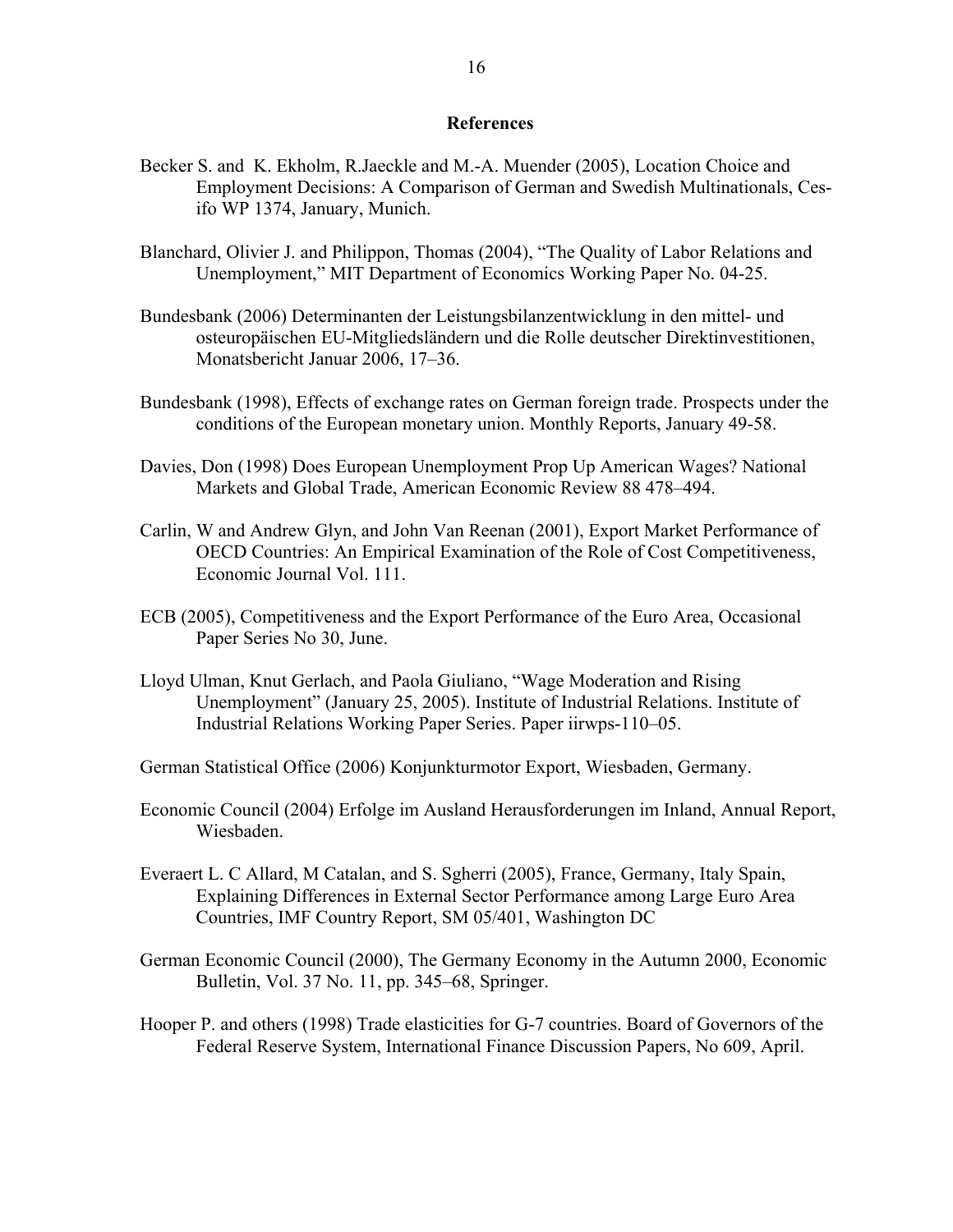Hummels D. and Jun Ishii, and Kei-Mu Yi (2001) The nature and growth of vertical specialization in world trade, Journal of International Economics, Vol. 54, 75–96.

IMF (2001): Country Report No. 01/203. Selected Euro-Area Countries: Rules-Based Fiscal Policy and Job-Rich Growth in France, Germany, Italy, and Spain, ch. III. Washington, D.C.: International Monetary Fund, November 2001.

- IMF (2004), Germany Staff Report of the 2004 Article IV Consultation, SM 04/134, Washington DC.
- Sinn H. W. (2005) Basar-Ökonomie Deutschland Exportweltmeister oder Schlusslicht, ifo Schnelldienst 58/6, Munich.
- Sinn H. W. (2006): The Pathological Export Boom and the Bazaar Effect How to Solve the German Puzzle, Ces-ifo WP 1708, April, Munich.
- Stahn, K (2006) Has the Impact of Key Determinants of German Exports Changes? Results from Estimations of Germany's Intra euro-area and Extra-euro area Exports, Deutsche Bundesbank, Discussion Paper 07/2006.
- Stephan, S. (2002) German Exports to the Euro area, DIW Discussion Paper 286, Berlin.
- Strauβ H. (2004) Multivariate Cointegration Analysis of Aggregate Exports: Empirical Evidence for the United States, Canada, and Germany, Kiel Studies No 329, Kiel Institute for World Economics.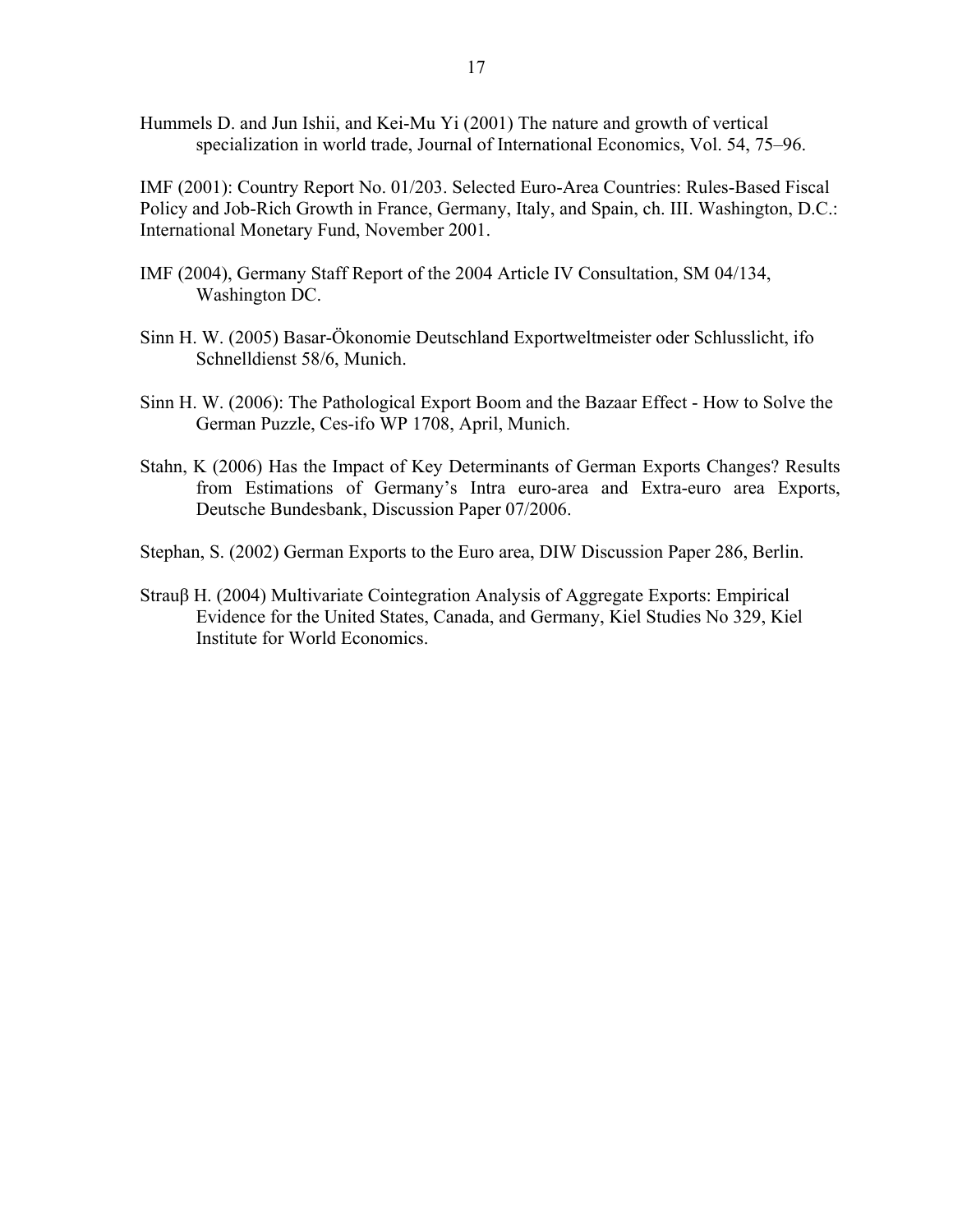#### **APPENDIX A. VARIABLE DESCRIPTIONS**

#### **Sample 1993Q1–2005Q4**

#### **XGR**

Total goods export volume (erg).

Base year 2000, quarterly 1993Q1–2005Q4, billions of Euros. Source: German Federal Statistical Office.

#### **REER\_ulc**

Real effective exchange rate based on relative unit labor costs in industry (ULC), Index 2000=100 Source: International Financial Statistics (IFS)

#### **Gdem** (Germany's global export demand)

Export share weighted growth rates of real aggregate import volumes (ex/including oil) in Germany's trading partner countries transformed into an index normalized to  $100 = 2000$ .

GDEM<sub>t</sub> =  $\overline{\chi}$ ,  $\Sigma$ <sub>i</sub>  $\Delta$ m<sub>it</sub>

 $\bar{\chi}$  = average 2000–03 share of German goods export to country *i*. More

precisely:  $\overline{\chi}_i = \frac{x_i}{\overline{x}}$ *G x x*  $\overline{\chi}_i = \frac{x_i}{n}$  where  $x_i$  are Germany's exports to country *i* and  $x_G$  are

Germany's total exports. The ratio is averaged over 2000–03.

 $\Delta m_{it}$  = annual growth rate of real goods imports in country *i* 

Source: IMF World Economic Outlook database

**Ginv** (investment activity of German trading partners)

Export share weighted growth rates of real investment activity in Germany's trading partner countries.

GINV<sub>t</sub> =  $\overline{\chi}$ ,  $\Sigma$ <sub>i</sub>  $\varepsilon$ <sub>it</sub> *inv*<sub>it</sub>  $\varepsilon_{it}$  = national currency/\$US exchange rate  $inv_{it}$  = real volume of investment activity

Source: IMF World Economic Outlook database

#### **DomVA** (domestic value added in industry)

 Domestic value added as percent of total output of industrial sector. Source: German Statistical Office GENESIS database and own calculations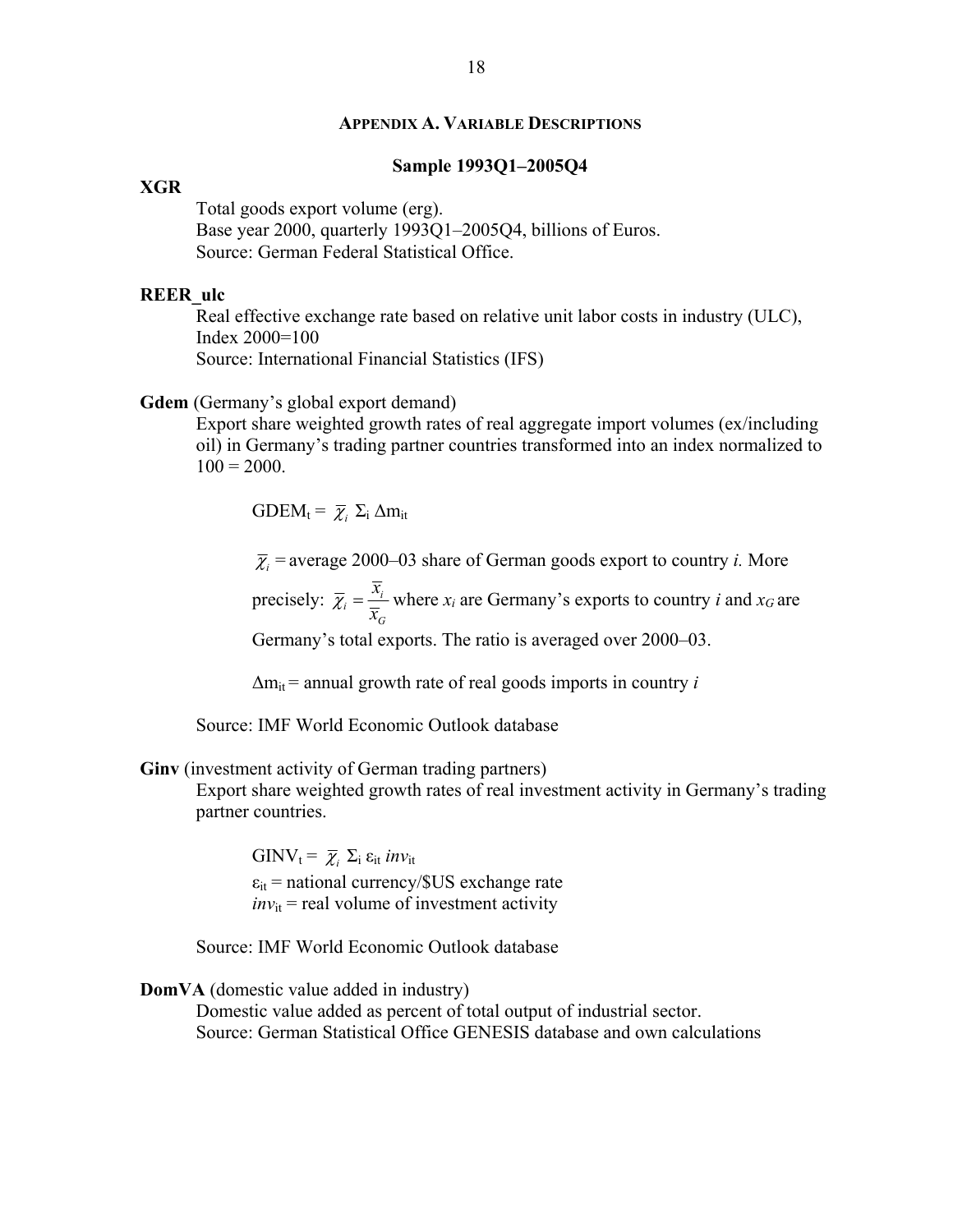#### **APPENDIX B. ECONOMETRIC ANALYSIS**

#### **ADF Testing for Variables**

Table 2.B contains the results from the ADF tests. The top half of the table is testing whether the series in levels are stationary I(0) and the bottom half of the table is testing whether the first difference of the series is stationary I(1). There are six columns in the table. The first column gives the variable. Columns two and three provide the t-statistic from the ADF test and the implied coefficient on the lagged level term. The last three columns help to explain the lag specification of the model; they are the t-statistic on the maximum significant lag of the differenced variable, the maximum lag length chosen for the test and the associated AIC value. The t-DY lag and AIC measures are used in evaluating the appropriate number of lags in the testing procedure which remove serial correlation in the residuals.

The null hypothesis in the each test is that there is a unit root or the series is  $I(1)$ ; this implies that the coefficient  $\alpha_1$  is insignificant from zero. Because of the properties of non-stationary series, the distribution of the statistics is different. The critical values are found at the bottom of the table. Centered Seasonal dummies were used for the export series (xgr) and the value added series (ind va). We cannot reject the null of a unit root in the level of the variables. The first differences of the demand series (gdemo) and the investment series (ginv) have ADF t-statistics which are right on the threshold at 5% rejection for the null of rejecting the unit root hypothesis. If examine the results further we note that the implied value for the lagged term is numerically far from unity. Thus, we concluded that these two series are best characterized as I(1) and not I(2) processes.

#### **Lag Length Selection of VAR**

The statistical VAR system can be generally specified as:

$$
\begin{bmatrix} Exports_t \\ REERu_t \\ Demand_t \\ Other_t \end{bmatrix} = \Pi(L) \begin{bmatrix} Exports_{t-1} \\ REERu_{t-1} \\ Demand_{t-1} \\ Other_{t-1} \end{bmatrix} + B \begin{bmatrix} constant \\ constant \\ Cseasonals_t \end{bmatrix} + \begin{bmatrix} \varepsilon_{1,t} \\ \varepsilon_{2,t} \\ \varepsilon_{3,t} \\ \varepsilon_{4,t} \end{bmatrix}
$$

2  $\overline{1}$   $\overline{1}$   $\overline{1}$   $\overline{1}$   $\overline{1}$  $(L) = \Pi_1 L + \Pi_2 L^2 + \Pi_3 L^3 + ... + \Pi_p L^p$  $\Pi(L) = \Pi_1 L + \Pi_2 L^2 + \Pi_3 L^3 + ... + \Pi_p L$ 

The series in our analysis are in levels and have been transformed into natural logarithms. Constant and centered seasonal terms are included in each equation, because we use seasonally unadjusted data for German exports. The error terms are assumed to be white noise and can be contemporaneously correlated. The expression Π *(L)* is a lag polynomial operator indicating that p lags of each price is used in the VAR. The individual  $\Pi_i$  terms represent a 4x4 matrix of coefficients at the ith lag.

The maximum possible lag length considered was six. The first three columns show the number of observations, number of lags, and estimated parameters for each VAR respectively. The log likelihood is given in the fourth column. The last three columns contain the Bayesian Schwartz Criterion (BSC), the Hannan-Quinn Criterion (HQ), and the Akaike Information Criterion (AIC) respectively.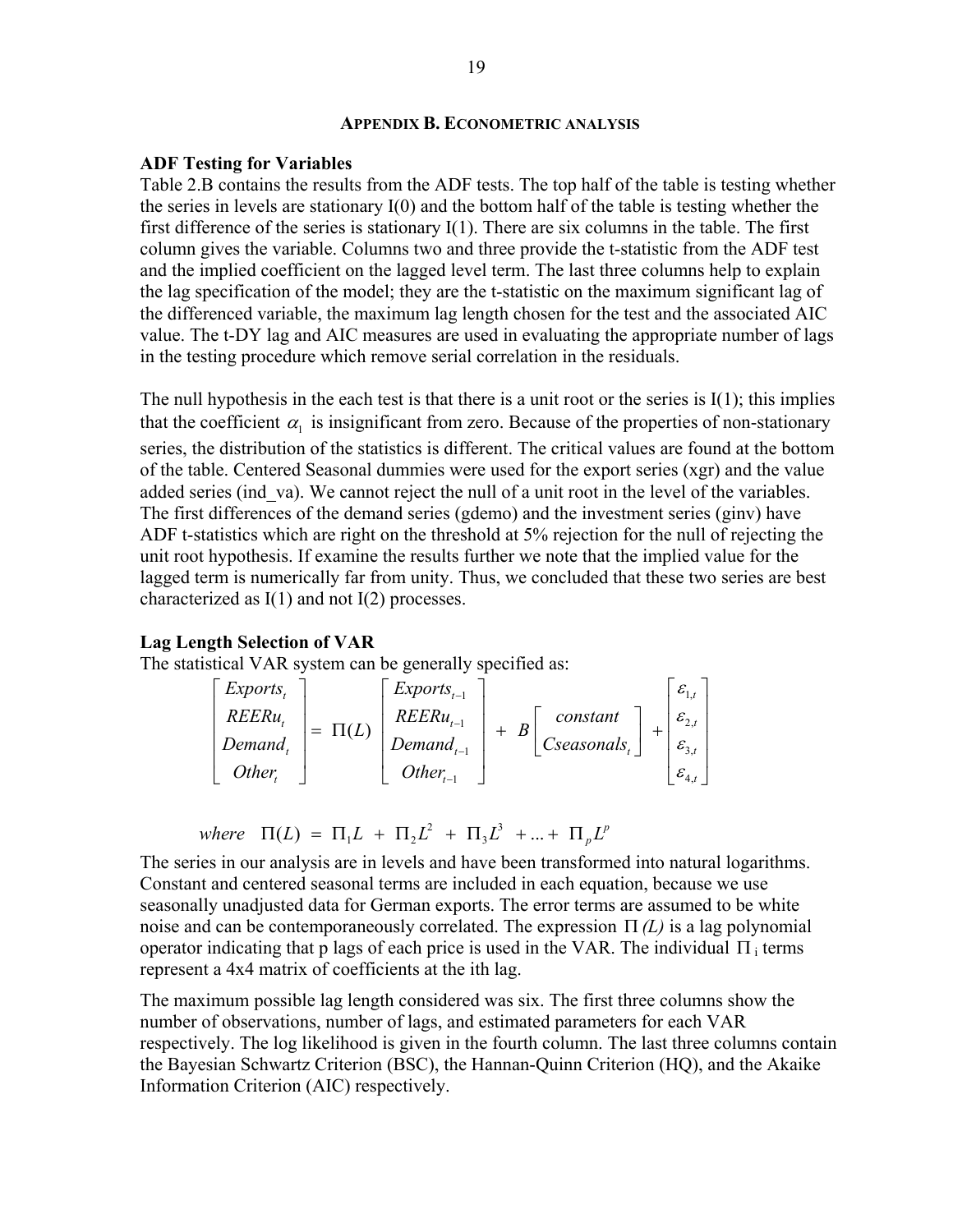These are used as alternative criterion in testing. They rely on information similar to the Chi-Squared tests and are derived as follows:

$$
BSC = \log(Det \hat{\Sigma}) + 2 \cdot c \cdot \log(T) T^{-1}
$$
  
\n
$$
HC = \log(Det \hat{\Sigma}) + 2 \cdot c \cdot \log(\log(T)) \cdot T^{-1}
$$
  
\n
$$
AIC = \log(Det \hat{\Sigma}) + 2 \cdot c \cdot T^{-1}
$$

Intuitively, the log determinant of the estimated residual covariance matrix will decline as the number of regressors increases, just as in a single equation ordinary least squares regression. It is similar to the residual sum of squares or estimated variance. The second term on the right hand side acts as a penalty for including additional regressors (c) which are scaled by the inverse of the number of observations (T). It increases the statistic. Once these statistics are calculated for each lag length, the lag length chosen is the model with the minimum value for the statistics respectively. The three tests do not always agree on the same number of lags. The AIC is biased towards selecting more lags than is actually needed; this is not necessarily bad. However, in this case the test statistic is minimized at two lags for all three criteria.

Tables 3.A-D contain the test statistics from the lag length tests. The first column is the number of lags in the VAR. The Schwarz, Hannen-Quinn, and Akaike Information Criteria are presented in columns five, six, and seven respectively. Similar results for the lag length in Models A and B are found. Both the SC and the HQ suggest that three lags are sufficient while the AIC implies that five and four lags are appropriate respectively. Model C incorporating both the standard export demand model with the domestic investment driven model appears to need two lags with the SC, three lags with the HQ and five lags with the AIC. Model D, the standard export demand augmented with the regionalization of the production process has the same results as model A.

The F-test is a finite sample criteria used for testing the lag length. It takes a slightly different form in the system or multi-equation case.

$$
\frac{Det(\hat{\Sigma}_R)-Det(\hat{\Sigma}_U)}{Det(\hat{\Sigma}_U)} \quad \Box \quad F(R=n \times lags, U = T \times n - n \times p - k)
$$

The test depends on the estimated variance-covariance matrix,  $\hat{\Sigma}$ , the number of lags, which have been restricted to zero times the number of equations, n. The unrestricted model, *U*, is the number of observations times n minus the maximum number of lags (*p*) times *n* minus other variables (*k*) in the model like deterministic components: constant, trends, and seasonal factors.

Table 4 A-D report the results of lag reduction tests. The test statistic is calculated for maintained models starting with the maximum number of lags, which is equal to five here, and then for one less number of lags for each time. This methodology is employed to remove potential errors due to path dependence in testing. For example, lag 3 may appear to not significantly affect the explanatory power of models with five lags, but it could affect a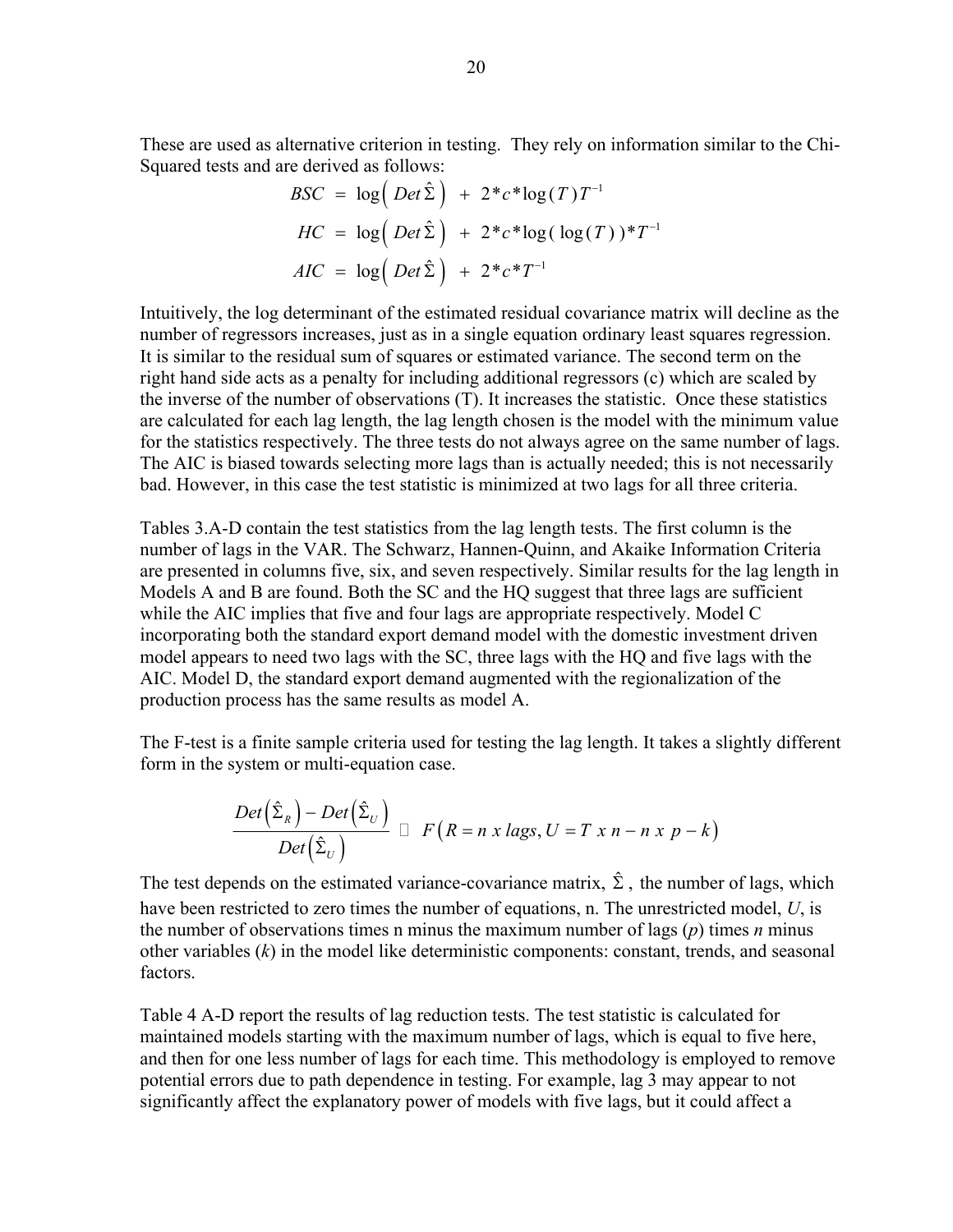model with four lags. There are four columns in Table 4 with a heading for the maximum number of lags. Below each is the F-test with the p-value reported in brackets for reducing the number of lags to the number in the row. We find that the maximum number of lags is five, three, three, and five lags in Tables 4 A-D respectively. Further lags lead to a loss of explanatory power in the respective system.

## **The Residual Diagnostics from the VAR Models**

Tables 5.A-D contain the residual diagnostic tests for the VAR by equation and the vector or system tests. While the VAR models residual properties may meet the white noise standard, the data generating process may have undergone changes. The Portmanteau test and vector tests aimed at detecting autocorrelation, deviation from normality, and heteroskedasticity did not detect significant departures from white noise residuals. The one exception is model C which exhibits some autocorrelation in the demand (gdemo) and investment series (ginv).

## **Recursive Analysis for Model Constancy and Stability**

Model constancy and tests for structural breaks of the VAR system were conducted using recursive estimation techniques. The textbook approach to model constancy assumes that modeler knows the date of a possible structural break in the sample. He/she fits the model over the full sample and for the two "halves" of the sample. The full sample implicitly imposes the same model structure throughout and can be considered a restricted model. This is evaluated against the unrestricted model comprised of the two "halves" using an F-test. We take an agnostic view on the possibility and timing of structural breaks over the sample 1993–2005.

In particular, the shocks discussed earlier may have impacted the dynamic relationships among the variables. Structural changes to the German domestic economy could have occurred through unification and changes in labor markets. Similarly, on the international side, demand and supply factors from globalization, uneven growth, and European integration could have caused changes in the process. Any or all of these events could have contributed to instability or "structural" breaks in the data generating process for Germany's exports of goods.

We computed two types of recursive Chow tests. The first is the 1-step Chow test. This looks at the sequence of one period ahead prediction from the recursive estimation for period s to The N-down test or Break-Point Chow test computes the test statistic over the sample scaled by either the 5 percent or 1 percent critical value and can be interpreted as a forecast stability of test. The results of the 1-step ahead Chow tests and the Break-point Chow test cannot reject the null hypothesis of no structural break.

## **The Cointegration Analysis of the Vector Autoregression Model**

In this section the Johansen procedure is applied to test for the presence of cointegration. Engle and Granger (1987) demonstrate the one-to-one correspondence between cointegration and error correction models (ECMs). Cointegrated variables imply an error correction representation for the econometric model and, conversely, models with valid ECMs impose cointegration. The VAR model in levels presented earlier can be linearly transformed into one in first differences which is interpreted as a VECM or vector error correction model.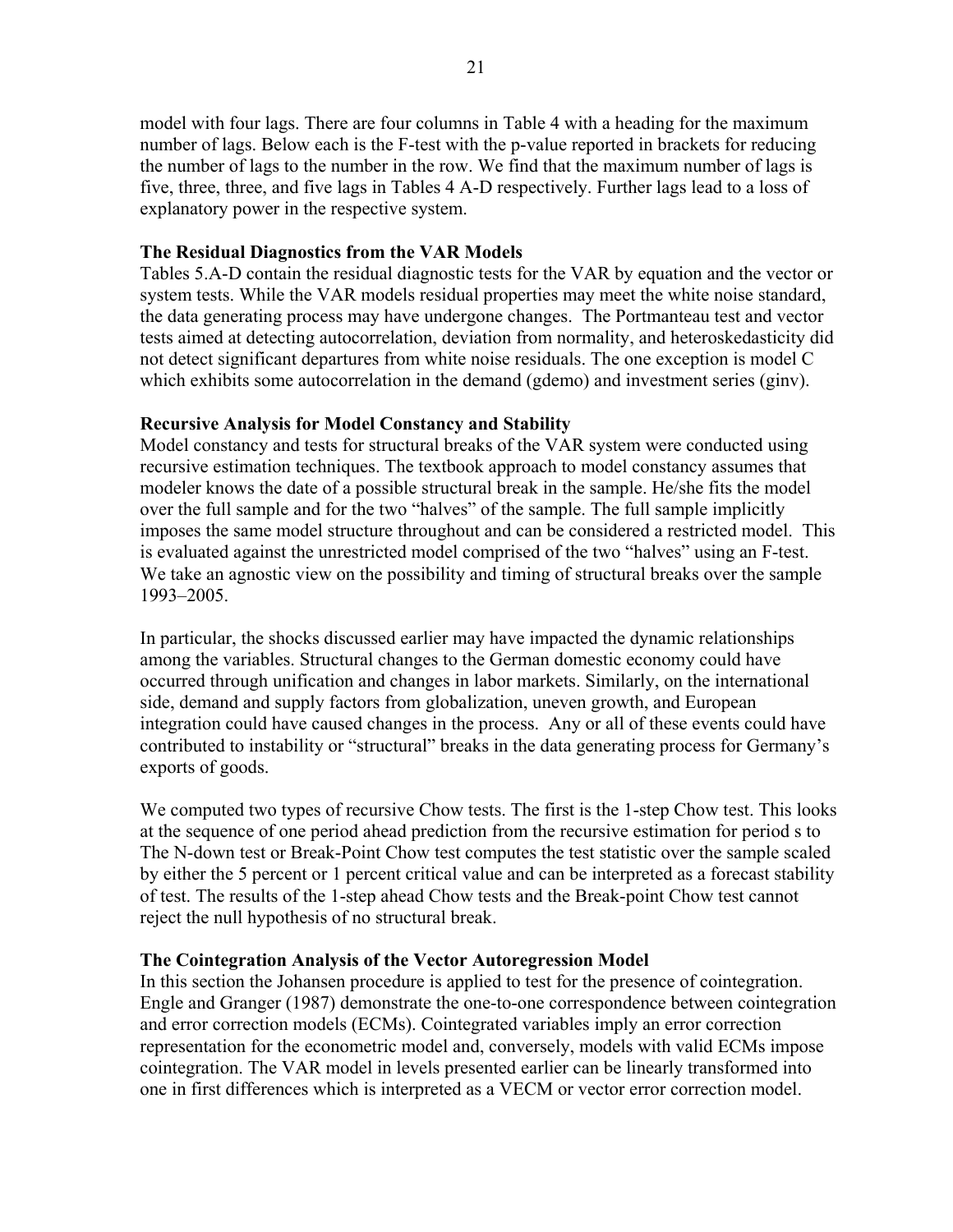$$
\begin{bmatrix}\n\Delta Exports_t \\
\Delta REERu_t \\
\Delta Demand_t \\
\Delta Other_t\n\end{bmatrix} = \Pi \begin{bmatrix}\nExports_{t-1} \\
REERu_{t-1} \\
Demand_{t-1} \\
Other_{t-1}\n\end{bmatrix} + \Gamma(L) \begin{bmatrix}\n\Delta Exports_{t-1} \\
\Delta REERu_{t-1} \\
\Delta Demand_{t-1} \\
\Delta Other_{t-1}\n\end{bmatrix} + B \begin{bmatrix}\nconstant \\
Cseasonals_t\n\end{bmatrix} + \begin{bmatrix}\n\varepsilon_{1,t} \\
\varepsilon_{2,t} \\
\varepsilon_{3,t} \\
\varepsilon_{4,t}\n\end{bmatrix}
$$

 $( 0, \Omega )$ 2  $\overline{1}$   $\overline{1}$   $I^3$  $\sigma(L) = \Pi_1 L + \Pi_2 L^2 + \Pi_3 L^3 + ... + \Pi_p L^p$  $(0, \Omega)$ ,  $\Gamma_i = -\sum_i \Pi_i$ ,  $\Pi(L) = \Pi_1 L + \Pi_2 L^2 + \Pi_3 L^3 + ... + \Pi_p L$ *p p*  $i = \sum_{i} \mathbf{1} \mathbf{1}_{j}, \ \ \mathbf{1} \mathbf{1} = \sum_{i} \mathbf{1} \mathbf{1}_{i}$  $\varepsilon \,\, \sqcup \,\, (0, \Omega), \,\,\, \Gamma_{\!\scriptscriptstyle\! L} \,\, = \,\, -\, \sum \,\, \Pi_{\!\scriptscriptstyle\! L} \,, \,\,\, \Pi \,\, = \,\, \sum \,\, \Pi_{\!\scriptscriptstyle\! L} \,\, - \,\, I$  $\Box \hspace{0.2cm} \big( 0 , \Omega \big), \hspace{0.2cm} \Gamma_{_{i}} \hspace{0.1cm} = \hspace{0.1cm} - \sum_{_{j=i+1}}^{\mathbf{r}} \hspace{0.1cm} \Pi_{_{j}} \hspace{0.1cm}, \hspace{0.2cm} \Pi \hspace{0.1cm} = \hspace{0.1cm} \sum_{_{i=1}}^{\mathbf{r}} \hspace{0.1cm} \Pi_{_{i}} \hspace{0.1cm} - \hspace{0.1cm}$ 

The crux of the Johansen test is to examine the mathematical properties of the **Π** matrix which contains important information about the dynamic stability of the system. Intuitively, the **Π** matrix contains the expression relating the levels of the endogenous variables in the system.

 $i=1$ 

 $j = i + 1$  i

Evaluating the number of linearly independent equations in **Π** is done by testing for the number of non-zero characteristic roots, or eigenvalues, of the **Π** matrix, which equals the number of linearly independent rows.<sup>13</sup> The matrix can be rewritten as the product of two full column vectors,  $\Pi = \alpha \beta'$ .

The matrix  $\beta$  ' is referred to as the cointegrating vector and  $\alpha$  as the weighting elements for the rth cointegrating relation in each equation of the VAR. The vector  $\beta' Y_{t-1}$  is normalized on the variable(s) of interest in the cointegrating relation(s0 and interpreted as the deviation(s) from the "long-run" equilibrium condition. In this context, the column  $\alpha$ represents the speed of adjustment coefficients from the "long-run" or equilibrium deviation in each equation. If there is a single cointegrating relation and the coefficient is zero in a particular equation, that variable is considered to be weakly exogenous and the VAR can be conditioned on that variable. Weak exogeneity implies that the beta terms or long-run equilibrium relations do not provide explanatory power in a particular equation. If that is true, then valid inference can be conducted by dropping that equation from the system and estimating a conditional model.

Using the model specifications A-D the unrestricted VAR was estimated using ordinary least squares. The results of the Johansen cointegration test are presented in Table 6.A-D. Each table is partitioned into 5 parts. The first provides the tests for cointegration and the reduced rank standardized coefficients. The next two parts show individual hypotheses tests on the β *and* <sup>α</sup> vectors respectively. The next part reports the final test for the vectors jointly. Fifth the final reduced form rank relations are formed.

 $\overline{a}$ 

 $13$  The number of linearly independent rows in a matrix is called the rank.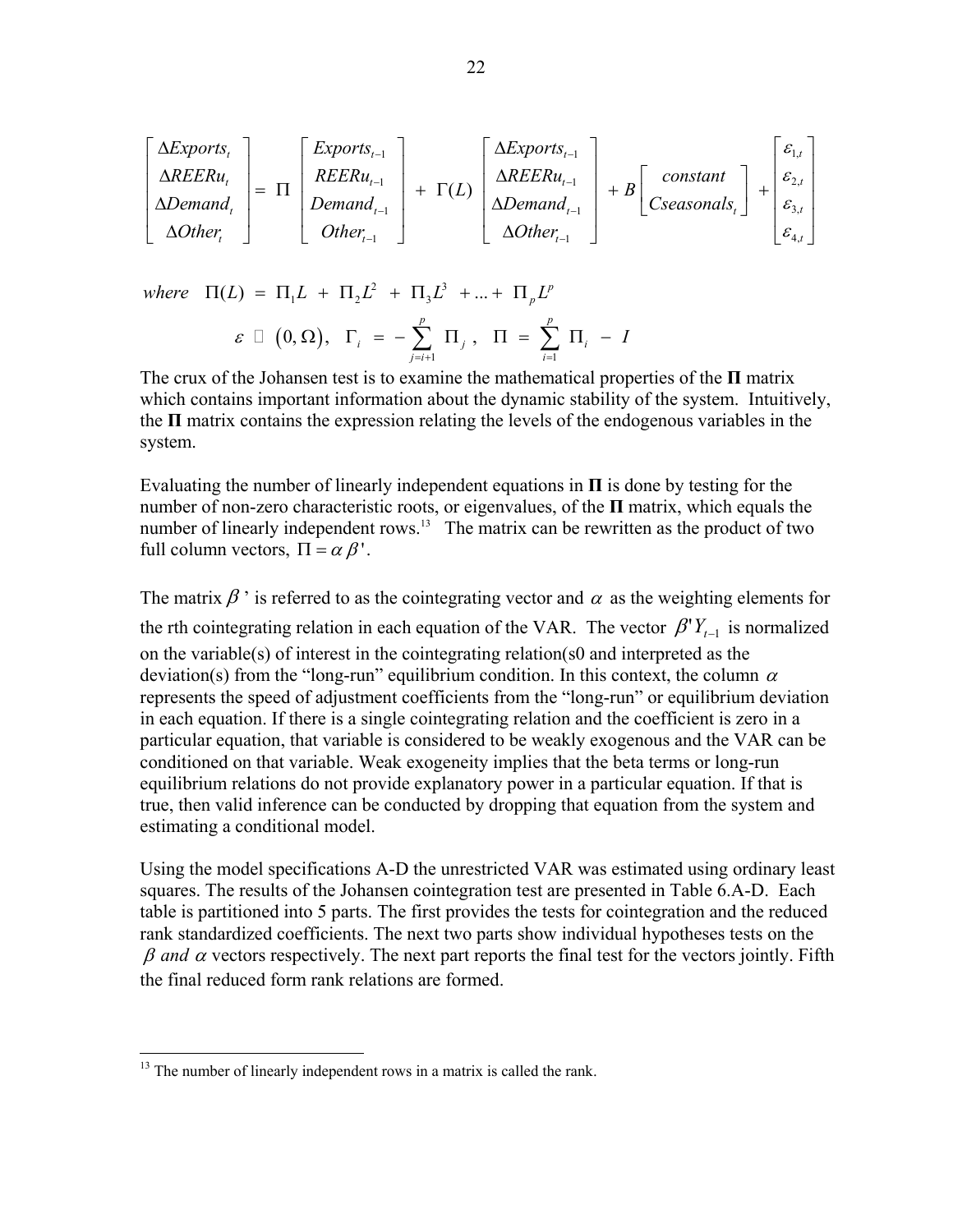The eigenvalues of the **Π** matrix are sorted from largest to smallest. The tests are conducted sequentially, first examining the possibility of no cointegrating relation against the alternative that there is one cointegrating relations, and then the null of one cointegrating relation against the possibility of two cointegrating relations, e.g. essentially, these are tests of whether the eigenvalue(s) is (are) significantly different from zero.

We found that there appears to be a cointegrating relation in Models A, C, and D. There does not appear to be one for Model B. There is no further discussion of this model. We rejected the null of no cointegration or rank zero for the three models, but could not do so in the one. The test for no cointegration  $(r=0)$  in the standard export demand model is rejected at 0.04 with the Trace test (30.54), but not the Max(eigenvalue) test (16.07). The same tests in 6.C are rejected at 0.01 and 0.04 respectively. In Table 6.D including the value added in industry to the model for regionalization of the production hypothesis, the Trace test is rejected at 0.01 and 0.02 with the Max(eigenvalue) test There was no evidence suggesting that there was a second cointegration relation among the variables in the four models. We test and attempt to interpret the relations as "equilibrium models" of German goods exports.

The first standardized eigenvector or  $\beta$  vector is normalized on German exports. Our hypothesis is that the "long-run" or equilibrium relation explains export demand. The second part of each table reports the estimates for the two vectors and their associated standard errors in four columns under the assumption of single cointegrating relation. The  $\beta$ coefficients for the real effective exchange rate, *LREERu*, foreign demand, and LGdem, 0.17 and -1.06 respectively. The signs are reported as if the sum of the entire vector equals zero, thus the opposite signs. One can interpret these coefficients as suggesting German exporters have inelastic even in the long-run and that the income elasticity of German exports is close to unity. These tests are conducted in the third part of Table 6.A.

Next, we conduct hypothesis tests on the  $\alpha$  vector. The third column of the second part shows the speed of adjustment coefficients,  $\alpha$ . If the cointegrating relation we have specified is appropriate (and stationary), then at its own coefficient must be negative. In this case, the estimate is -0.52 and significant. We can test if the other  $\alpha$  terms are significant, that is whether the equations for those variables are influenced by the cointegrating relation. First, we check if the cointegrating relation is as identified by examining its  $\alpha$  or speed of adjustment coefficient. It must be negative for the relation to be consistent with a stationary process. The standardized  $\alpha$  coefficients and the associated tests for weak exogeneity are found in part four of the table below the hypotheses for  $\beta$  tests.

We test whether the  $\beta$  coefficients help to explain exports and are interpretable in an economic context. Chi-square tests report the null hypothesis over whether there is zero explanatory power individually and jointly. The p-value for testing the real exchange rate elasticity is zero cannot be rejected individually. Foreign demand is clearly significant. The joint test suggests that both variables are significant. Further, we cannot reject the null hypothesis, that income demand elasticity is unity at 0.1 significance. The speed of adjustment or  $\alpha$  coefficients are tested individually for significance. We find that only the export series, *Lxgr*, is significant and only at 0.07. The joint hypothesis that both *LREERu* and *LGdem* are zero cannot be rejected with a p-value of 0.27.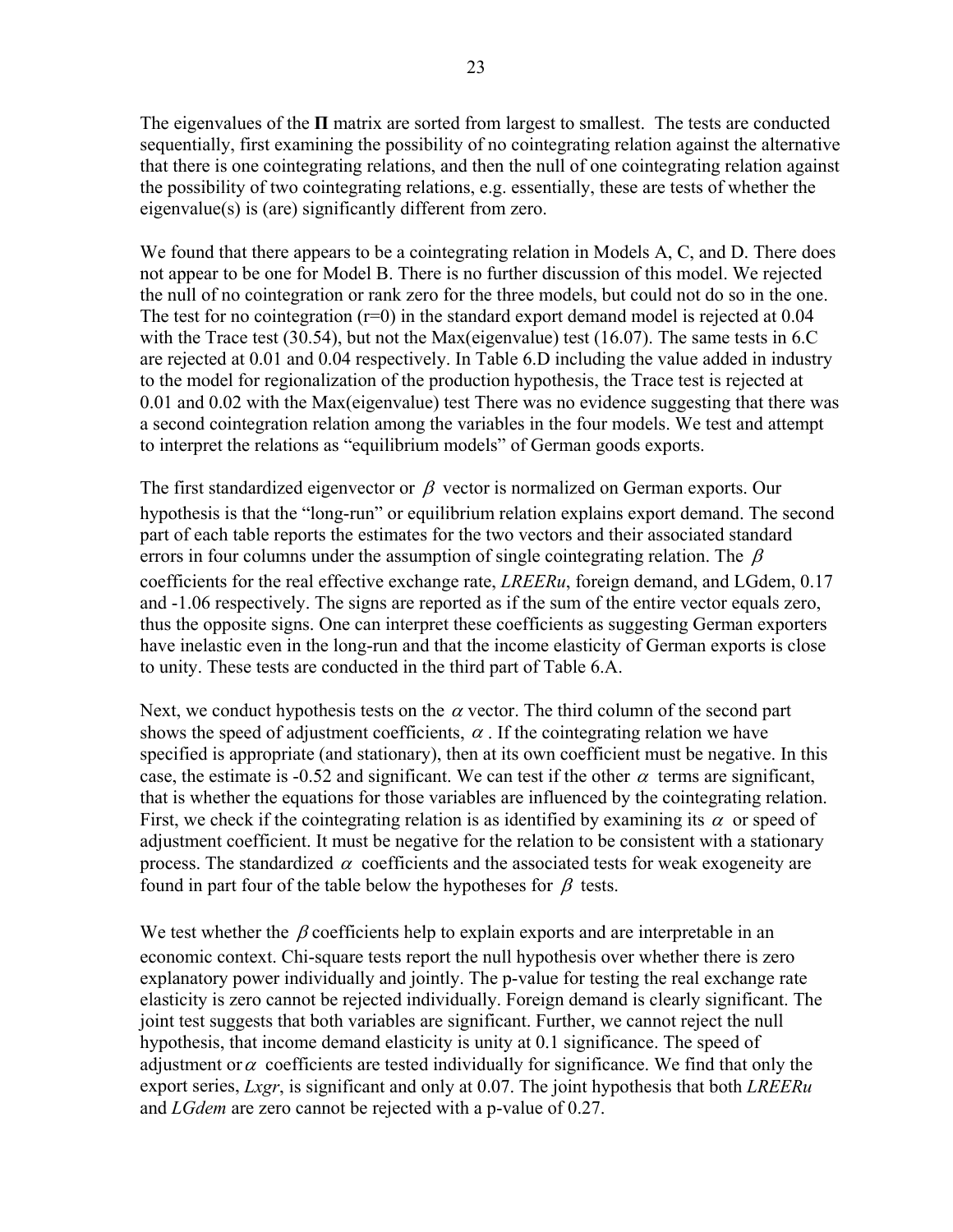At the bottom of the table we report the joint tests for the  $\beta$  and  $\alpha$  coefficients. We find that the null of a unit income elasticity and weak exogeneity for the exchange rate and foreign demand cannot be rejected with a p-value of 0.28. The final standard export demand relation for model A included these hypotheses is given by

 $Express_{t} = -0.42$  Real Effective Exchange Rate<sub>t</sub> + 1 Global Export Demand<sub>t</sub> *Speed of Adjustment* =  $\alpha$  =  $-0.63$ 

The restriction of unit global demand elasticity could not be rejected. We found that global demand and the exchange rate could be treated as weakly exogenous. The speed of adjustment coefficient suggests that 85 percent of "disequilibrium" is corrected in four quarters.

Model C augments the standard export demand model by including domestic investment of Germany's export partners. The Johansen tests for cointegration suggest that there is the possibility of more than one cointegrating relation with the addition of the new variable. It may be due to common trends as well as common stochastic trends. The investment and demand series may be cointegrated in a long-run output investment relation when examining the data across all trading partners. We attempted to find a second cointegrating relation, but could not find a stable or meaningful relation. Thus, we proceeded with the idea of a single relation.14 The speed of adjustment coefficient in the *alpha* vector for exports is negative, but insignificant. The other coefficients are difficult to interpret. In particular, the negative sign on the real exchange rate measure may be puzzling.

We continue testing of the *beta* and *alpha* vectors in an attempt to uncover a possible reasonable model of the export demand relation through hypothesis testing. The individual tests for LREERu, LGdem, and LGinv reveal possible marginal significance for the first and significant values for the latter two series. A joint test for all three variables is significant at 0.02. The equal but opposite sign or differential hypothesis could not be rejected; the test statistic is 1.32 with a p-value of 0.25. The weak exogeneity tests in the fourth part of the table find that the speed of adjustment coefficient for exports, Lxgr, is not significant.

 $\overline{a}$ 

<sup>&</sup>lt;sup>14</sup> This puzzle of the output investment ratio is borne out in the coefficients in the second part of Table 6.C. When we initially specified this model our hypothesis was that *LGdem* and *LGinv* would both have the same sign. However, they have opposite signs and have approximately the same magnitudes. This is consistent with the idea of a stable share of investment to GDP overtime and across trading partners. There are three reasons for this puzzle. First, the result becomes clearer when we disaggregate this ratio by different regions. Increases in export demand from other European countries are negatively correlated with investment activity, and that investment growth in the US is not correlated with export demand from the US. Since these two regions have a large weight in the aggregate index, they may account for the opposite signs. Second, further analysis highlights another potential problem with the investment measure. Implicitly the investment index assumes the fraction of capital goods imported per investment unit is constant across countries. This assumption is too restrictive and unlikely to hold. In particular, the import demand for capital goods from fast growing emerging markets may have been underestimated. The net effect of the countervailing influences cannot be assessed with the current data. The exchange rate elasticity is negative and perhaps significant.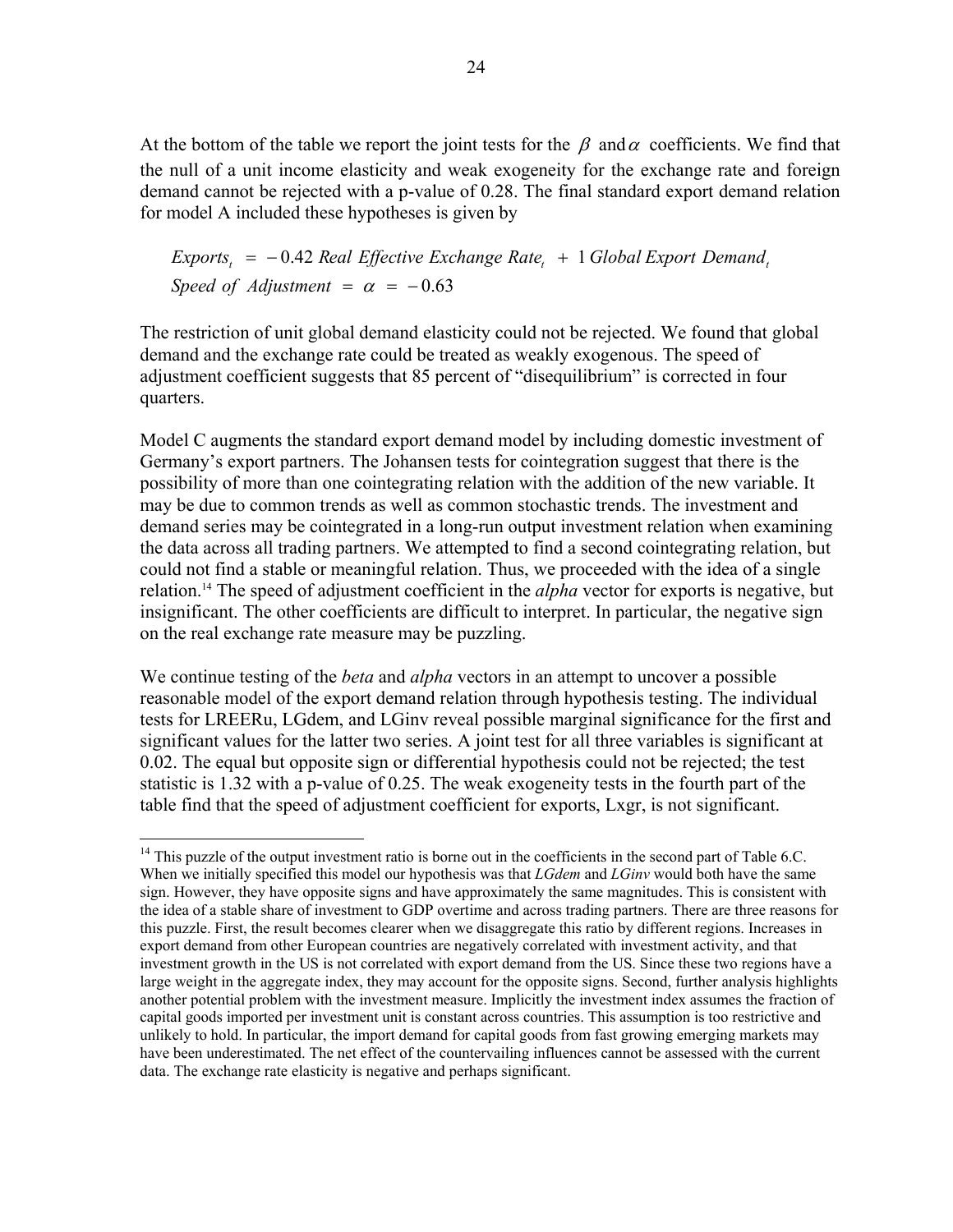The final reduced form specification for export model C is given by:

*Exports<sub>t</sub>* = −0.27 Real Effective Exchange Rate<sub>t</sub> + 2.36 (Global Export Demand<sub>t</sub>/ Global Investment<sub>t</sub>) *Speed of Adjustment* =  $\alpha$  = -0.33

The exchange rate elasticity -0.27 significant at the 5 percent level. The speed of adjustment coefficient suggests that 90 percent of "disequilibrium" is corrected in four quarters. However, it is over marginal significance. Thus, we conclude that while there may be statistical evidence in favor of a cointegrating relation, it may not be appropriate to interpret it as an export demand relation. As a result we omitted the investment driven export demand specification or model. The puzzle $(s)$  remains, but could be addressed through regional analysis of exports (e.g. Stahn 2006).

The final export model augments the standard export model by the regionalization of the production processes hypothesis (model D). The regionalization hypothesis was approximated by the share of domestic value added in industry (*Dom\_VA*) which declined throughout the sample period. The Johansen Trace test and Max(eigenvalue) test suggest that there is evidence of a single cointegrating relation. The test statistics are 58.2 and 30.1 with associated p-values of 0.01 and 0.2 respectively.

When the value added term is included in the regionalization model, the exchange rate term is about the same as in Models A and C and the income or trading partner demand elasticity is less than unity. The value added term has the correct sign and is significant. The *alpha* term for exports is negative and very significant. In addition, the exchange rate and the value added variables may not be weakly exogenous. The exchange rate, trade partners' demand and value added are individually and jointly significant in the *beta* vector. We performed individual and joint tests for imposing a unit income or demand elasticity and it was rejected, but this was not the case when including tests for weak exogeneity.

The tests for weak exogeneity support that the speed of adjustment for *Lxgr* is different from zero, *LGdem* is not different from zero and that the exchange rate and value added variables are weakly exogenous at 0.10, but not 0.05. When we impose the restriction of a unit income elasticity and the joint hypothesis of weak exogeneity the test statistic is 6.99 with a p-value of 0.13. The final cointegrating relationship is given by

*Exports<sub>t</sub>* = −0.19 Real Effective Exchange Rate<sub>t</sub> + 0.77 Global Export Demand<sub>t</sub> −4.0 Value Added<sub>t</sub> *Speed of Adjustment* =  $\alpha$  = -0.37

The exchange rate elasticity is 0.19 and indistinguishable from the standard export demand model. The test that the global demand elasticity was unity could not be rejected. Domestic value added has a negative sign meaning that the decline in domestic value added improved export growth. The speed of adjustment in this model or return from "disequilibrium" takes about 4 quarters.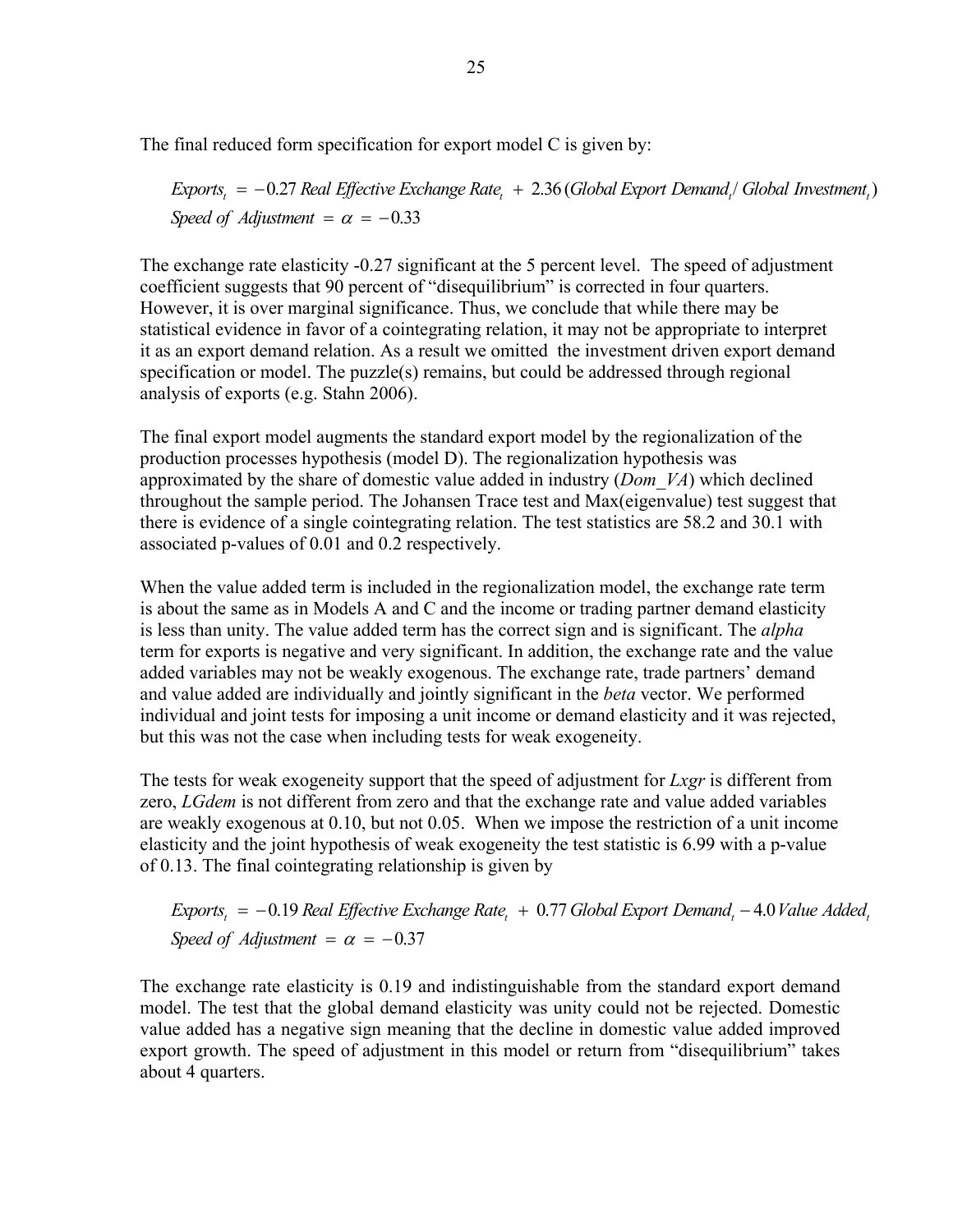

# Figure 1. Germany GDP growth 1980–2005

26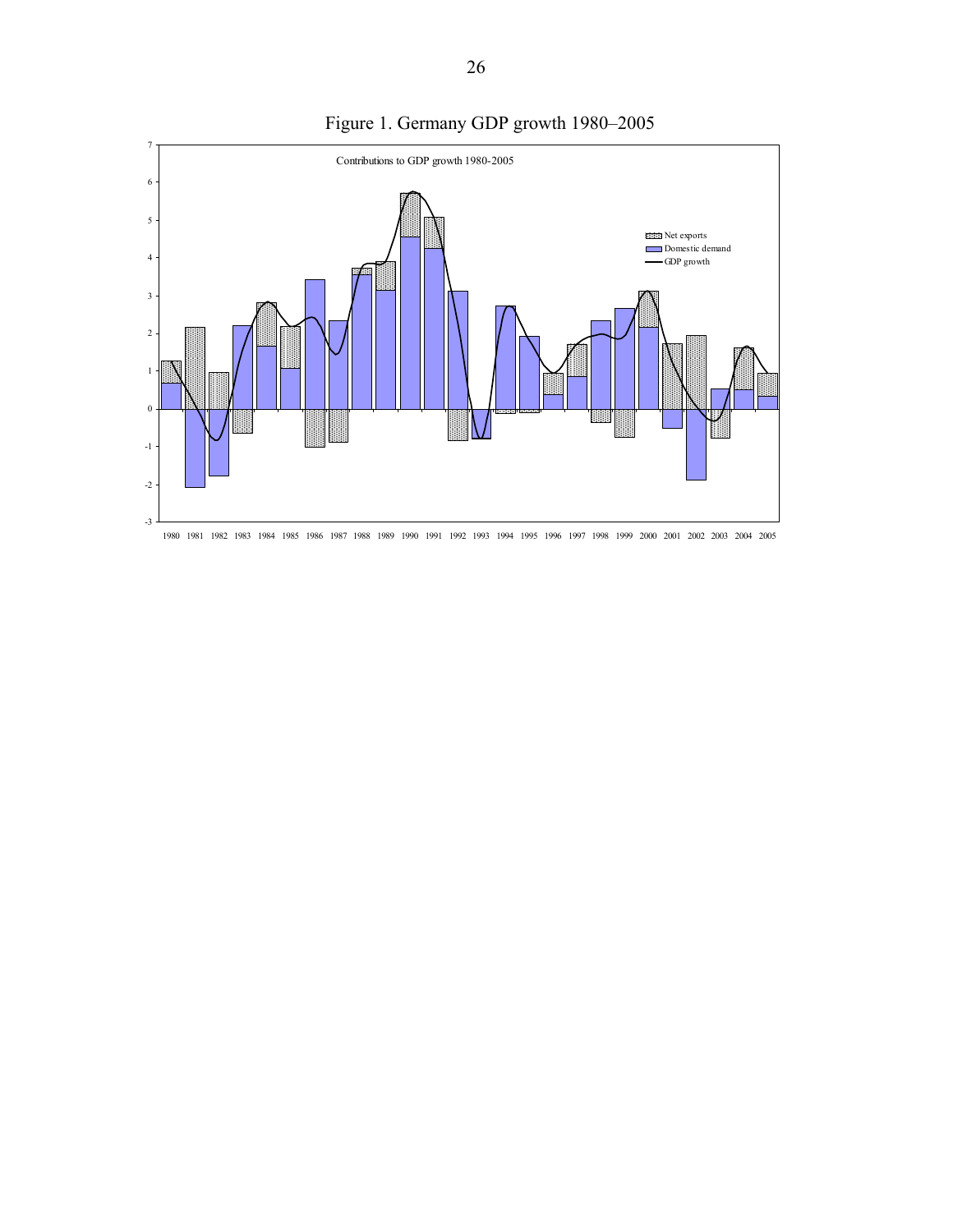

Figure 2. Germany: Export Market Shares Among Industrial Countries and the Euro Area 1990–2005

1/ Share of German imports in total imports of industrial countries from other industrial countries. 2/ Share of German imports in total imports of euro area from other euro area countries.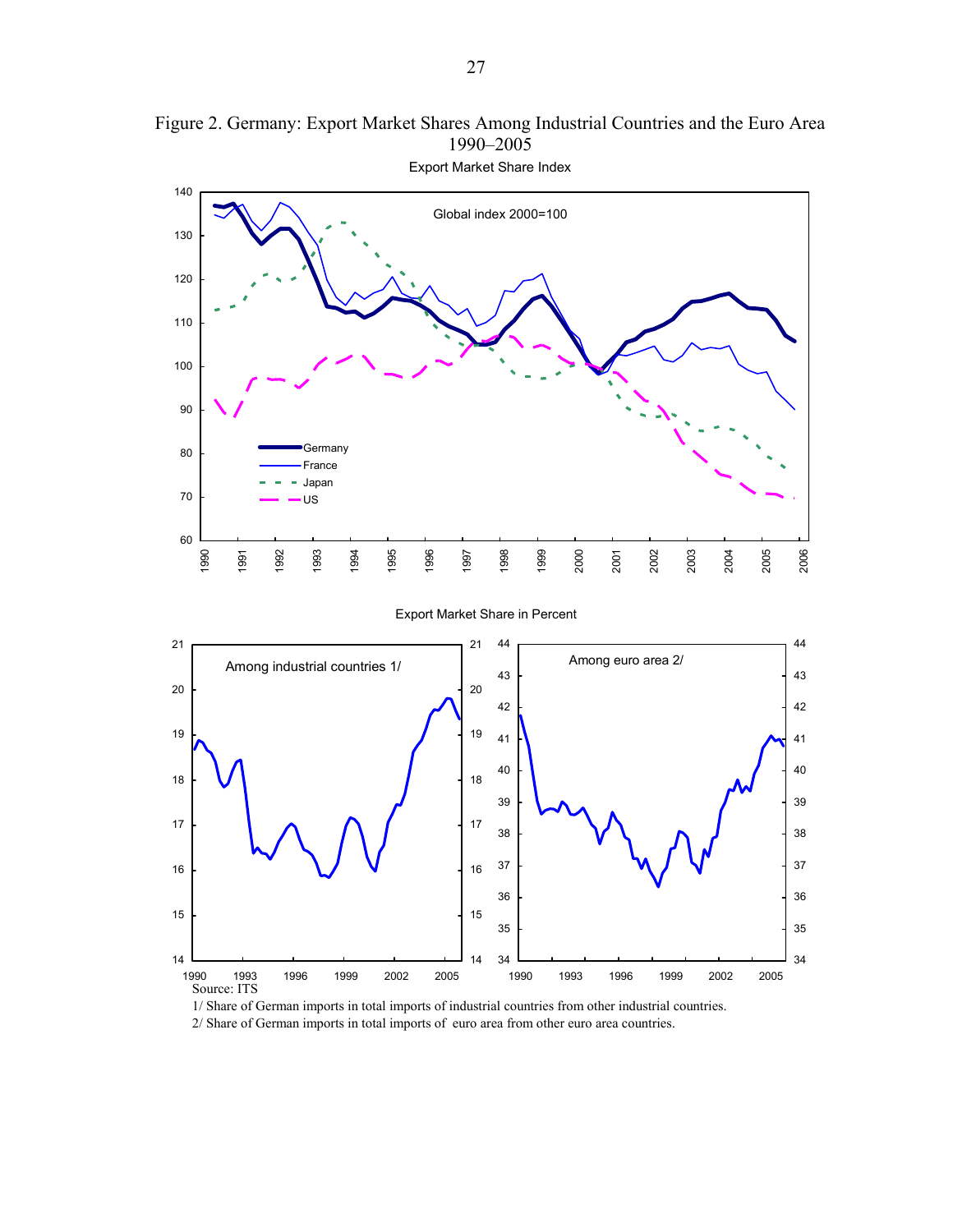

Figure 3. Real Effective Exchange Rate at Unit Labor Costs Germany and Euro Area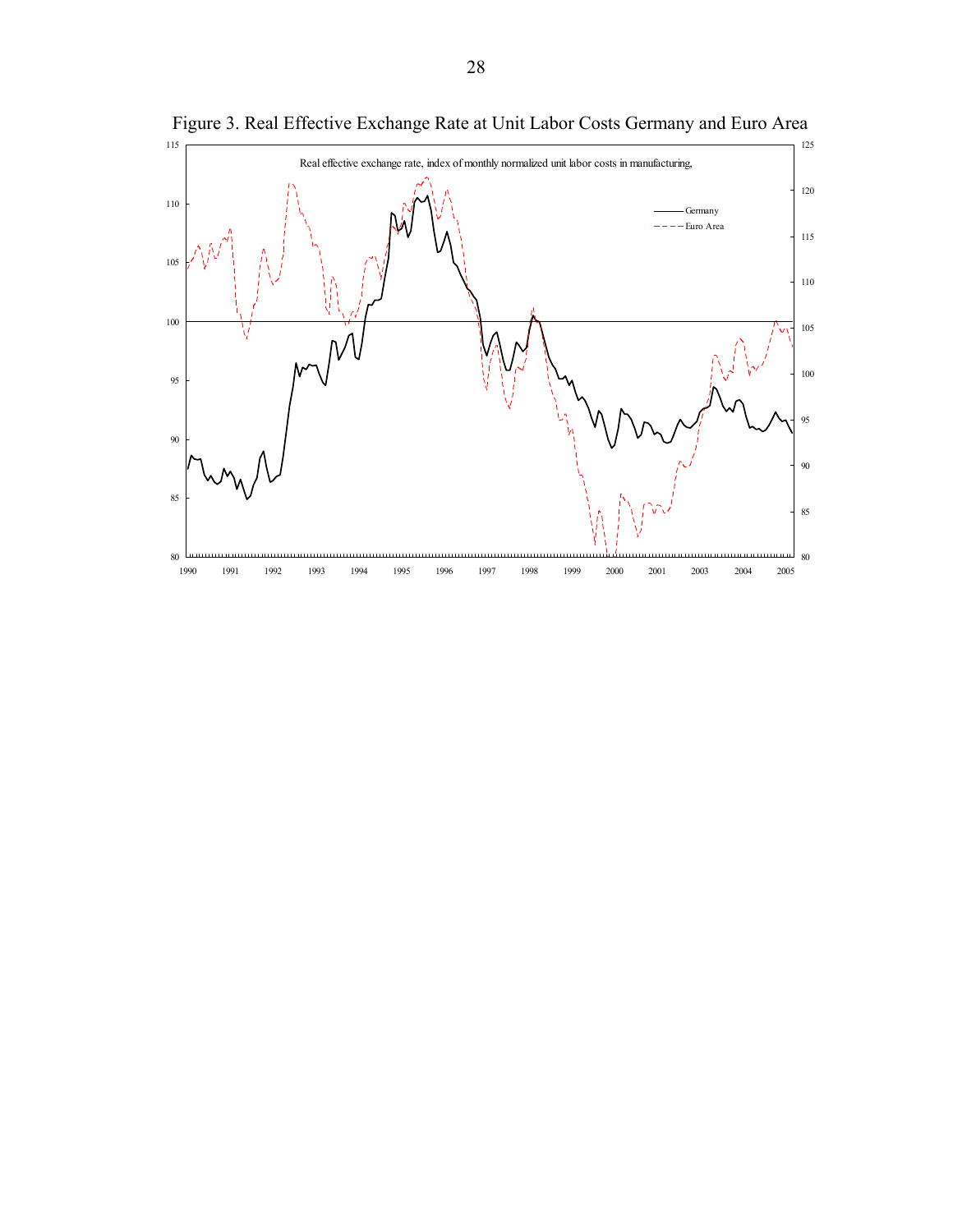

Figure 4. World Volume Growth and Germany's Demand Growth

Source: WEO database.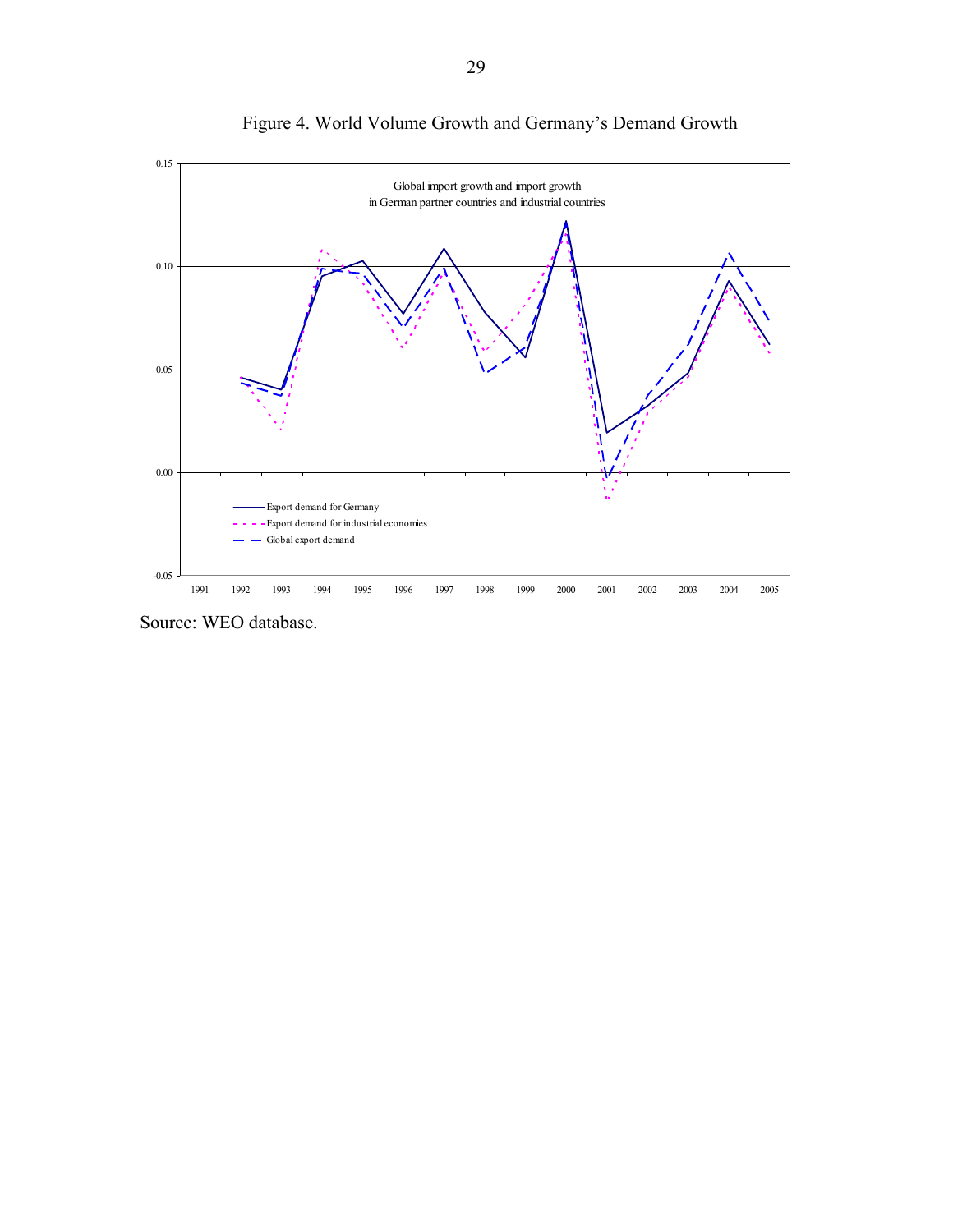

# Figure 5. Global Investment Demand

Figure 6. Development of Export Shares by Types of Export Goods

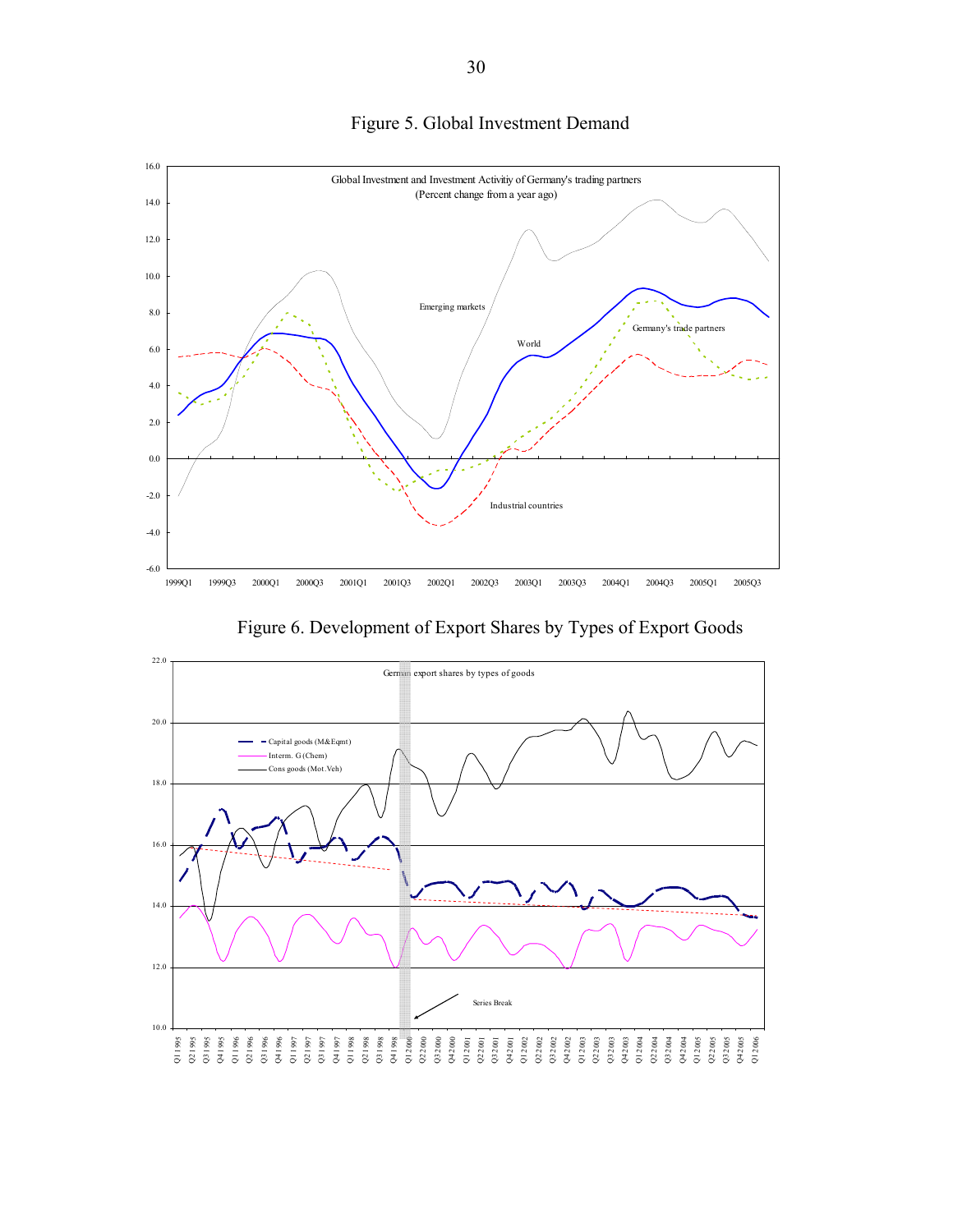## Figure 7. Composition of Industry Sector Output



Domestic value added and imported inputs of the export sector 1995-2005

Figure 8. Wage Costs for German Enterprises from Outsourcing and Off-Shoring



#### Unit Labor Cost Relative to Germany

Source: Marin D. (2006) "A New International Division of Labor in Europe: Outsourcing and Offshoring to Eastern Europe" Journal of the European Economic Association, forthcoming.

/ Purchasing intermediate inputs from other providers in Central and Eastern Europe (CEE) and Southeastern Europe (SEE).

2/ Moving production capacity to CEE and SEE countries and thus increasing productivity closer to parent firm level.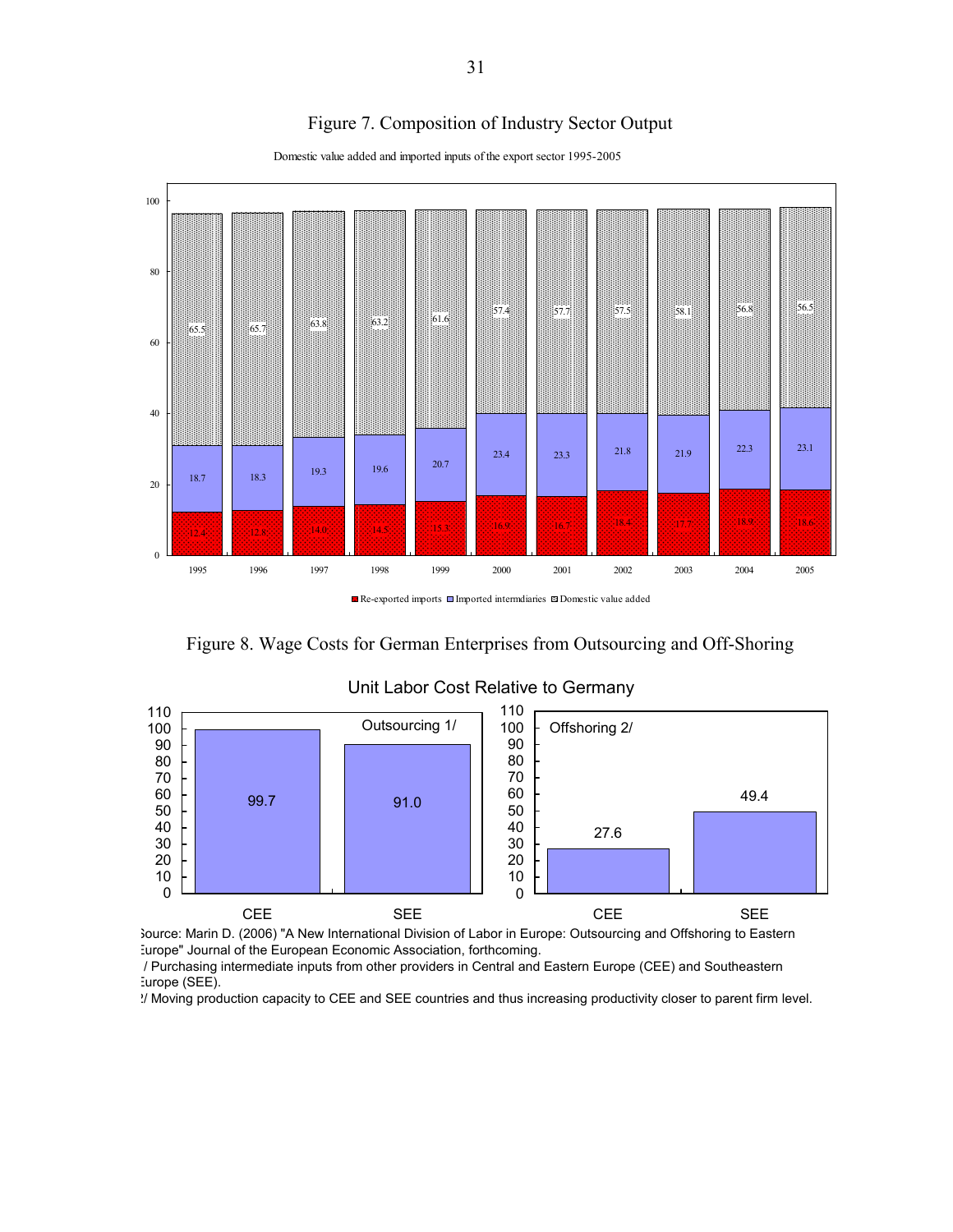

Figure 9. Time Series Plot of Main Variable (log levels except for ind\_va) 1990–2005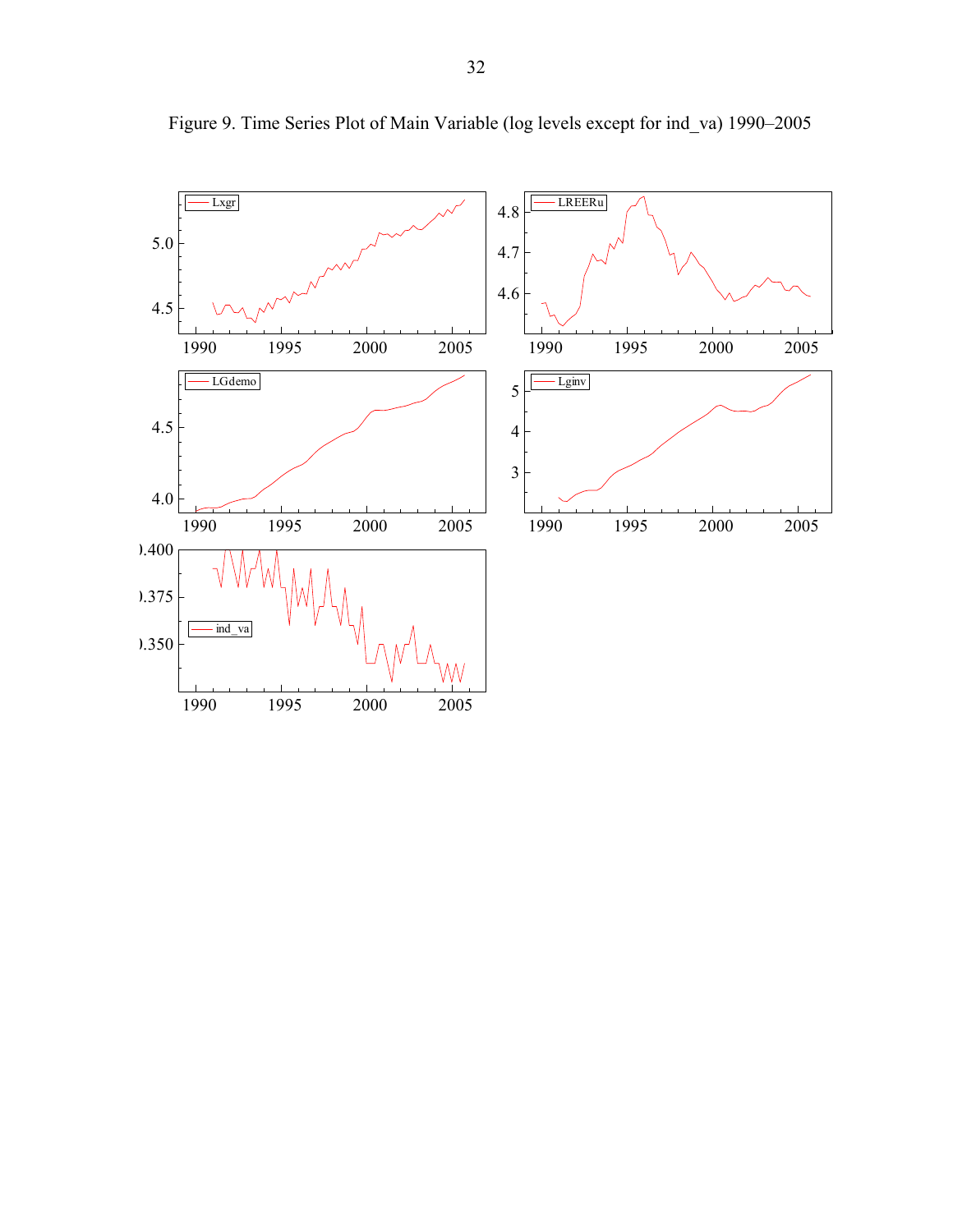

Figure 10.A Residual Diagnostics Standard Export Demand Model

Figure 10.B Residual Diagnostics Export Demand Model Driven by Domestic Investment and Foreign Capital Goods

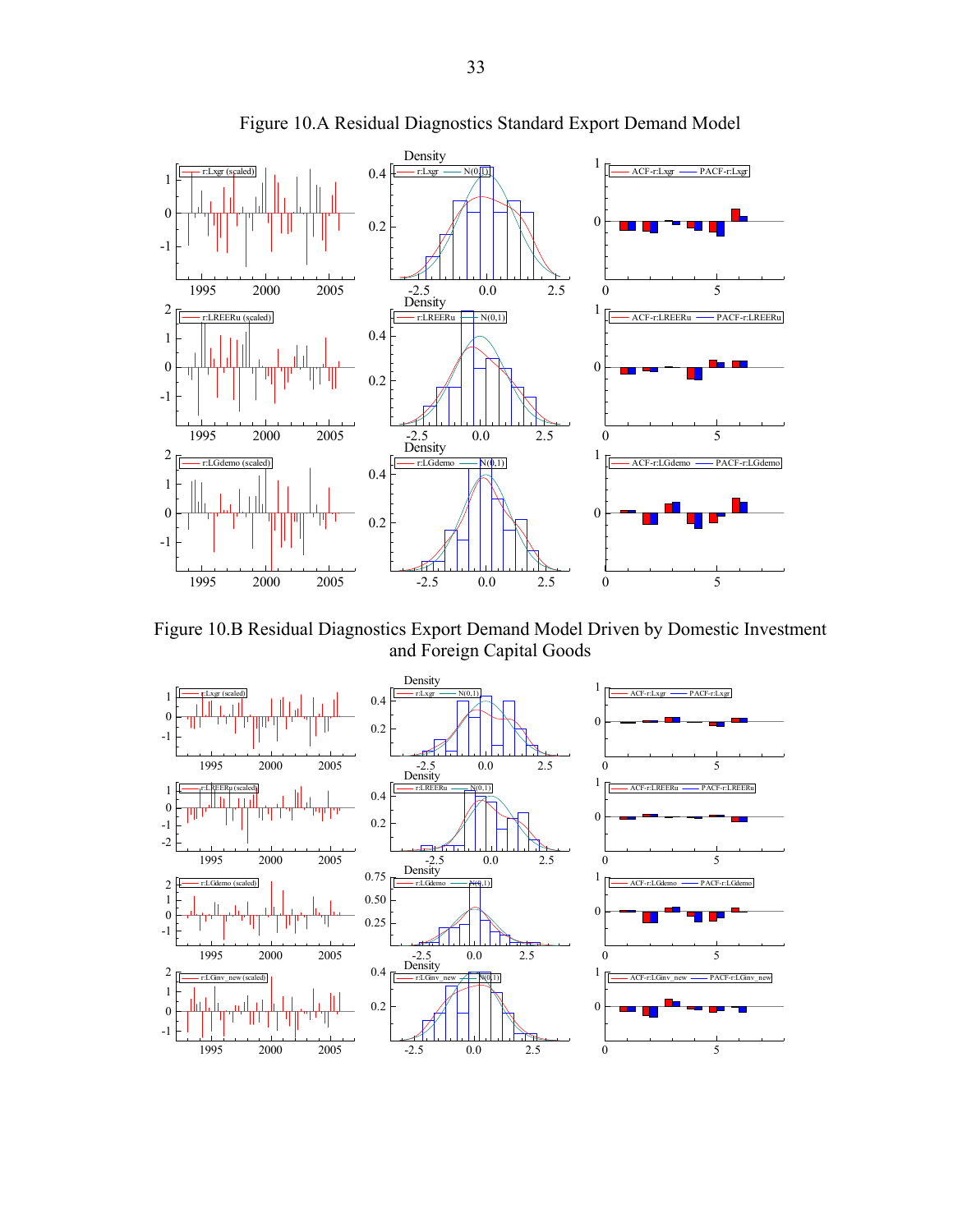

Figure 10.C Residual Diagnostics: Combination Standard Export Demand Model and Domestic Investment Driven Model for Foreign Capital Goods Model

Figure 10.D Residual Diagnostics: Export Demand Model Driven by Regionalization of Production Processes

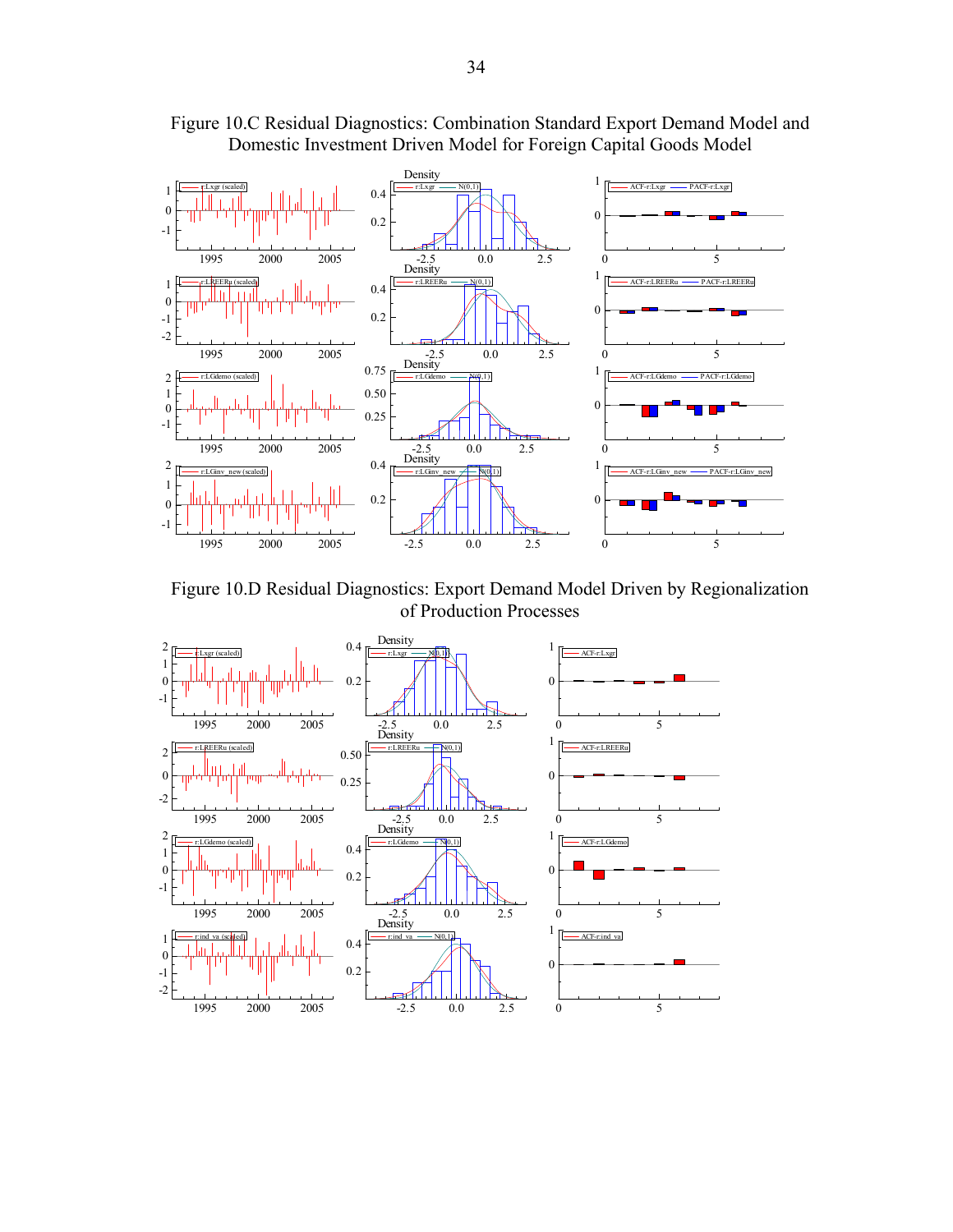

Figure 11.A Recursive Stability Analysis: Standard Export Demand Model

Figure 11.B Recursive Stability Analysis: Export Demand Model Driven by Domestic Investment and Foreign Capital Goods

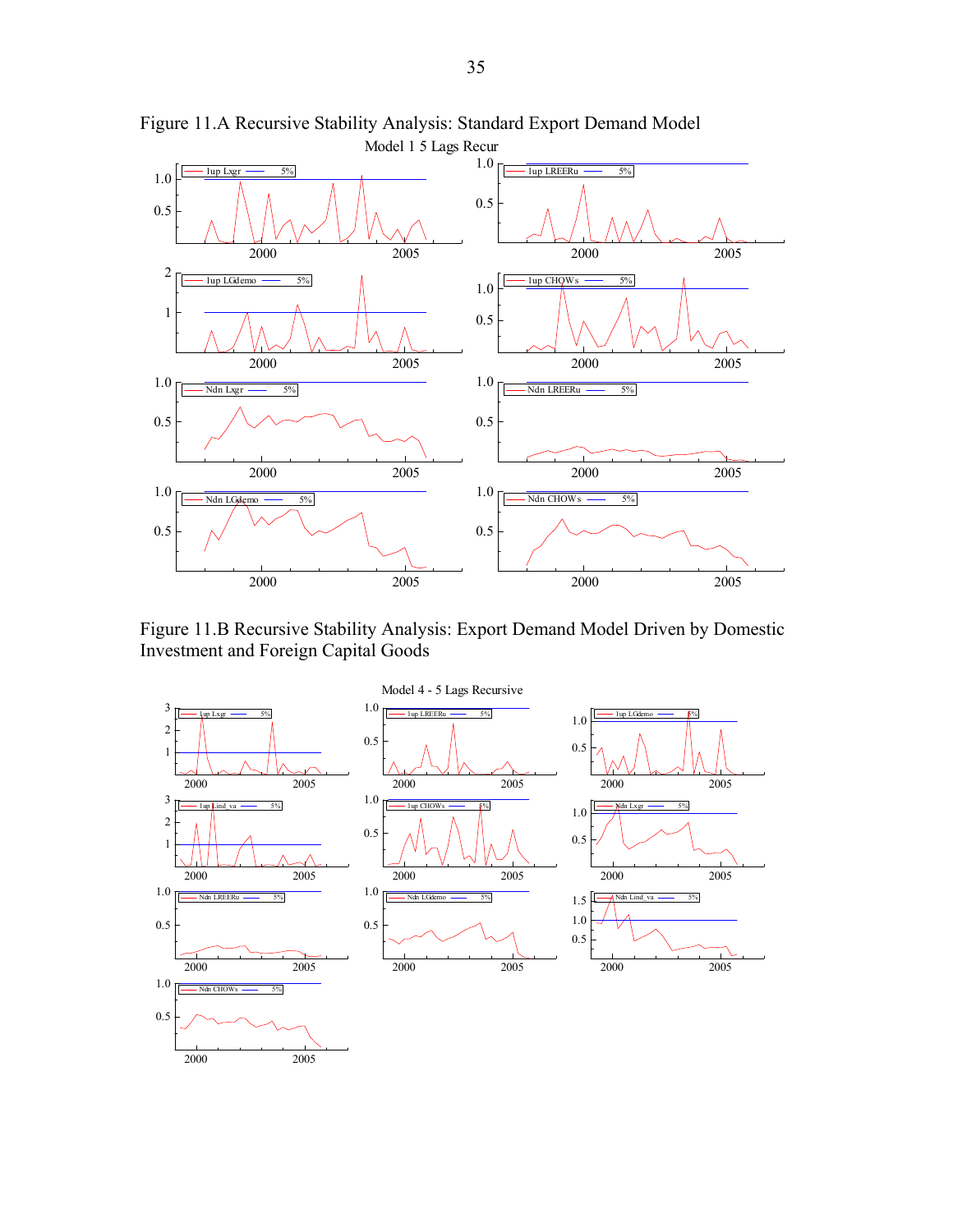

Figure 11.C Recursive Stability Analysis: Combination Standard Export Demand Model and Domestic Investment Driven Model for Foreign Capital Goods Model

Figure 11.D Recursive Stability Analysis Export Demand Model Driven by Regionalization of Production Processes

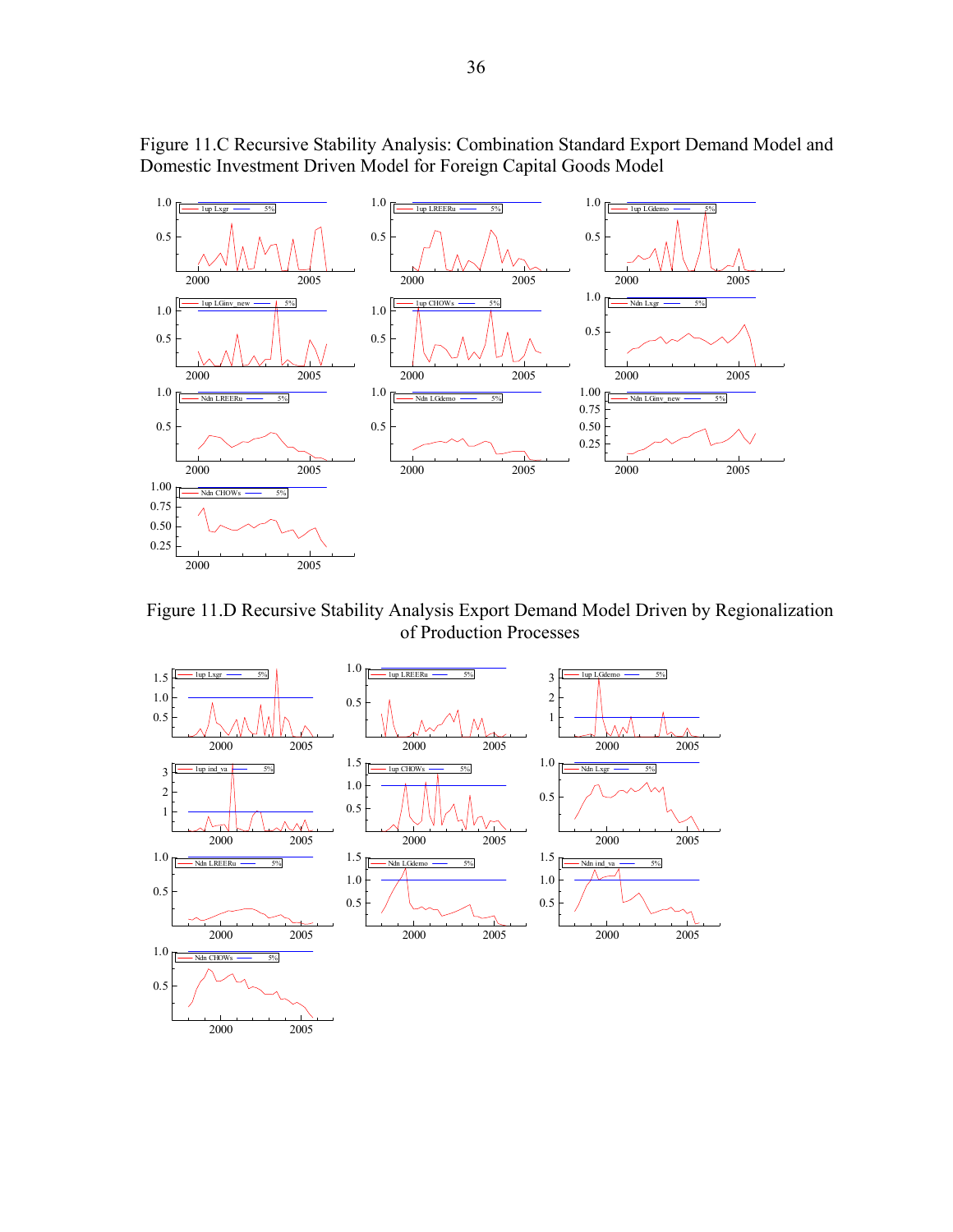|                                                | $95 - 00$           | $00 - 05$            | $95 - 05$ | Share of Exports<br>2005 |
|------------------------------------------------|---------------------|----------------------|-----------|--------------------------|
|                                                |                     | (Annual growth rate) |           | (In percent)             |
| Total exports<br>Of which $1/$                 | 9.3                 | 5.6                  | 7.4       | 100                      |
| European Union                                 | .                   | .                    | 7.4       | 63.3                     |
| Euro area                                      | .                   | .                    | 6.9       | 43.3                     |
| $EU$ (new)                                     | .                   | .                    | 12.5      | 8.6                      |
| Asia                                           | 6.2                 | 5.9                  | 6.3       | 11.0                     |
| China                                          | 11.4                | 17.6                 | 14.5      | 2.7                      |
| India                                          | $-2.3$              | 15.1                 | 6.0       | 0.5                      |
| Oil exporters                                  |                     |                      |           |                          |
| Saudi Arabia                                   | 7.8                 | 8.9                  | 8.3       | 0.5                      |
| Arab Emirates                                  | 12.8                | 14.9                 | 13.8      | 0.5                      |
| Iran<br>$\alpha$ , $\beta$<br>$\sim$<br>$\sim$ | 5.4<br>$1 \wedge c$ | 23.1                 | 13.9      | 0.5                      |

## Table 1. Germany: Selected Export Growth Rates and Shares

Source: German Statistical Office.

1/ of which does not add up to total.

| Table 2. Summary Statistics 1993Q1-2005Q4 1/ |  |
|----------------------------------------------|--|
|----------------------------------------------|--|

|          |    | Means  | <b>Standard Deviation</b> |
|----------|----|--------|---------------------------|
| xgr      | 52 | 4.8770 | 0.27603                   |
| Reer ulc | 52 | 4.6711 | 0.07372                   |
| Gdem     | 52 | 4.4651 | 0.25959                   |
| Giny     | 52 | 4.5145 | 0.14991                   |
| Dom VA   | 52 | 0.3603 | 0.02057                   |

1/ Variables in log levels

## Table 3.A: Standard Export Demand Model Lag Structure and Reduction Tests, sample 1993Q1–2005Q4

| Model                       |    |       | log-likelihood | SC        | HО        | AIC       |
|-----------------------------|----|-------|----------------|-----------|-----------|-----------|
|                             |    | 52 48 | 499.6372       | $-15.57$  | $-16.68$  | $-17.371$ |
| $\mathcal{D}_{\mathcal{L}}$ |    | 52 39 | 486.0981       | $-15.733$ | $-16635$  | $-17196$  |
| 3                           |    | 52 30 | 474.9738       | $-15.989$ | $-16.683$ | $-17.114$ |
| $\overline{4}$              |    | 52 21 | 446.3374       | $-15.571$ | $-16.057$ | $-16.359$ |
| 5                           | 52 | 12    | 413.0468       | $-14.975$ | $-15252$  | $-15.425$ |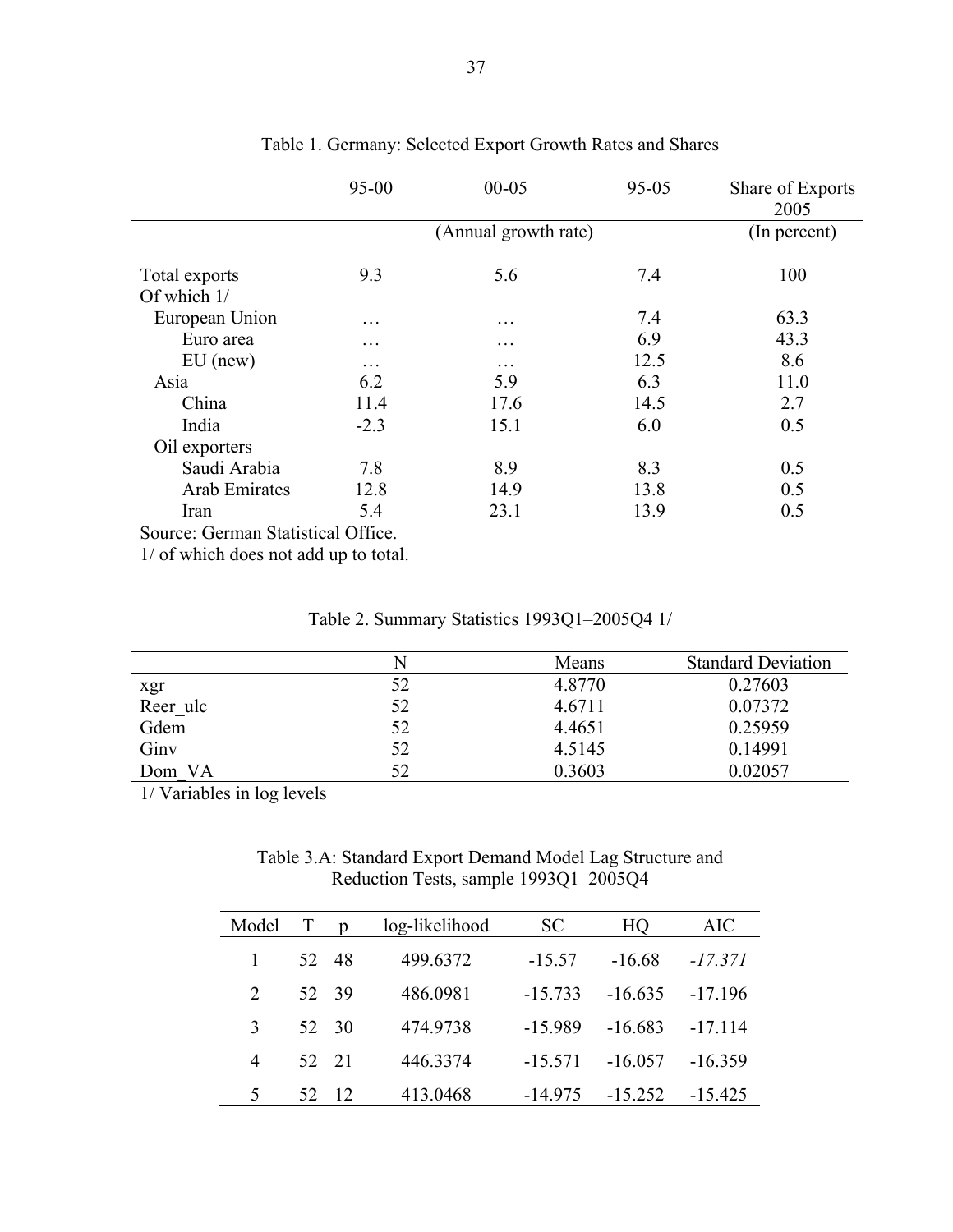| Model                       | $\mathbf T$ |       | log-likelihood | SC        | HQ        | AIC       |
|-----------------------------|-------------|-------|----------------|-----------|-----------|-----------|
|                             |             | 52 48 | 486.6842       | $-15.071$ | $-16.182$ | $-16.872$ |
| $\mathcal{D}_{\mathcal{L}}$ |             | 52 39 | 478.54         | $-15.442$ | $-16.344$ | $-16.905$ |
| $\mathcal{L}$               |             | 52 30 | 467.2285       | $-15.691$ | $-16.385$ | $-16.816$ |
| 4                           |             | 52 21 | 447.4903       | $-15.615$ | $-16.101$ | $-16.403$ |
| 5                           | 52.         | 12    | 403.2499       | $-14.598$ | -14.875   | -15.048   |

Table 3.B: Export Demand Model Driven by Domestic Investment and Foreign Capital Goods Lag Structure and Reduction Tests, sample 1993Q1–2005Q4

Table 3.C: Combination Standard Export Demand Model and Domestic Investment Driven Model for Lag Structure and Reduction Tests, sample 1993Q1–2005Q4

| Model          |     |       | log-likelihood | SC        | HQ        | AIC.      |
|----------------|-----|-------|----------------|-----------|-----------|-----------|
|                |     | 52 96 | 789.9447       | $-23.088$ | $-25.309$ | $-26.69$  |
| 2              | 52. | -80   | 768.0534       | $-23.462$ | $-25.313$ | $-26,464$ |
| 3              |     | 52.64 | 755.8452       | $-24.208$ | $-25689$  | $-26609$  |
| $\overline{4}$ |     | 52 48 | 715.1765       | $-23.859$ | -24 97    | $-25661$  |
| 5              | 52  | 32    | 661.04775      | $-22.993$ | $-23.734$ | $-24.194$ |

Table 3.D: Export Demand Model Driven by Regionalization of Production Processes, Model for Lag Structure and Reduction Tests, sample 1993Q1–2005Q4

| Model   |       | T p log-likelihood | SC             | HQ.                           | AIC       |
|---------|-------|--------------------|----------------|-------------------------------|-----------|
|         | 52 96 | 742.8686-21.277    |                | $-23.499$                     | $-24.88$  |
| 2 52 80 |       |                    |                | 716.8998-21.494 -23.345       | $-24496$  |
| 3 52 64 |       |                    | 710.147 -22.45 | $-23.931$                     | $-24.852$ |
| 4 52 48 |       |                    |                | $670.0764 - 22.125$ $-23.235$ | $-23926$  |
| 5       | 52 32 | 642.1267-22.266    |                | $-23006$                      | $-23.466$ |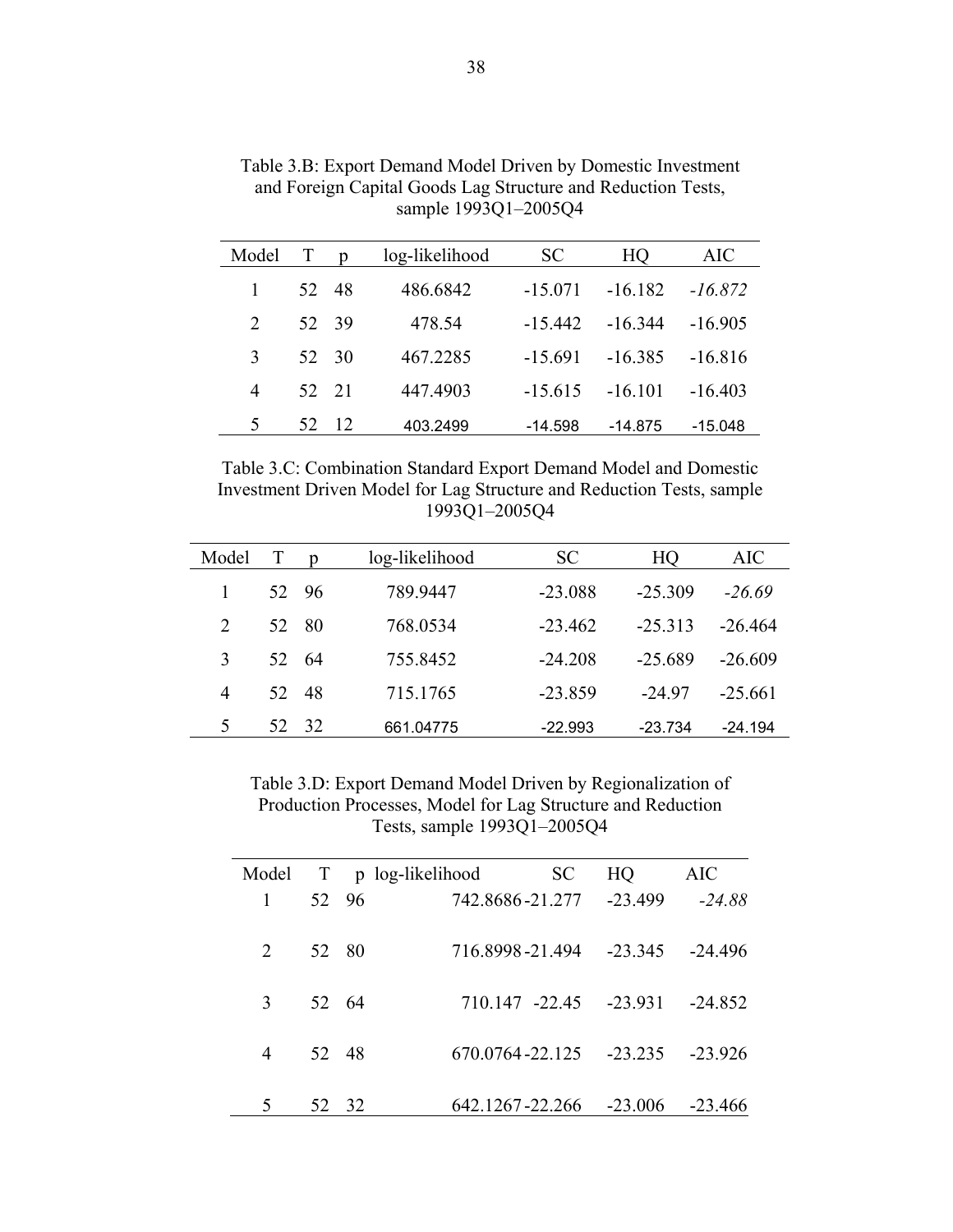|                    | <b>Unrestricted Models</b> |                           |                           |                           |  |  |  |
|--------------------|----------------------------|---------------------------|---------------------------|---------------------------|--|--|--|
| Restricted<br>Lags | 5                          |                           |                           | 2                         |  |  |  |
| 4                  | 2.1975<br>$[0.0303]$ *     |                           |                           |                           |  |  |  |
| 3                  | 2.1396<br>$[0.0096]$ **    | 1.9263<br>[0.0580]        |                           |                           |  |  |  |
| 2                  | 3.7668<br>$[0.0000]^{**}$  | 4.1889<br>$[0.0000]^{**}$ | 6.2002<br>$[0.0000]^{**}$ |                           |  |  |  |
|                    | 5.8658<br>$[0.0000]^{**}$  | 6.5102<br>$[0.0000]^{**}$ | 8.3400<br>$[0.0000]^{**}$ | 8.0619<br>$[0.0000]^{**}$ |  |  |  |
|                    |                            |                           |                           |                           |  |  |  |

| Table 4.A: Standard Export Demand Model Lag  |
|----------------------------------------------|
| <b>Structure and Reduction Tests, Sample</b> |
| 1993Q1-2005Q4                                |
| <b>TT 13 F 11</b>                            |

Table 4.B: Export Demand Model Driven by Domestic Investment and Foreign Capital Goods Model Reduction Tests: Lag Length and Specification of the

|                           |                           | VAR                       |                            |                           |
|---------------------------|---------------------------|---------------------------|----------------------------|---------------------------|
|                           |                           |                           | <b>Unrestricted Models</b> |                           |
| <b>Restricted</b><br>Lags | 5                         |                           | 3                          | 7                         |
| 4                         | 1.2652<br>[0.2684]        |                           |                            |                           |
| 3                         | 1.6262<br>[0.0685]        | 1.9617<br>[0.0531]        |                            |                           |
| 2                         | 2.5007<br>$[0.0005]^{**}$ | 3.0685<br>$[0.0002]^{**}$ | 3.9657<br>$[0.0002]^{**}$  |                           |
|                           | 5.5165<br>$[0.0000]^{**}$ | 6.8254<br>$[0.0000]^{**}$ | 8.7546<br>$[0.0000]^{**}$  | 11.785<br>$[0.0000]^{**}$ |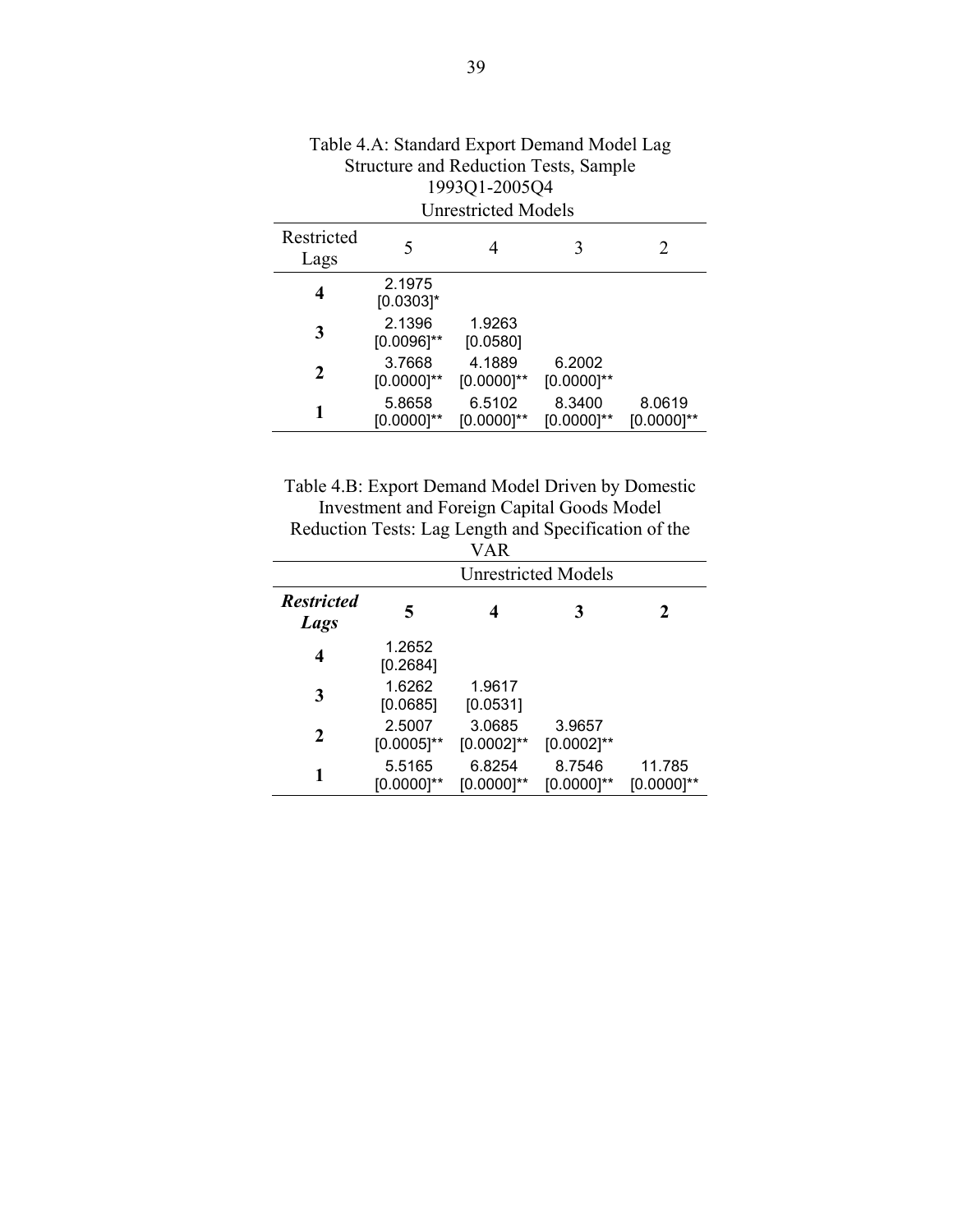|                         | <b>Unrestricted Models</b> |                           |                           |                             |  |  |  |  |
|-------------------------|----------------------------|---------------------------|---------------------------|-----------------------------|--|--|--|--|
| Restricted<br>Lags      | 5                          |                           |                           | 2                           |  |  |  |  |
| $\overline{\mathbf{4}}$ | 1.5274<br>[0.1117]         |                           |                           |                             |  |  |  |  |
| 3                       | 1.2518<br>[0.2026]         | 0.92656<br>[0.5423]       |                           |                             |  |  |  |  |
| 2                       | 2.2734<br>$[0.0003]^{**}$  | 2.4958<br>$[0.0002]^{**}$ | 4.2397<br>$[0.0000]^{**}$ |                             |  |  |  |  |
| 1                       | 3.9870<br>$[0.0000]^{**}$  | 4.5280<br>[0.0000]**      | 6.5025<br>$[0.0000]^{**}$ | 6.9395<br>$[0.0000]$ *<br>* |  |  |  |  |

Table 4.C: Combination Standard Export Demand Model and Domestic Investment Driven Model for Foreign Capital Goods Model Reduction Tests: Lag Length and Specification of the VAR

Table 4.D: Export Demand Model Driven by Regionalization of Production Processes, Model Reduction Tests: Lag Length and Specification of the VAR

|                           | <b><i>Unrestricted Models</i></b> |                                                                           |        |        |  |  |  |
|---------------------------|-----------------------------------|---------------------------------------------------------------------------|--------|--------|--|--|--|
| <b>Restricted</b><br>Lags | 5                                 |                                                                           | 3      | 2      |  |  |  |
| 4                         | 1.8614<br>$[0.0376]$ *            |                                                                           |        |        |  |  |  |
| 3                         | 1.1921<br>[0.2549]                | 0.49487<br>[0.9437]                                                       |        |        |  |  |  |
| 2                         | 2.1890                            | 2.1356<br>$[0.0005]^{**}$ $[0.0020]^{**}$ $[0.0000]^{**}$                 | 4.1603 |        |  |  |  |
| 1                         | 2.6454                            | 2.6299<br>$[0.0000]^{**}$ $[0.0000]^{**}$ $[0.0000]^{**}$ $[0.0004]^{**}$ | 3.9792 | 2.9962 |  |  |  |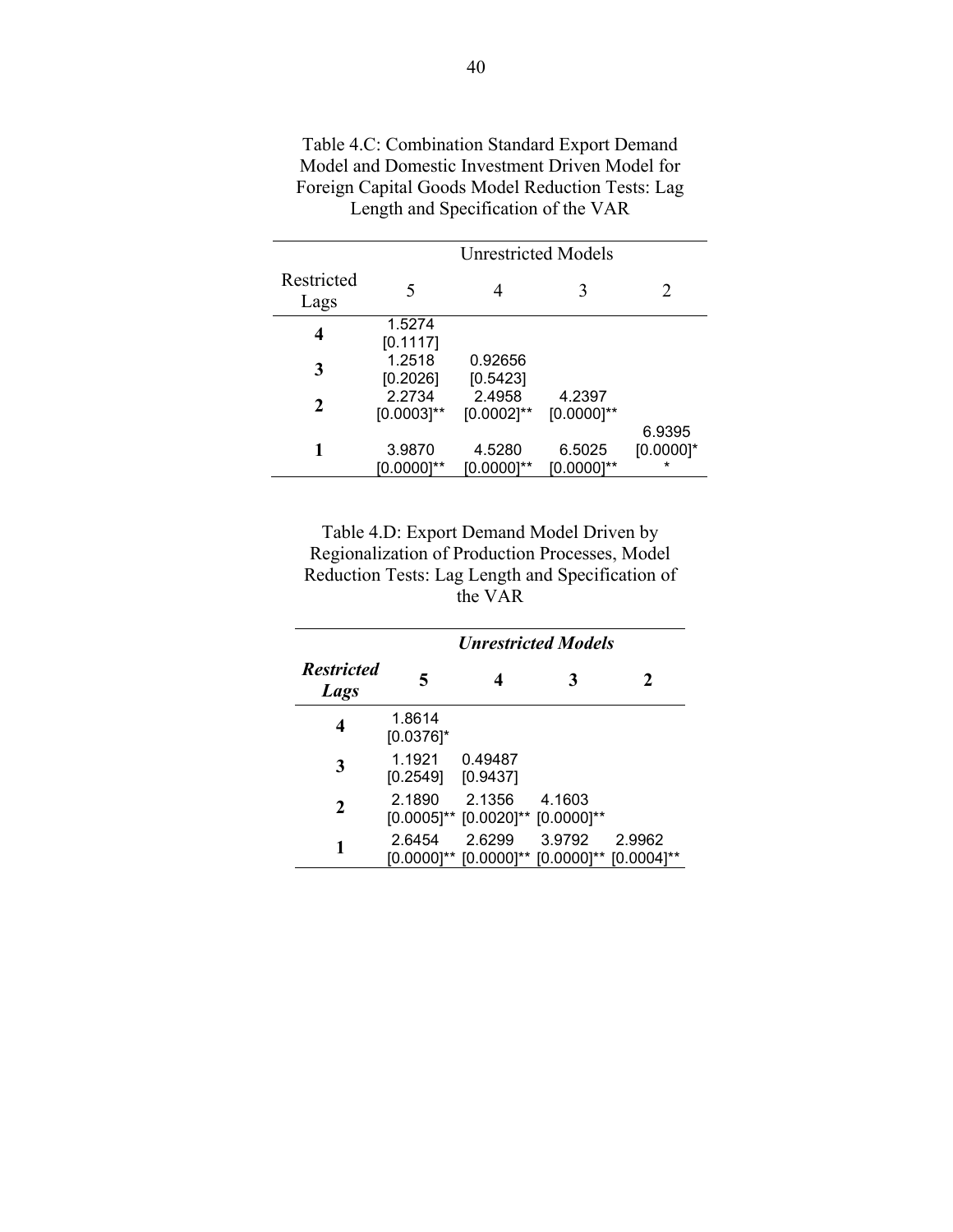| Table 5.A: Individual Equation and Vector Misspecification |                                                      |                      |                   |  |  |  |  |  |  |
|------------------------------------------------------------|------------------------------------------------------|----------------------|-------------------|--|--|--|--|--|--|
|                                                            | Tests for the<br><b>Standard Export Demand Model</b> |                      |                   |  |  |  |  |  |  |
|                                                            |                                                      |                      |                   |  |  |  |  |  |  |
| Lxgr                                                       | Portmanteau(6):                                      |                      | 3.65372           |  |  |  |  |  |  |
| <b>LREERu</b>                                              | Portmanteau(6):                                      |                      | 1.20985           |  |  |  |  |  |  |
| LGdem                                                      | Portmanteau(6):                                      |                      | 8.20337           |  |  |  |  |  |  |
| Lxgr                                                       | AR 1-4 test:                                         | F(4,32)              | 1.7037 [0.1735]   |  |  |  |  |  |  |
| LREERu                                                     | $AR$ 1-4 test:                                       | F(4,32)              | 0.34946 [0.8424]  |  |  |  |  |  |  |
| LGdem                                                      | $AR$ 1-4 test:                                       | F(4,32)              | 1.3315 [0.2796]   |  |  |  |  |  |  |
| Lxgr                                                       | Normality test:                                      | $Chi^2(2)$           | 0.83290 [0.6594]  |  |  |  |  |  |  |
| LREERu                                                     | Normality test:                                      | Chi $\binom{2}{2}$   | 0.75053 [0.6871]  |  |  |  |  |  |  |
| LGdem                                                      | Normality test:                                      | Chi $\binom{2}{2}$   | 2.5739 [0.2761]   |  |  |  |  |  |  |
| Lxgr                                                       | ARCH 1-4 test:                                       | F(4,28)              | 0.41948 [0.7932]  |  |  |  |  |  |  |
| <b>LREERu</b>                                              | ARCH 1-4 test:                                       | F(4,28)              | 0.07348 [0.9896]  |  |  |  |  |  |  |
| LGdem                                                      | ARCH 1-4 test:                                       | F(4,28)              | 1.5709 [0.2095]   |  |  |  |  |  |  |
| Lxgr                                                       | hetero test:                                         | F(30,5)              | 0.23698 [0.9949]  |  |  |  |  |  |  |
| <b>LREERu</b>                                              | hetero test:                                         | F(30,5)              | 0.27972 [0.9882]  |  |  |  |  |  |  |
| LGdem                                                      | hetero test:                                         | F(30,5)              | 0.16732 [0.9994]  |  |  |  |  |  |  |
|                                                            | Vector Portmanteau(6):                               |                      | 33.4183           |  |  |  |  |  |  |
| Vector AR 1-4 test:                                        |                                                      | F(36,65)             | 0.9493 [0.5586]   |  |  |  |  |  |  |
|                                                            | Vector Normality test:                               | Chi $\frac{1}{2}(6)$ | 3.3193 [0.7678]   |  |  |  |  |  |  |
| Vector hetero test:                                        |                                                      | F(180, 8)            | $0.0618$ [1.0000] |  |  |  |  |  |  |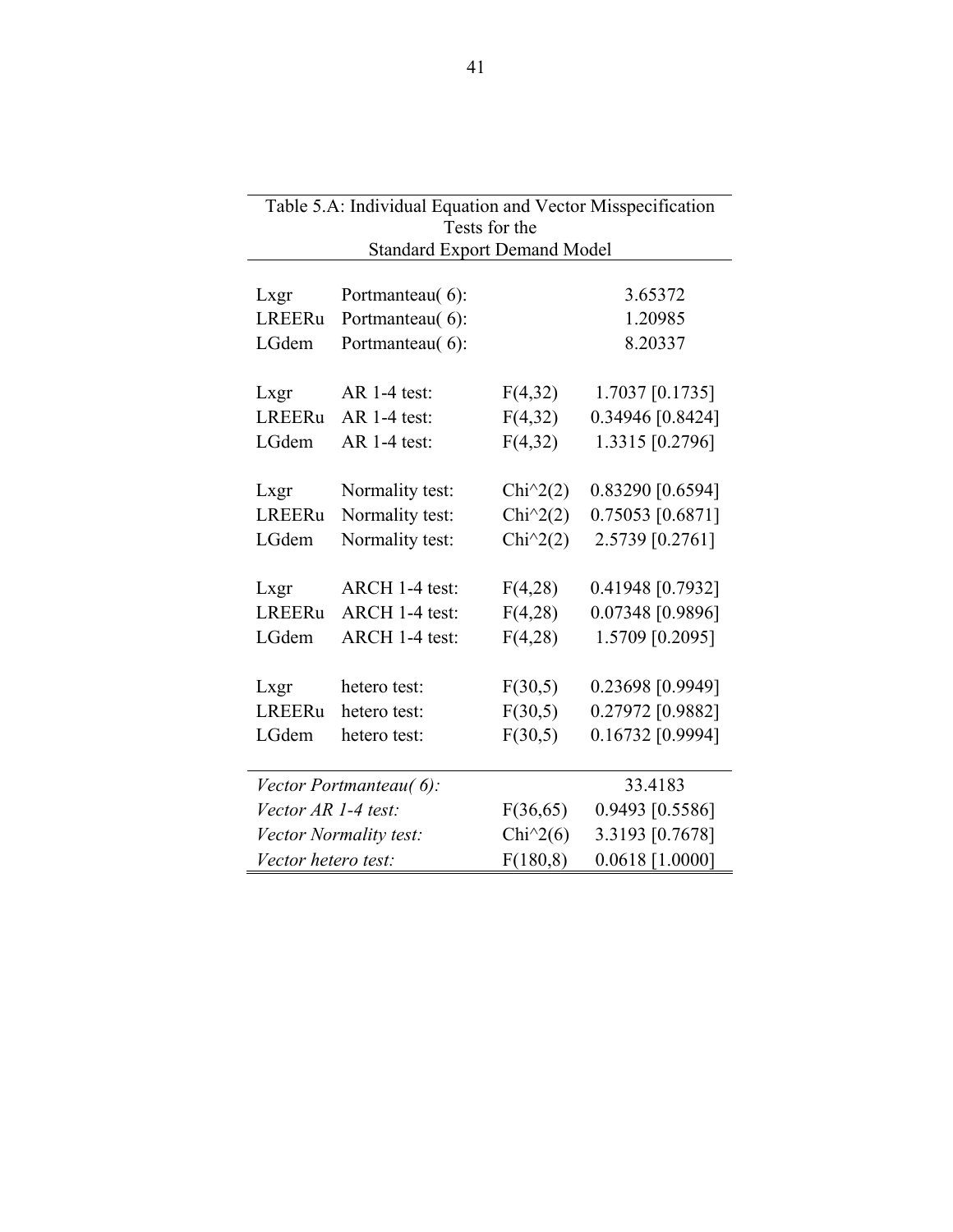| $\sigma$ . $\sigma$ . Then reduce Equation and rector misspectrication<br>Tests for the Export Demand Model Driven by Domestic<br><b>Investment and Foreign Capital Goods</b> |                 |                      |                   |  |  |  |  |  |
|-------------------------------------------------------------------------------------------------------------------------------------------------------------------------------|-----------------|----------------------|-------------------|--|--|--|--|--|
|                                                                                                                                                                               |                 |                      |                   |  |  |  |  |  |
| Lxgr                                                                                                                                                                          | Portmanteau(6): |                      | 3.04837           |  |  |  |  |  |
| <b>LREERu</b>                                                                                                                                                                 | Portmanteau(6): |                      | 3.47482           |  |  |  |  |  |
| LGinv                                                                                                                                                                         | Portmanteau(6): |                      | 1.81366           |  |  |  |  |  |
| Lxgr                                                                                                                                                                          | $AR$ 1-4 test:  | F(4,35)              | 1.5220 [0.2171]   |  |  |  |  |  |
| LREERu                                                                                                                                                                        | $AR$ 1-4 test:  | F(4,35)              | 1.5582 [0.2071]   |  |  |  |  |  |
| LGinv                                                                                                                                                                         | $AR$ 1-4 test:  | F(4,35)              | 0.2548 [0.9047]   |  |  |  |  |  |
|                                                                                                                                                                               |                 |                      |                   |  |  |  |  |  |
| Lxgr                                                                                                                                                                          | Normality test: | Chi $\binom{2}{2}$   | 0.7828 [0.6761]   |  |  |  |  |  |
| <b>LREERu</b>                                                                                                                                                                 | Normality test: | $Chi^2(2)$           | 5.1559 [0.0759]   |  |  |  |  |  |
| LGinv                                                                                                                                                                         | Normality test: | Chi $^{\wedge}2(2)$  | 4.8700 [0.0876]   |  |  |  |  |  |
| Lxgr                                                                                                                                                                          | ARCH 1-4 test:  | F(4,31)              | $0.6602$ [0.6243] |  |  |  |  |  |
| LREERu                                                                                                                                                                        | ARCH 1-4 test:  | F(4,31)              | 0.0793 [0.9881]   |  |  |  |  |  |
| LGinv                                                                                                                                                                         | ARCH 1-4 test:  | F(4,31)              | 0.0303 [0.9981]   |  |  |  |  |  |
| Lxgr                                                                                                                                                                          | hetero test:    | F(24,14)             | $0.4162$ [0.9715] |  |  |  |  |  |
| LREERu                                                                                                                                                                        |                 |                      |                   |  |  |  |  |  |
|                                                                                                                                                                               | hetero test:    | F(24, 14)            | 0.2573 [0.9983]   |  |  |  |  |  |
| LGinv                                                                                                                                                                         | hetero test:    | F(24, 14)            | 1.0370 [0.4867]   |  |  |  |  |  |
| Vector Portmanteau(6):                                                                                                                                                        |                 |                      | 38.501            |  |  |  |  |  |
| Vector AR 1-4 test:                                                                                                                                                           |                 | F(36,74)             | 1.4589 [0.0859]   |  |  |  |  |  |
| Vector Normality test:                                                                                                                                                        |                 | Chi $\frac{1}{2}(6)$ | 9.8826 [0.1297]   |  |  |  |  |  |
| Vector hetero test:                                                                                                                                                           |                 | F(144,60)            | 0.4663 [0.9999]   |  |  |  |  |  |

Table 5.B: Individual Equation and Vector Misspecification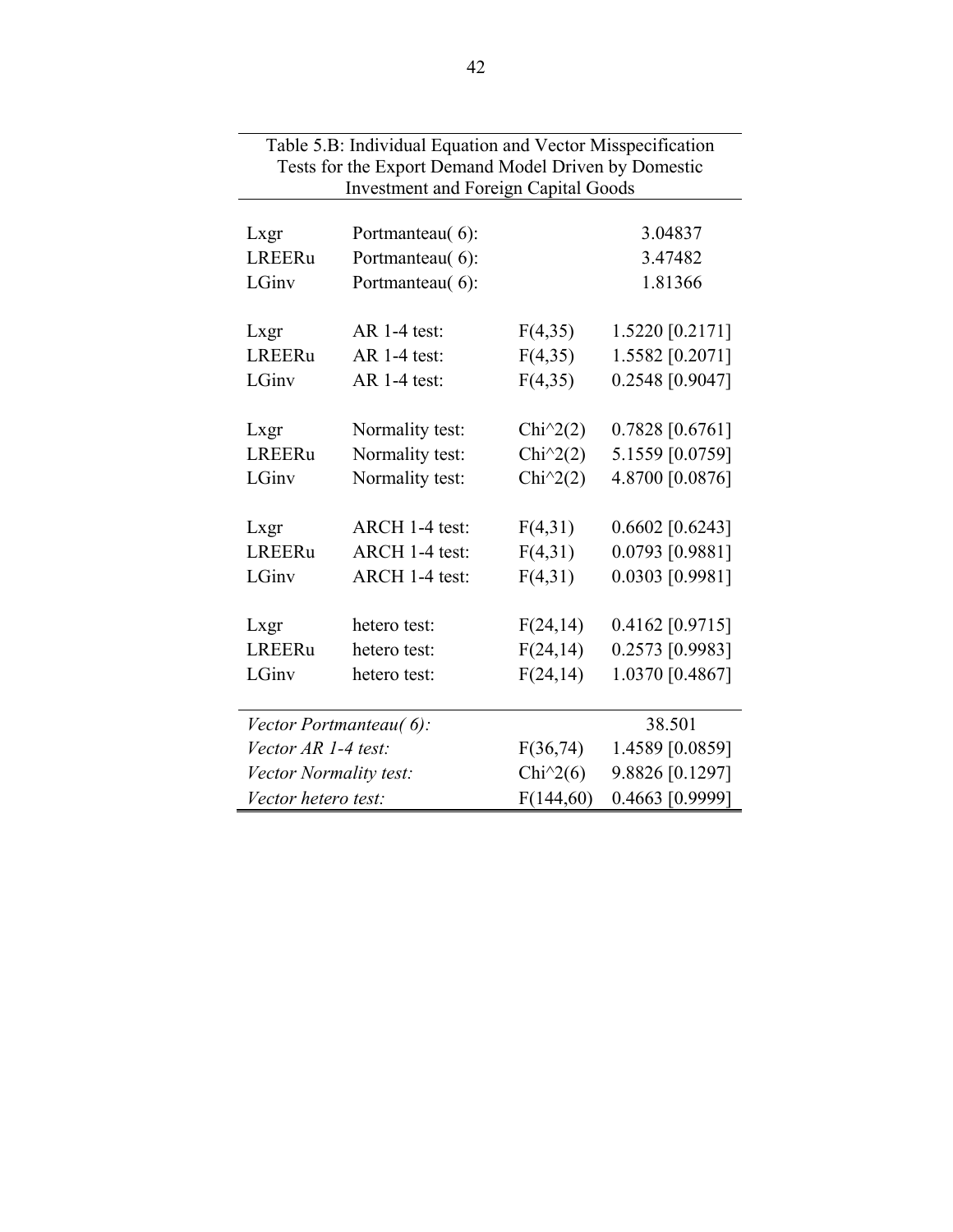| Table 5.C: Individual Equation and Vector           |                                                           |                    |                   |  |  |  |  |  |  |
|-----------------------------------------------------|-----------------------------------------------------------|--------------------|-------------------|--|--|--|--|--|--|
| Misspecification Tests for the Combination Standard |                                                           |                    |                   |  |  |  |  |  |  |
|                                                     | <b>Export Demand Model and Domestic Investment Driven</b> |                    |                   |  |  |  |  |  |  |
|                                                     | Model for Foreign Capital Goods Model                     |                    |                   |  |  |  |  |  |  |
| Lxgr                                                | Portmanteau(6):                                           |                    | 4.37266           |  |  |  |  |  |  |
| LREERu                                              | Portmanteau(6):                                           |                    | 0.90127           |  |  |  |  |  |  |
| LGdem                                               |                                                           |                    | 5.5163            |  |  |  |  |  |  |
| LGinv                                               | Portmanteau(6):                                           |                    |                   |  |  |  |  |  |  |
|                                                     | Portmanteau(6):                                           |                    | 1.71595           |  |  |  |  |  |  |
| Lxgr                                                | $AR$ 1-4 test:                                            | F(2, 34)           | $0.5542$ [0.6976] |  |  |  |  |  |  |
| LREERu                                              | AR 1-4 test:                                              | F(2, 34)           | 0.8249 [0.5205]   |  |  |  |  |  |  |
| LGdem                                               | $AR$ 1-4 test:                                            | F(2,34)            | 3.4265 [0.0212]*  |  |  |  |  |  |  |
| LGinv                                               | AR 1-4 test:                                              |                    | 3.9476 [0.0115]*  |  |  |  |  |  |  |
|                                                     |                                                           | F(2, 34)           |                   |  |  |  |  |  |  |
| Lxgr                                                | Normality test:                                           | Chi $\binom{2}{2}$ | 1.0763 [0.5838]   |  |  |  |  |  |  |
| LREERu                                              | Normality test:                                           | $Chi^2(2)$         | 5.0892 [0.0785]   |  |  |  |  |  |  |
| LGdem                                               | Normality test:                                           | $Chi^2(2)$         | 2.6014 [0.2723]   |  |  |  |  |  |  |
| LGinv                                               |                                                           |                    |                   |  |  |  |  |  |  |
|                                                     | Normality test:                                           | Chi $\binom{2}{2}$ | 0.39522 [0.8207]  |  |  |  |  |  |  |
| Lxgr                                                | ARCH 1-4 test:                                            | F(1,34)            | 0.38557 [0.8168]  |  |  |  |  |  |  |
| LREERu                                              | ARCH 1-4 test:                                            | F(1, 34)           | 0.10243 [0.9806]  |  |  |  |  |  |  |
| LGdem                                               | ARCH 1-4 test:                                            | F(1,34)            | 0.79815 [0.5382]  |  |  |  |  |  |  |
| LGinv                                               | ARCH 1-4 test:                                            | F(1,34)            | 1.0559 [0.3997]   |  |  |  |  |  |  |
|                                                     |                                                           |                    |                   |  |  |  |  |  |  |
| Lxgr                                                | hetero test:                                              | F(18,17)           | 25.775 [0.7735]   |  |  |  |  |  |  |
| LREERu                                              | hetero test:                                              | F(18,17)           | 37.524 [0.2307]   |  |  |  |  |  |  |
| LGdem                                               | hetero test:                                              | F(18,17)           | 40.301 [0.1489]   |  |  |  |  |  |  |
| LGinv                                               | hetero test:                                              | F(18,17)           | 46.030 [0.0517]   |  |  |  |  |  |  |
|                                                     |                                                           |                    |                   |  |  |  |  |  |  |
|                                                     | Vector Portmanteau(6):                                    |                    | 80.1506           |  |  |  |  |  |  |
| Vector AR 1-2 test:                                 |                                                           | F(32, 93)          | 1.9499 [0.0067]** |  |  |  |  |  |  |
|                                                     | Vector Normality test:                                    | $Chi^2(8)$         | 11.383 [0.1809]   |  |  |  |  |  |  |
| Vector hetero test:<br>F(180,91)<br>341.38 [0.1968] |                                                           |                    |                   |  |  |  |  |  |  |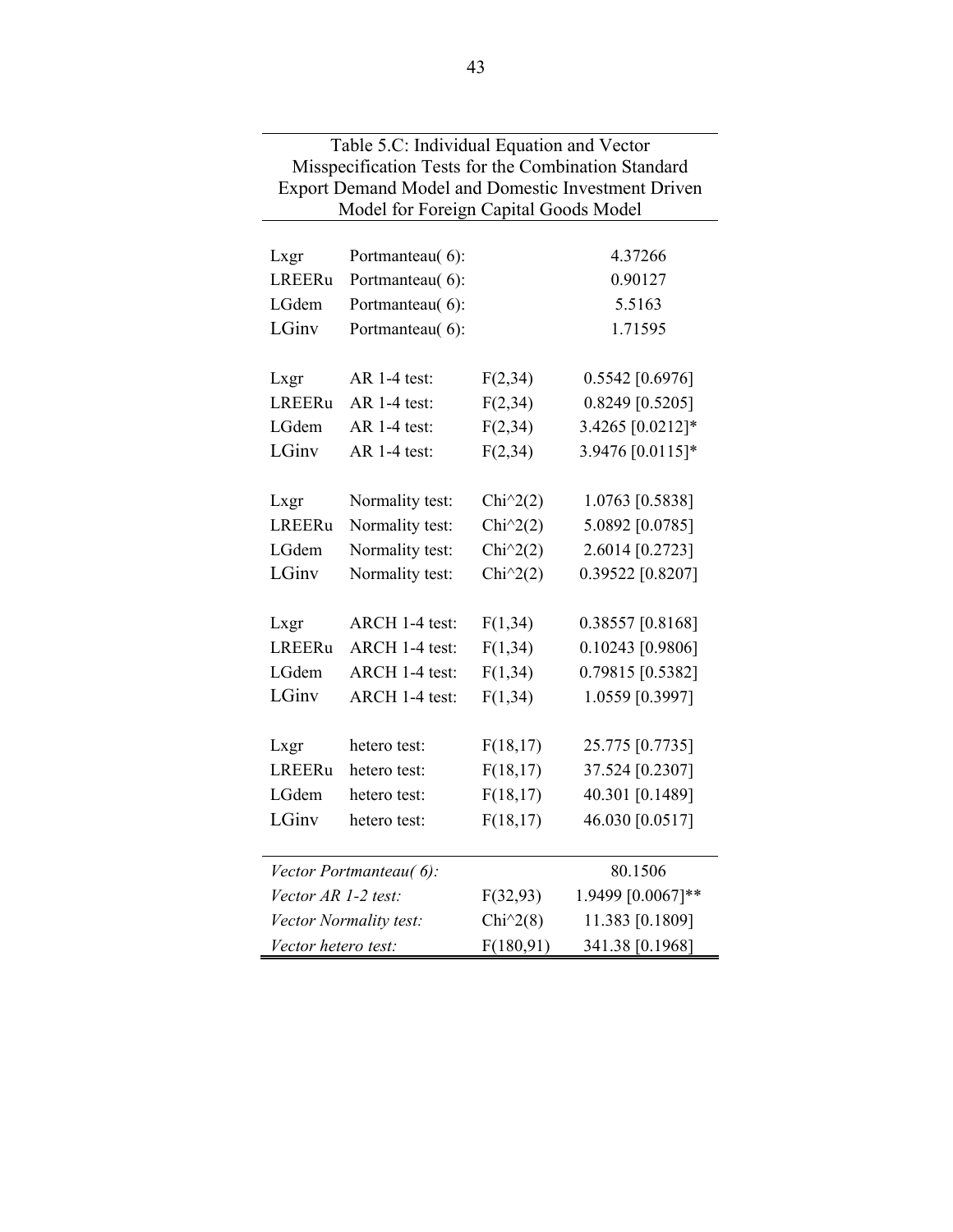Table 5.D: Individual Equation and Vector Misspecification Tests for the Export Demand Model Driven by Regionalization of Production Processes Lxgr Portmanteau( 6): 2.82619 LREERu Portmanteau( 6): 1.00148 LGdem Portmanteau( 6): 7.62194 ind va Portmanteau (6): 1.37764 Lxgr AR 1-4 test: F(2,34) 0.10128 [0.9812] LREERu AR 1-4 test: F(2,34) 0.25279 [0.9058] LGdem AR 1-4 test:  $F(2,34)$  4.5998  $[0.0048]*$ ind va AR 1-4 test:  $F(2,34)$  0.15007 [0.9616] Lxgr Normality test: Chi^2(2)0.49661 [0.7801] LREERu Normality test: Chi $\textdegree$ 2(2) 5.3022 [0.0706] LGdem Normality test: Chi^2(2)0.12052 [0.9415] ind va Normality test:  $Chi^2(2)$  2.3650 [0.3065] Lxgr ARCH 1-4 test: F(24,11) 0.9640 [0.4426] LREERu ARCH 1-4 test: F(24,11) 0.2631 [0.8991] LGdem ARCH 1-4 test: F(24,11) 2.035 [0.1166] ind va ARCH 1-4 test: F(24,11) 0.3338 [0.8528] Lxgr hetero test: F(18,17) 0.26675 [0.9967] LREERu hetero test: F(18,17) 0.64676 [0.8206] LGdem hetero test: F(18,17) 0.62324 [0.8393] ind va hetero test: F(18,17) 0.50927 [0.9191] *Vector Portmanteau( 6):* 67.044 *Vector AR 1-4 test:* F(64,68) 1.2482 [0.1842] *Vector Normality test:* Chi^2(8) 10.620 [0.2242] *Vector hetero test:* F(240,43)  $0.24518$  [1.0000]

44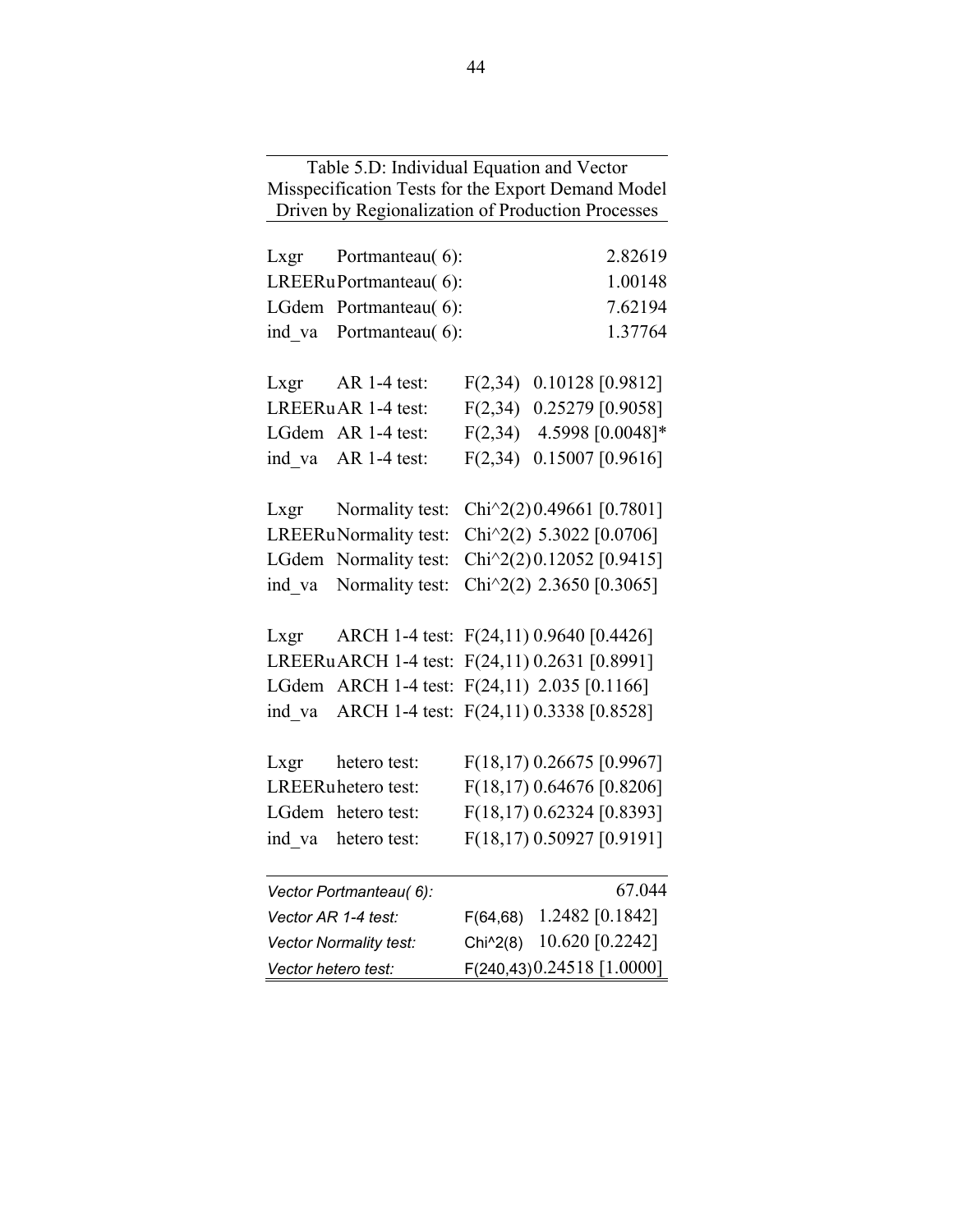| Table 6.A: Standard Export Demand Model |                                                        |                  |                             |                                                                 |                               |                             |  |
|-----------------------------------------|--------------------------------------------------------|------------------|-----------------------------|-----------------------------------------------------------------|-------------------------------|-----------------------------|--|
|                                         |                                                        |                  |                             | Cointegration Analysis with Johansen Test: sample 1993Q1-2005Q4 |                               |                             |  |
|                                         |                                                        |                  |                             |                                                                 |                               |                             |  |
| H0:rank                                 | eigenvalue                                             | loglik for       | <b>Trace test</b><br>[Prob] | <b>Max</b> test<br>[Prob]                                       | <b>Trace test</b><br>$(T-nm)$ | <b>Max</b> test<br>$(T-nm)$ |  |
|                                         |                                                        | 484.3679         |                             |                                                                 |                               |                             |  |
|                                         |                                                        |                  | 30.54                       | 16.07                                                           | 21.73                         | 11.44                       |  |
| $\boldsymbol{0}$                        | 0.26591                                                | 492.4053         | $[0.041]$ *                 | [0.229]                                                         | [0.324]                       | [0.614]                     |  |
|                                         |                                                        |                  | 14.46                       | 12.53                                                           | 10.29                         | 8.91                        |  |
| 1                                       | 0.21409                                                | 498.6689         | [0.070]<br>1.94             | [0.092]<br>1.94                                                 | [0.264]<br>1.38               | [0.300]<br>1.38             |  |
| $\overline{2}$                          | 0.036556                                               | 499.6372         | [0.164]                     | [0.164]                                                         | [0.240]                       | [0.240]                     |  |
|                                         |                                                        |                  |                             |                                                                 |                               |                             |  |
|                                         | Reduced Rank Standardized Coefficients                 |                  |                             |                                                                 |                               |                             |  |
|                                         | <b>Beta</b>                                            |                  | Alpha                       |                                                                 |                               |                             |  |
|                                         | Vector                                                 | <b>Std Err</b>   | Vector                      | Std Err                                                         |                               |                             |  |
| Lxgr                                    | 1                                                      | $\boldsymbol{0}$ | $-0.51799$                  | 0.18397                                                         |                               |                             |  |
| <b>LREERu</b>                           | 0.16791                                                | 0.11838          | 0.28222                     | 0.15061                                                         |                               |                             |  |
| LGdem                                   | $-1.0584$                                              | 0.030943         | $-0.01167$                  | 0.02797                                                         |                               |                             |  |
|                                         |                                                        |                  |                             |                                                                 |                               |                             |  |
|                                         | Hypotheses Tests for the Beta Vector                   |                  |                             |                                                                 |                               |                             |  |
| LREERu                                  |                                                        | Zero             | $Chi^2(1)$                  | $0.4505$ [0.5021]                                               |                               |                             |  |
| LGdem                                   |                                                        | Zero             | $Chi^2(1)$                  | 3.5376 [0.0600]                                                 |                               |                             |  |
|                                         | LREERu and LGdem                                       | Zero             | $Chi^2(2)$                  | 9.0188 [0.0110]*                                                |                               |                             |  |
|                                         |                                                        | Unit             |                             |                                                                 |                               |                             |  |
| LGdem                                   |                                                        | Elastic          | $Chi^2(1)$                  | 2.7530 [0.0971]                                                 |                               |                             |  |
|                                         | Hypotheses Tests for the Alpha Vector: Weak Exogeneity |                  |                             |                                                                 |                               |                             |  |
| Lxgr                                    |                                                        | Zero             | $Chi^2(1)$                  | 3.2877 [0.0698]                                                 |                               |                             |  |
| LREERu                                  |                                                        | Zero             | $Chi^2(1)$                  | 1.7550 [0.1852]                                                 |                               |                             |  |
| LGdem                                   |                                                        | Zero             | $Chi^2(1)$                  | 0.0757 [0.7832]                                                 |                               |                             |  |
|                                         | LREERu and LGdem                                       | Zero             | Chi $\hat{2}(2)$            | 2.6166 [0.2703]                                                 |                               |                             |  |
|                                         | Joint Hypothesis Test: W.E and Unit Elasticity         |                  |                             |                                                                 |                               |                             |  |
|                                         |                                                        |                  | Chi $\binom{2}{3}$          | 3.8190 [0.2817]                                                 |                               |                             |  |
|                                         | <b>Final Reduced Rank Cointegrating Relation</b>       |                  |                             |                                                                 |                               |                             |  |
|                                         | Beta                                                   |                  | Alpha                       |                                                                 |                               |                             |  |
|                                         | Vector                                                 | Std Err          | Vector                      | Std Err                                                         |                               |                             |  |
| Lxgr                                    | 1                                                      |                  | $-0.62753$                  | 0.19348                                                         |                               |                             |  |
| LREERu                                  | 0.41898                                                | 0.096262         |                             |                                                                 |                               |                             |  |
| LGdem                                   | -1                                                     |                  |                             |                                                                 |                               |                             |  |

P-values are in brackets.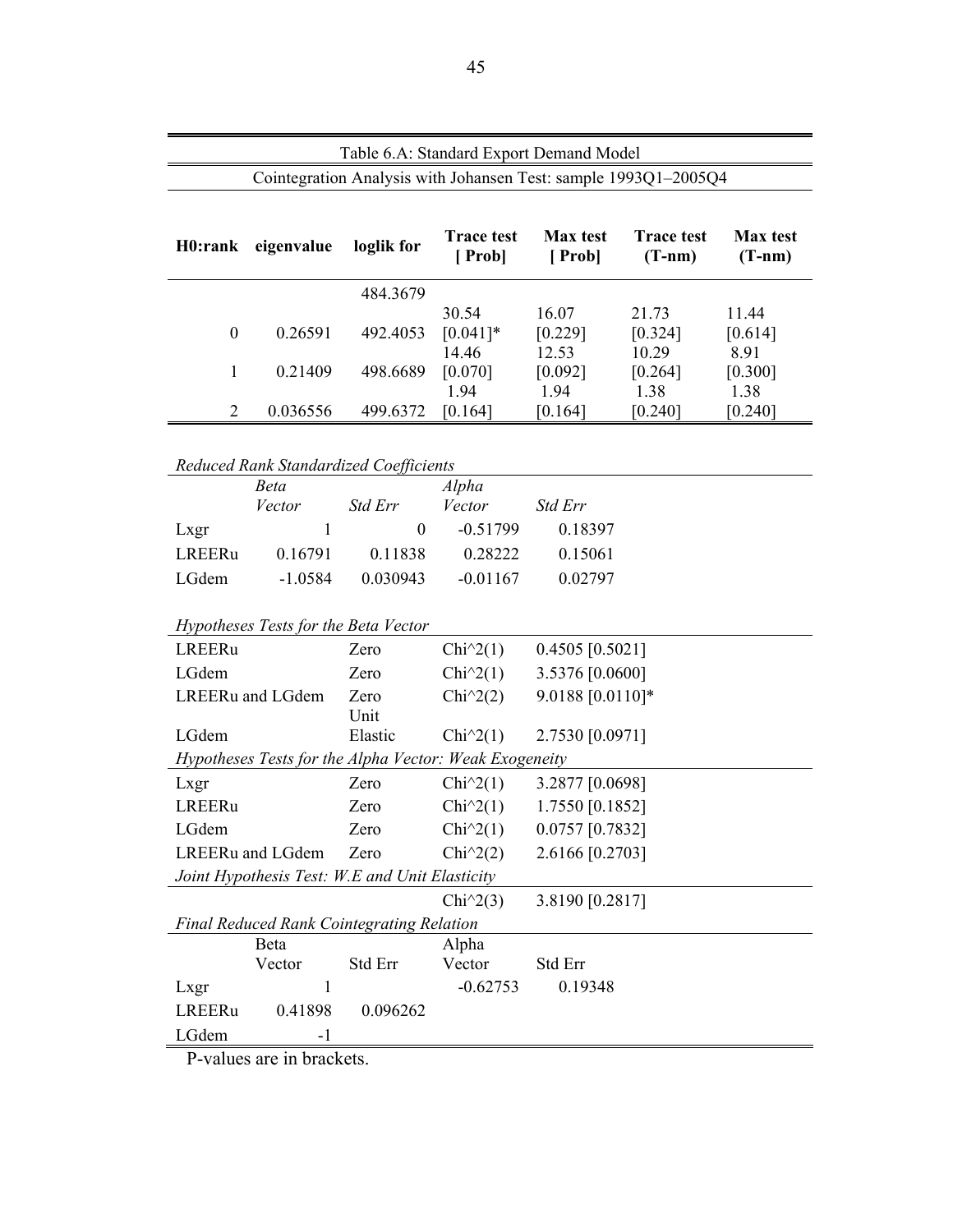| Table 6.B: Export Demand Model<br>Driven by Domestic Investment and Foreign Capital Goods                                          |           |          |                          |                                                                 |                          |                         |  |  |
|------------------------------------------------------------------------------------------------------------------------------------|-----------|----------|--------------------------|-----------------------------------------------------------------|--------------------------|-------------------------|--|--|
|                                                                                                                                    |           |          |                          |                                                                 |                          |                         |  |  |
|                                                                                                                                    |           |          |                          | Cointegration Analysis with Johansen Test: sample 1993Q1-2005Q4 |                          |                         |  |  |
| Max test<br>Max test<br>Trace test<br>Trace test<br>eigenvalue<br>loglik for<br>H0:rank<br>[Prob]<br>Prob]<br>$(T-nm)$<br>$(T-nm)$ |           |          |                          |                                                                 |                          |                         |  |  |
|                                                                                                                                    |           | 470.2091 |                          |                                                                 |                          |                         |  |  |
| $\theta$                                                                                                                           | 0.19128   | 475.7288 | 16.66<br>[0.672]<br>5.62 | 11.04<br>[0.652]<br>5.56                                        | 12.82<br>[0.897]<br>4.32 | 8.49<br>[0.865]<br>4.28 |  |  |
| 1                                                                                                                                  | 0.10137   | 478.5079 | [0.741]                  | [0.674]                                                         | [0.871]                  | [0.824]                 |  |  |
|                                                                                                                                    |           |          | 0.06                     | 0.06                                                            | 0.05                     | 0.05                    |  |  |
| $\mathcal{L}$                                                                                                                      | 0.0012351 | 478.54   | [0.800]                  | [0.800]                                                         | [0.824]                  | [0.824]                 |  |  |

P-values in brackets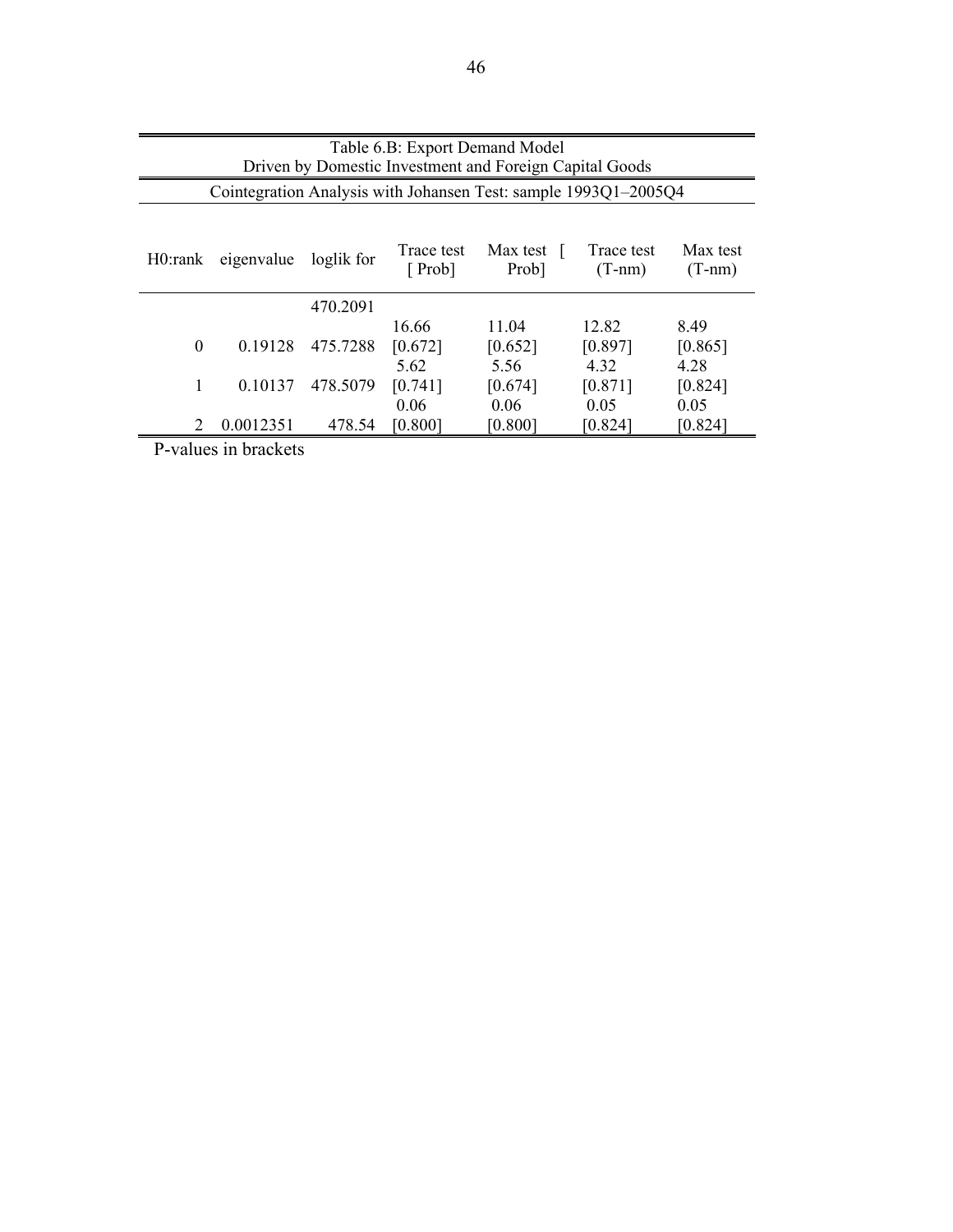|                  | radic o.C. Comomation of the Standard Export Demand Model and Domestic myestinent Driven |                  | Model for Foreign Capital Goods Model                           |                     |                  |                  |
|------------------|------------------------------------------------------------------------------------------|------------------|-----------------------------------------------------------------|---------------------|------------------|------------------|
|                  |                                                                                          |                  | Cointegration Analysis with Johansen Test: sample 1993q1-2005q4 |                     |                  |                  |
| H0:rank          | eigenvalue                                                                               | loglik for       | Trace test                                                      | Max test $\lceil$   | Trace test       | Max test         |
|                  |                                                                                          |                  | Prob]                                                           | Prob]               | $(T-nm)$         | $(T-nm)$         |
|                  |                                                                                          | 754.3154         |                                                                 |                     |                  |                  |
|                  |                                                                                          |                  | 71.26                                                           | 27.93               | 43.85            | 17.19            |
| $\boldsymbol{0}$ | 0.4156                                                                                   | 768.2819         | $[0.000]**$                                                     | $[0.042]*$          | [0.113]<br>26.66 | [0.574]<br>13.43 |
| $\mathbf{1}$     | 0.3428                                                                                   | 779.1958         | 43.33<br>$[0.001]**$                                            | 21.83<br>$[0.038]*$ | [0.113]          | [0.428]          |
|                  |                                                                                          |                  | 21.50                                                           | 17.34               | 13.23            | 10.67            |
| $\overline{2}$   | 0.2835                                                                                   | 787.8634         | $[0.005]**$                                                     | $[0.014]*$          | [0.107]          | [0.174]          |
|                  |                                                                                          |                  | 4.16                                                            | 4.16                | 2.56             | 2.56             |
| $\mathfrak{Z}$   | 0.07693                                                                                  | 789.9447         | $[0.041]$ *                                                     | $[0.041]*$          | [0.109]          | [0.109]          |
|                  |                                                                                          |                  | Reduced Rank Standardized Coefficients                          |                     |                  |                  |
|                  | <b>Beta Vector</b>                                                                       | Std Err          | Alpha Vector                                                    | Std Err             |                  |                  |
| Lxgr             | $\mathbf{1}$                                                                             | $\boldsymbol{0}$ | $-0.09193$                                                      | 0.11938             |                  |                  |
| LREERu           | 0.32276                                                                                  | 0.1723           | $-0.13943$                                                      | 0.09714             |                  |                  |
| LGdem            | $-3.2322$                                                                                | 0.47444          | 0.01553                                                         | 0.017387            |                  |                  |
| LGinv            | 3.8936                                                                                   | 0.80453          | $-0.025409$                                                     | 0.016441            |                  |                  |
|                  |                                                                                          |                  | Hypotheses Tests for the Beta Vector                            |                     |                  |                  |
| LREERu           |                                                                                          | Zero             | $Chi^2(1)$                                                      | 2.1735 [0.1404]     |                  |                  |
| LGdem            |                                                                                          | Zero             | $Chi^2(1)$                                                      | 4.3830 [0.0363]*    |                  |                  |
| LGinv            |                                                                                          | Zero             | $Chi^2(1)$                                                      | 5.3425 [0.0208]*    |                  |                  |
|                  |                                                                                          | Unit             |                                                                 |                     |                  |                  |
| All three        |                                                                                          | Elastic          | Chi $\binom{2}{3}$                                              | 9.9190 [0.0193]*    |                  |                  |
| LGdem - LGinv    |                                                                                          | Zero             | $Chi^2(1)$                                                      | 1.3189 [0.2508]     |                  |                  |
|                  |                                                                                          |                  | Hypotheses Tests for the Alpha Vector: Weak Exogeneity          |                     |                  |                  |
| Lxgr             |                                                                                          | Zero             | $Chi^2(1)$                                                      | 0.4498 [0.5024]     |                  |                  |
| LREERu           |                                                                                          | Zero             | $Chi^2(1)$                                                      | 2.1607 [0.1416]     |                  |                  |
| LGdem            |                                                                                          | Zero             | $Chi^2(1)$                                                      | 0.3826 [0.5362      |                  |                  |
| LGinv            |                                                                                          | Zero             | $Chi^2(1)$                                                      | 1.1924 [0.2748]     |                  |                  |
| All three        |                                                                                          | Zero             | $Chi^2(3)$                                                      | 9.7032 [0.0213]*    |                  |                  |
| Lxgr and LREERu  |                                                                                          | Zero             | Chi $\binom{2}{2}$                                              | 3.5841 [0.1666]     |                  |                  |
|                  |                                                                                          |                  | Joint Hypothesis Test: W.E and Unit Elasticity                  |                     |                  |                  |
| LGdem - LGinv    |                                                                                          |                  | $Chi^2(3)$                                                      | 6.2446 [0.1003]     |                  |                  |
| Lxgr and LREERu  |                                                                                          |                  |                                                                 |                     |                  |                  |
|                  |                                                                                          |                  | <b>Final Reduced Rank Cointegrating Relation</b>                |                     |                  |                  |
|                  | <b>Beta Vector</b>                                                                       | Std Err          | Alpha Vector                                                    | Std Err             |                  |                  |
| Lxgr             | 1                                                                                        | $\boldsymbol{0}$ | $-0.32908$                                                      | 0.19329             |                  |                  |
| LREERu           | 0.26671                                                                                  | 0.099982         | $-0.17368$                                                      | 0.16532             |                  |                  |
| LGdem            | $-2.3574$                                                                                | 0                | 0.012693                                                        | 0.029446            |                  |                  |
| LGinv            | 2.3574                                                                                   | 0.059901         | $-0.044729$                                                     | 0.027463            |                  |                  |

Table 6.C: Combination of the Standard Export Demand Model and Domestic Investment Driven

 $\sim$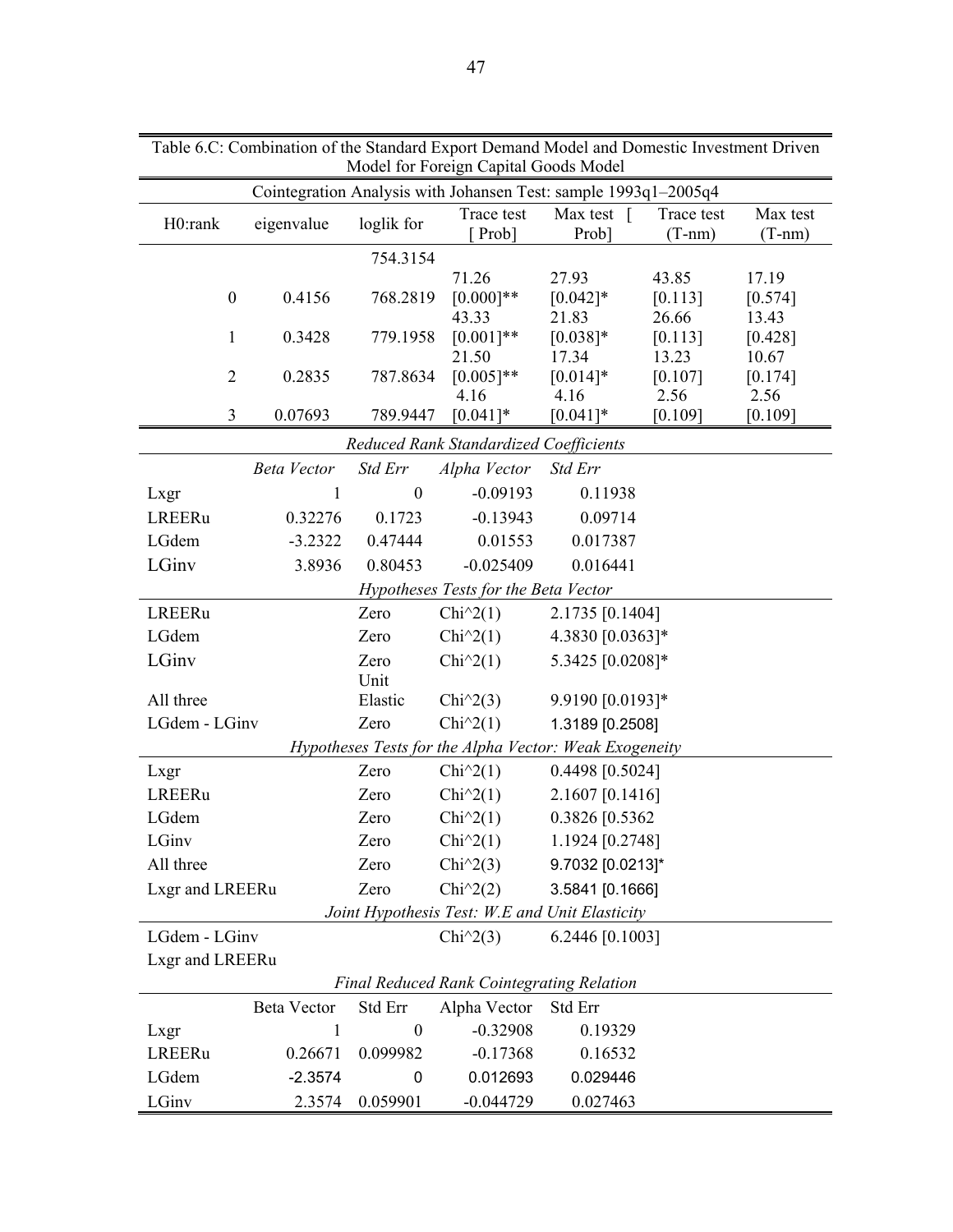|                  | Table 6.D: Export Demand Model Driven by Regionalization of Production Processes |                                                    |                             |                                                                                  |                               |                             |  |  |  |
|------------------|----------------------------------------------------------------------------------|----------------------------------------------------|-----------------------------|----------------------------------------------------------------------------------|-------------------------------|-----------------------------|--|--|--|
|                  |                                                                                  |                                                    |                             | Cointegration Analysis with Johansen Test: sample 1993Q1-2005Q4                  |                               |                             |  |  |  |
| H0:rank          | eigen-<br>value                                                                  | loglik for                                         | <b>Trace test</b><br>[Prob] | <b>Max</b> test<br>[Prob]                                                        | <b>Trace test</b><br>$(T-nm)$ | <b>Max</b> test<br>$(T-nm)$ |  |  |  |
|                  |                                                                                  | 681.061                                            |                             |                                                                                  |                               |                             |  |  |  |
| $\boldsymbol{0}$ | 0.4398                                                                           | 696.125                                            |                             | 58.17 [0.003]**30.13 [0.020]*44.75 [0.094]23.18 [0.170]                          |                               |                             |  |  |  |
| $\mathbf{1}$     | 0.2426                                                                           | 703.348                                            | 28.05 [0.080]               | 14.45 [0.343] 21.57 [0.333] 11.11 [0.645]                                        |                               |                             |  |  |  |
| $\overline{2}$   | 0.1950                                                                           | 708.988                                            | 13.60 [0.094]               | 11.28 [0.142] 10.46 [0.251] 8.68 [0.321]                                         |                               |                             |  |  |  |
| 3                | 0.0436                                                                           | 710.147                                            | $2.320$ [0.128]             | 2.320 [0.128] 1.780 [0.182] 1.78 [0.182]                                         |                               |                             |  |  |  |
|                  |                                                                                  |                                                    |                             | Reduced Rank Standardized Coefficients                                           |                               |                             |  |  |  |
|                  | <b>Beta Vector Std Err</b>                                                       |                                                    |                             | Alpha Vector Std Err                                                             |                               |                             |  |  |  |
| Lxgr             | 1                                                                                | $\boldsymbol{0}$                                   |                             | $-0.3671$                                                                        | 0.1199                        |                             |  |  |  |
| LREERu           | 0.1926                                                                           | 0.1033                                             |                             | 0.2050                                                                           | 0.1099                        |                             |  |  |  |
| LGdem            | $-0.7707$                                                                        | 0.0785                                             |                             | 0.0239                                                                           | 0.0239                        |                             |  |  |  |
| ind va           | 4.0097                                                                           | 1.0937                                             |                             | $-0.0686$                                                                        | 0.0335                        |                             |  |  |  |
|                  |                                                                                  |                                                    |                             | Hypotheses Tests for the Beta Vector                                             |                               |                             |  |  |  |
| LREERu           |                                                                                  | Zero                                               | $Chi^2(1)$                  | 1.8956 [0.1686]                                                                  |                               |                             |  |  |  |
| LGdem            |                                                                                  | Zero                                               | $Chi^2(1)$                  | 6.0381 [0.0140]*                                                                 |                               |                             |  |  |  |
| ind va           |                                                                                  | Zero                                               | $Chi^2(1)$                  | 9.0793 [0.0026]**                                                                |                               |                             |  |  |  |
| All Three        |                                                                                  | Zero                                               | $Chi^2(3)$                  | 20.553 [0.0001]**                                                                |                               |                             |  |  |  |
| LGdem            |                                                                                  | Unit Elastic Chi^2(1)                              |                             | 6.0593 [0.0138]*                                                                 |                               |                             |  |  |  |
| ind va           |                                                                                  | Unit Elastic Chi^2(1)                              |                             | 5.2927 [0.0214]*                                                                 |                               |                             |  |  |  |
|                  | LGdem and ind va                                                                 | Unit Elastic Chi <sup><math>\sim</math></sup> 2(2) |                             | 6.0684 [0.0481]*                                                                 |                               |                             |  |  |  |
|                  |                                                                                  |                                                    |                             | Hypotheses Tests for the Alpha Vector: Weak Exogeneity                           |                               |                             |  |  |  |
| Lxgr             |                                                                                  | Zero                                               | $Chi^2(1)$                  | 8.8437 [0.0029]**                                                                |                               |                             |  |  |  |
| LREERu           |                                                                                  | Zero                                               | $Chi^2(1)$                  | 3.2272 [0.0724]                                                                  |                               |                             |  |  |  |
| LGdem            |                                                                                  | Zero                                               | $Chi^2(1)$                  | $0.8122$ [0.3675]                                                                |                               |                             |  |  |  |
| ind va           |                                                                                  | Zero                                               | $Chi^2(1)$                  | 3.7070 [0.0542]                                                                  |                               |                             |  |  |  |
| All three        |                                                                                  | Zero                                               | Chi $\binom{2}{3}$          | 11.999 [0.0074]**                                                                |                               |                             |  |  |  |
|                  |                                                                                  |                                                    |                             | Joint Hypothesis Test: W.E and Unit Elasticity for Export Demand and Value Added |                               |                             |  |  |  |
| All three        |                                                                                  |                                                    | Chi $\sqrt{2(5)}$           | 13.755 [0.0172]*                                                                 |                               |                             |  |  |  |
| Lxgr             |                                                                                  |                                                    | Chi $\binom{2}{3}$          | 12.854 [0.0050]**                                                                |                               |                             |  |  |  |
| LREERu           |                                                                                  |                                                    | Chi $\sqrt{2(3)}$           | 9.0895 [0.0281]*                                                                 |                               |                             |  |  |  |
| LGdem            |                                                                                  |                                                    | Chi $\binom{2}{3}$          | 6.4688 [0.0909]                                                                  |                               |                             |  |  |  |
| ind va           |                                                                                  |                                                    | Chi $\sqrt{2(3)}$           | 6.3650 [0.0951]                                                                  |                               |                             |  |  |  |
|                  | LGdem and ind va                                                                 |                                                    | Chi $\frac{1}{2}(4)$        | 6.9893 [0.1365]                                                                  |                               |                             |  |  |  |
|                  |                                                                                  |                                                    |                             | <b>Final Reduced Rank Cointegrating Relation</b>                                 |                               |                             |  |  |  |
|                  | <b>Beta Vector</b>                                                               | Std Err                                            |                             | Alpha Vector                                                                     | Std Err                       |                             |  |  |  |
| Lxgr             | 1                                                                                |                                                    |                             | $-0.4127$                                                                        | 0.1183                        |                             |  |  |  |
| LREERu           | 0.1414                                                                           | 0.0738                                             |                             | 0.2968                                                                           | 0.1208                        |                             |  |  |  |
| LGdem            | $-1$                                                                             |                                                    |                             |                                                                                  |                               |                             |  |  |  |
| ind va           | 1                                                                                |                                                    |                             |                                                                                  |                               |                             |  |  |  |

 $\overline{\phantom{0}}$